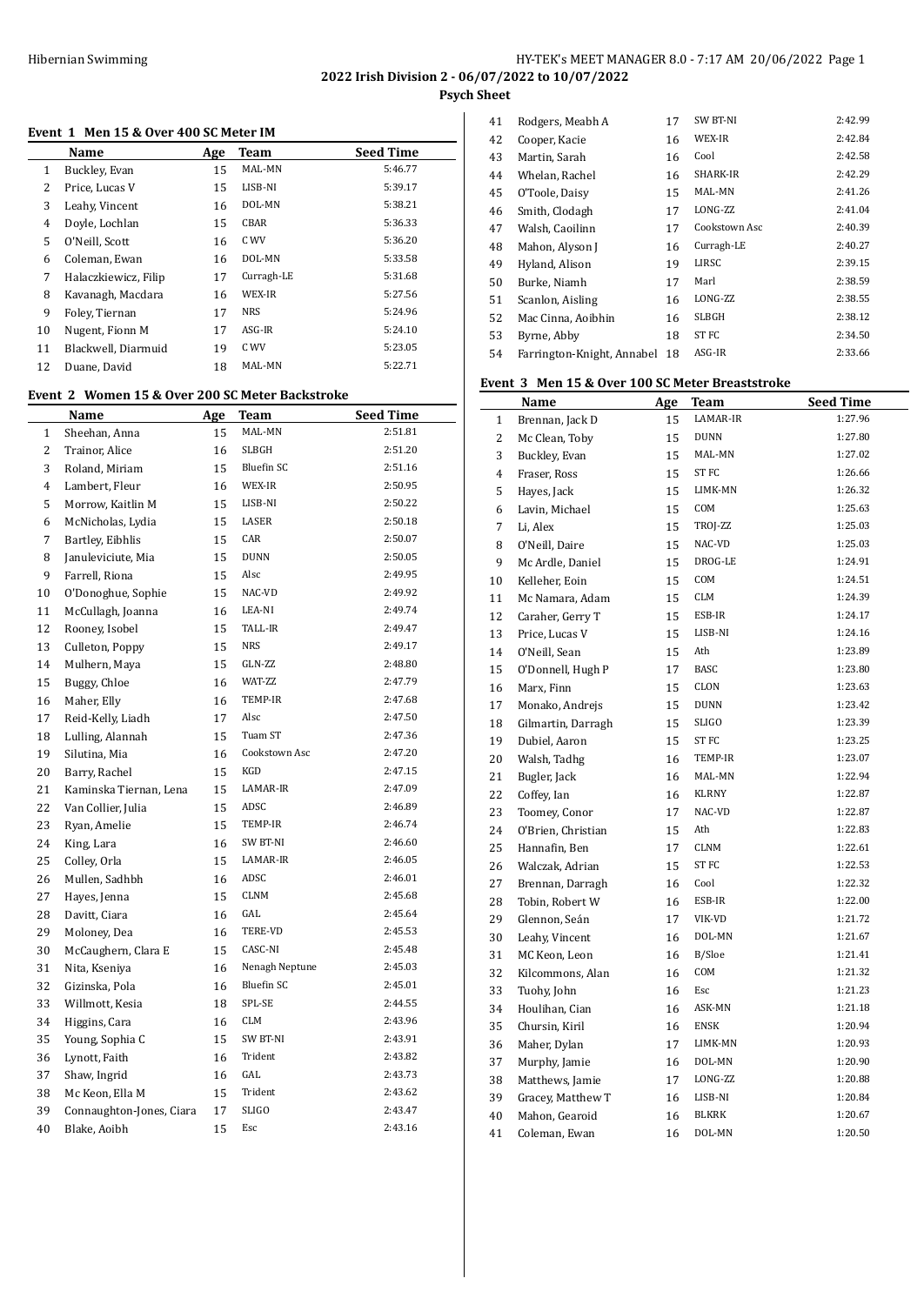#### **Event 3 ...(Men 15 & Over 100 SC Meter Breaststroke)**

|    | Name                    | Age | <b>Team</b>      | <b>Seed Time</b> |
|----|-------------------------|-----|------------------|------------------|
| 42 | Mc Aloon, Conor         | 17  | BALL             | 1:20.03          |
| 43 | Farrell, Sam            | 17  | LAMAR-IR         | 1:19.42          |
| 44 | Viglas, Martin          | 16  | <b>SLIGO</b>     | 1:18.77          |
| 45 | Fee, Brogan             | 17  | LONG-ZZ          | 1:18.67          |
| 46 | Hanbury, Michael J      | 17  | ST <sub>FC</sub> | 1:18.51          |
| 47 | Mc Grath, Dylan         | 16  | ST FC            | 1:18.40          |
| 48 | Mc Ilroy-Sanchez, Pablo | 16  | LVADY            | 1:18.30          |
| 49 | Webster, Harry          | 18  | NAC-VD           | 1:17.75          |
| 50 | Mc Kee, Aaron D         | 17  | ASC              | 1:17.45          |
| 51 | Herron, Joshua          | 18  | <b>PDOWN</b>     | 1:17.44          |
| 52 | Alfred, Sean            | 16  | ASK-MN           | 1:17.24          |
| 53 | Davoren King, Adam      | 17  | CBAR             | X1:16.24         |
| 54 | Cantwell, Brendan       | 20  | <b>CLNM</b>      | 1:14.16          |

#### **Event 4 Women 15 & Over 100 SC Meter Breaststroke**

|                | Name               | <u>Age</u> | <b>Team</b>     | <b>Seed Time</b> |
|----------------|--------------------|------------|-----------------|------------------|
| $\mathbf{1}$   | Brannigan, Lucy    | 15         | <b>CLNM</b>     | 1:32.09          |
| $\overline{2}$ | Graham, Rebecca    | 15         | <b>DUNN</b>     | 1:31.42          |
| 3              | Duggan, Grace      | 15         | <b>FER</b>      | 1:31.35          |
| 4              | Gainford, Eppie S  | 15         | WEX-IR          | 1:31.30          |
| 5              | Murphy, Honor      | 15         | Esc             | 1:31.27          |
| 6              | Whelan, Gemma      | 16         | DOL-MN          | 1:31.26          |
| 7              | Hayes, Jenna       | 15         | <b>CLNM</b>     | 1:31.13          |
| 8              | Kane, Jane A       | 16         | SW BT-NI        | 1:31.07          |
| 9              | Vedernikova, Alexa | 15         | NAC-VD          | 1:31.01          |
| 10             | Mc Gibney, Jessica | 16         | KGD             | 1:30.99          |
| 11             | Dowling, Ciara     | 15         | TROJ-ZZ         | 1:30.93          |
| 12             | Devillard, Luca    | 16         | Cool            | 1:30.92          |
| 13             | O Grady, Lily      | 15         | <b>SLIGO</b>    | 1:30.72          |
| 14             | Kearney, Shauna    | 15         | ST FC           | 1:30.68          |
| 15             | McLoughlin, Hannah | 15         | <b>B</b> DOL    | 1:30.45          |
| 16             | Bolger, Eleanor    | 15         | DROG-LE         | 1:30.36          |
| 17             | Ennis, Ella        | 15         | SS-IR           | 1:30.22          |
| 18             | O'Donovan, Kate    | 15         | SLIGO           | 1:30.19          |
| 19             | Nita, Kseniya      | 16         | Nenagh Neptune  | 1:30.14          |
| 20             | Funge, Clodagh     | 15         | GLN-ZZ          | 1:30.14          |
| 21             | Swinburne, Ruby    | 15         | DOL-MN          | 1:30.12          |
| 22             | Noble, Tasha       | 15         | <b>SW BT-NI</b> | 1:30.12          |
| 23             | Lennox, Caoimhe    | 16         | Cool            | 1:29.82          |
| 24             | Mulhern, Maya      | 15         | GLN-ZZ          | 1:29.76          |
| 25             | Buckley, Kate      | 17         | MAL-MN          | 1:29.74          |
| 26             | Poots, Annie       | 15         | LISB-NI         | 1:29.65          |
| 27             | Reihill, Emilie    | 16         | <b>ENSK</b>     | 1:29.46          |
| 28             | Duff, Amelia       | 16         | TERE-VD         | 1:29.45          |
| 29             | Morrissey, Faye    | 15         | ESB-IR          | 1:29.10          |
| 30             | Kazanci, Izem I    | 16         | SW BT-NI        | 1:29.05          |
| 31             | Marx, Holly        | 16         | <b>CLON</b>     | 1:29.03          |
| 32             | Bartley, Eibhlis   | 15         | CAR             | 1:29.01          |
| 33             | Mc Evoy, Amy       | 16         | ADSC            | 1:28.93          |
| 34             | Murray, Lauren V   | 15         | CASC-NI         | 1:28.88          |
| 35             | Kenny, Bridget     | 16         | SHARK-IR        | 1:28.85          |
| 36             | Foran, Bronagh     | 15         | D BAR-MN        | 1:28.74          |
| 37             | Cooper, Kacie      | 16         | WEX-IR          | 1:28.67          |
| 38             | Mc Keown, Eve      | 15         | LARNE-US        | 1:28.24          |
| 39             | Arbuzova, Natalia  | 16         | C WV            | 1:28.02          |
| 40             | Buggy, Chloe       | 16         | WAT-ZZ          | 1:27.97          |

| 41 | Crawford, Lilly          | 16 | Curragh-LE     | 1:27.95  |
|----|--------------------------|----|----------------|----------|
| 42 | McCullagh, Joanna        | 16 | LEA-NI         | 1:27.93  |
| 43 | Costello, Labhraidh      | 16 | KGD            | 1:27.87  |
| 44 | Farrell, Izzy            | 15 | GAL            | 1:27.50  |
| 45 | Quigley, Rachel          | 16 | Nenagh Neptune | 1:27.34  |
| 46 | Bergin, Amy              | 17 | LAMAR-IR       | 1:27.34  |
| 47 | Connaughton-Jones, Ciara | 17 | <b>SLIGO</b>   | 1:27.08  |
| 48 | O'Boyle, Karen           | 18 | LONG-ZZ        | 1:27.07  |
| 49 | Keane, Erin              | 15 | CAR            | 1:26.89  |
| 50 | Gray, Ruby J             | 16 | <b>BASC</b>    | 1:26.71  |
| 51 | Vicario, Celia           | 17 | SS-IR          | 1:26.70  |
| 52 | Jacobs, Carla            | 17 | Cool           | 1:26.63  |
| 53 | Doran, Ellen             | 16 | LEC            | 1:26.61  |
| 54 | Manning, Katie           | 16 | LONG-ZZ        | 1:26.35  |
| 55 | Hayes, Anú               | 16 | <b>KGD</b>     | 1:26.19  |
| 56 | Butler, Holly            | 18 | <b>NRS</b>     | 1:26.14  |
| 57 | Buckley, Anna            | 16 | TERE-VD        | 1:26.08  |
| 58 | Ibarz, Myriam            | 15 | TITAN-ZZ       | 1:26.03  |
| 59 | Van Wijnen, Anna         | 15 | <b>STRLN</b>   | 1:25.77  |
| 60 | O'Connor, Zala           | 15 | KGD            | 1:25.75  |
| 61 | Browne, Zoe              | 16 | TEMP-IR        | 1:25.58  |
| 62 | McNicholas, Lydia        | 15 | LASER          | 1:25.51  |
| 63 | Movchan, Anna            | 17 | <b>CLNM</b>    | 1:25.45  |
| 64 | Railton, Michelle        | 15 | Tuam ST        | 1:25.35  |
| 65 | Gargan, Dervla           | 19 | NAC-VD         | 1:24.95  |
| 66 | Kenny, Roisin            | 18 | <b>NRS</b>     | 1:24.84  |
| 67 | Noctor, Eve              | 17 | VIK-VD         | 1:24.38  |
| 68 | Whelan, Rachel           | 16 | SHARK-IR       | 1:24.15  |
| 69 | Lambert, Fleur           | 16 | WEX-IR         | X1:23.61 |
| 70 | Murphy, Laoise           | 19 | NAC-VD         | 1:22.82  |
| 71 | Mulvey, Katie            | 18 | <b>ECAV-US</b> | 1:21.81  |

#### **Event 5 Men 15 & Over 200 SC Meter Freestyle**

|              | Name               | Age | <b>Team</b>  | <b>Seed Time</b> |
|--------------|--------------------|-----|--------------|------------------|
| $\mathbf{1}$ | Rolston, Edwin     | 15  | <b>BALL</b>  | 2:22.44          |
| 2            | Lennon, Eoin       | 15  | SHARK-IR     | 2:22.21          |
| 3            | O'Rourke, Sean     | 15  | ADSC         | 2:21.98          |
| 4            | Li, Alex           | 15  | TROJ-ZZ      | 2:21.83          |
| 5            | Doyle, Lochlan     | 15  | CBAR         | 2:21.79          |
| 6            | Buckley, Evan      | 15  | MAL-MN       | 2:21.23          |
| 7            | Mc Ateer, Conor    | 15  | Curragh-LE   | 2:20.99          |
| 8            | Kearney, Cillian   | 15  | Curragh-LE   | 2:20.71          |
| 9            | Marx, Finn         | 15  | CLON         | 2:20.51          |
| 10           | Montague, Harvey   | 15  | SS-IR        | 2:19.99          |
| 11           | Pershin, Petr      | 16  | C WV         | 2:19.89          |
| 12           | Gracey, Matthew T  | 16  | LISB-NI      | 2:19.68          |
| 13           | Byrne, Finn        | 16  | SLSC-VD      | 2:19.38          |
| 14           | Hayes, Jack        | 15  | LIMK-MN      | 2:19.21          |
| 15           | Jordan, Louis      | 15  | ST FC        | 2:19.04          |
| 16           | Clarke, Adam       | 16  | Jets         | 2:18.57          |
| 17           | Bickerstaffe, Josh | 16  | LISB-NI      | 2:17.93          |
| 18           | Henson, Andrew     | 15  | Ath          | 2:17.84          |
| 19           | Carragher, Sean P  | 15  | BANB         | 2:17.63          |
| 20           | Viglas, Martin     | 16  | <b>SLIGO</b> | 2:17.17          |
| 21           | Walsh, Tadhg       | 16  | TEMP-IR      | 2:17.02          |
| 22           | Hutchinson, Jack   | 15  | ASK-MN       | 2:17.00          |
| 23           | O'Neill, Scott     | 16  | C WV         | 2:16.98          |
| 24           | Mc Grath, Cian     | 16  | Cool         | 2:16.03          |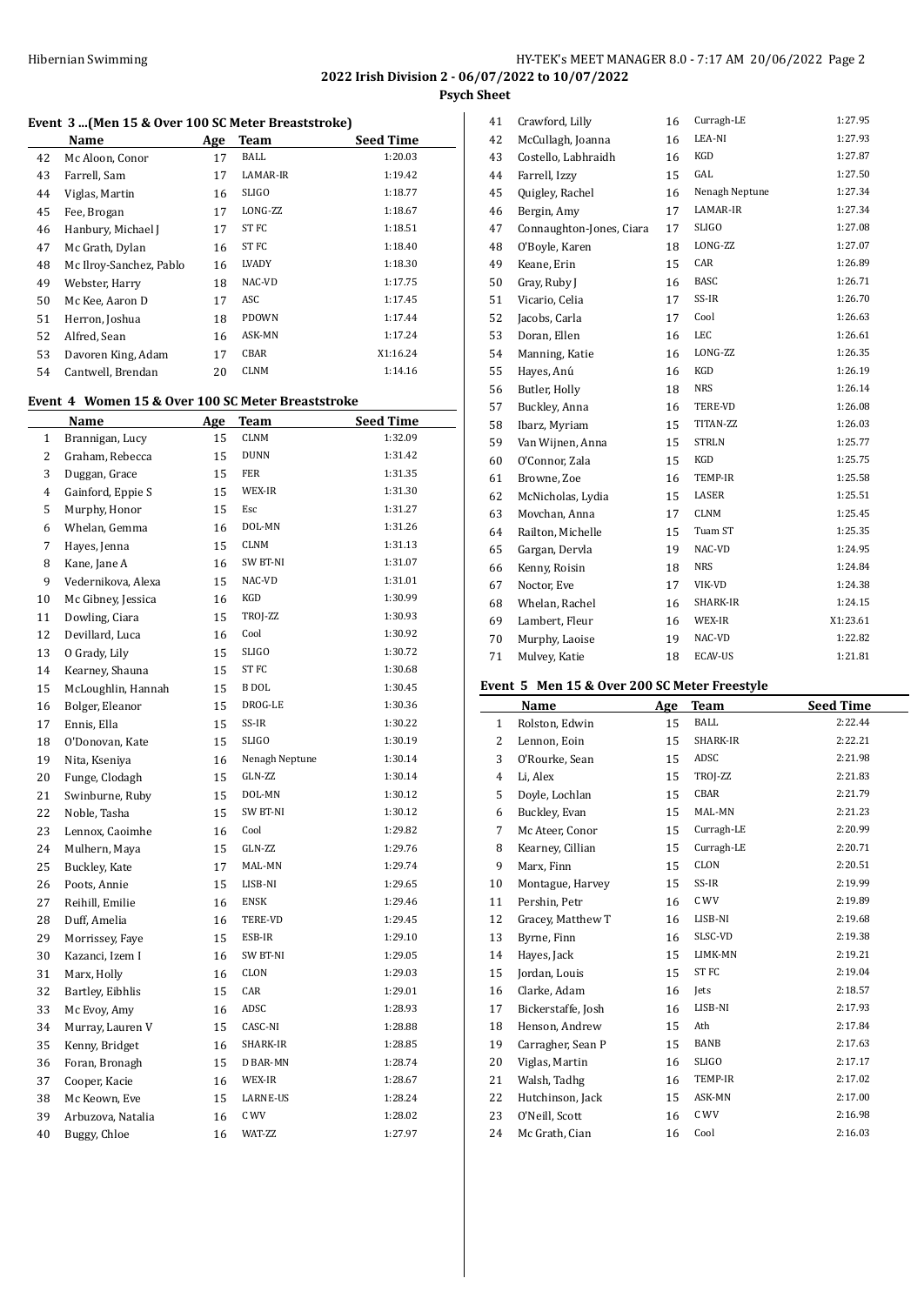**Event 5 ...(Men 15 & Over 200 SC Meter Freestyle)**

|    | <b>Name</b>         | Age | Team             | <b>Seed Time</b> |
|----|---------------------|-----|------------------|------------------|
| 25 | Connolly, Maitiu    | 16  | GAL              | 2:15.97          |
| 26 | Hanbury, Michael J  | 17  | ST <sub>FC</sub> | 2:15.88          |
| 27 | Foley, Tiernan      | 17  | <b>NRS</b>       | 2:15.80          |
| 28 | Matthews, Jamie     | 17  | LONG-ZZ          | 2:15.57          |
| 29 | Price, Lucas V      | 15  | LISB-NI          | 2:15.53          |
| 30 | Coffey, Ian         | 16  | <b>KLRNY</b>     | 2:15.52          |
| 31 | Meagher, Tommy      | 17  | <b>KNMRE</b>     | 2:15.34          |
| 32 | Davoren King, Adam  | 17  | CBAR             | 2:15.29          |
| 33 | Burkamp, Max        | 18  | <b>PDOWN</b>     | 2:15.25          |
| 34 | James, Hayden       | 15  | <b>ENSK</b>      | 2:15.00          |
| 35 | Ward, Oisin         | 16  | ST <sub>FC</sub> | 2:14.95          |
| 36 | Mc Mahon, Evan      | 15  | LIMK-MN          | 2:14.84          |
| 37 | Kavanagh, Macdara   | 16  | WEX-IR           | 2:14.39          |
| 38 | Coleman, Ewan       | 16  | DOL-MN           | 2:14.18          |
| 39 | Georgiev, Denis     | 16  | ESB-IR           | 2:13.68          |
| 40 | Houlihan, Cian      | 16  | ASK-MN           | 2:13.25          |
| 41 | Robertson, Gannon K | 16  | SW BT-NI         | 2:13.20          |
| 42 | Alfred, Sean        | 16  | ASK-MN           | 2:13.18          |
| 43 | Nugent, Fionn M     | 17  | ASG-IR           | 2:12.97          |
| 44 | Segondat, Patrick   | 18  | MAL-MN           | 2:12.94          |
| 45 | Roche-McHenry, Saul | 16  | Cool             | 2:12.06          |
| 46 | Murphy, Jamie       | 16  | DOL-MN           | 2:11.75          |
| 47 | Tuohy, John         | 16  | Esc              | 2:11.60          |
| 48 | Coady, Dean J       | 16  | WAT-ZZ           | 2:10.64          |
| 49 | O'Donohue, Tadhg    | 17  | Ath              | 2:10.61          |
| 50 | White, John         | 21  | SPL-SE           | 2:10.29          |
| 51 | Onitiu, Remus       | 17  | Cool             | 2:08.41          |
| 52 | Killen, David       | 17  | <b>CLNM</b>      | 2:08.27          |
| 53 | Carter, Niall       | 20  | CBAR             | 2:08.09          |

#### **Event 6 Women 15 & Over 200 SC Meter Freestyle**

|              | Name                   | Age | Team           | <b>Seed Time</b> |
|--------------|------------------------|-----|----------------|------------------|
| $\mathbf{1}$ | Sheehan, Anna          | 15  | MAL-MN         | 2:32.70          |
| 2            | Graham, Rebecca        | 15  | <b>DUNN</b>    | 2:32.54          |
| 3            | Higgins, Sorcha        | 15  | CBAR           | 2:32.44          |
| 4            | Noble, Tasha           | 15  | SW BT-NI       | 2:32.33          |
| 5            | Van Collier, Julia     | 15  | ADSC           | 2:31.80          |
| 6            | Moloney, Sofie         | 15  | <b>BLKRK</b>   | 2:31.56          |
| 7            | Dmytrenko, Anna        | 15  | TITAN-ZZ       | 2:31.37          |
| 8            | Kaminska Tiernan, Lena | 15  | LAMAR-IR       | 2:31.20          |
| 9            | Farrell, Izzy          | 15  | GAL            | 2:30.48          |
| 10           | Moore, Sadhbh          | 15  | LAMAR-IR       | 2:30.05          |
| 11           | O'Toole, Daisy         | 15  | MAL-MN         | 2:29.99          |
| 12           | Lambert, Fleur         | 16  | WEX-IR         | 2:29.43          |
| 13           | Blake, Aoibh           | 15  | Esc            | 2:28.86          |
| 14           | Swinburne, Ruby        | 15  | DOL-MN         | 2:28.72          |
| 15           | Pacia, Yzabelle J      | 15  | LISB-NI        | 2:28.65          |
| 16           | Cassidy, Mary          | 15  | DOL-MN         | 2:28.59          |
| 17           | Lulling, Alannah       | 15  | Tuam ST        | 2:28.39          |
| 18           | Quigley, Rachel        | 16  | Nenagh Neptune | 2:28.38          |
| 19           | Genocchi, Alicia       | 15  | NAC-VD         | 2:28.25          |
| 20           | O Grady, Lily          | 15  | <b>SLIGO</b>   | 2:28.24          |
| 21           | Dowling, Ciara         | 15  | TROJ-ZZ        | 2:28.15          |
| 22           | O'Connor, Zala         | 15  | KGD            | 2:27.94          |
| 23           | Manning, Katie         | 16  | LONG-ZZ        | 2:27.63          |
| 24           | Wright, Ríona          | 16  | Jets           | 2:27.62          |

| Scanlon, Aisling           | 16 | LONG-ZZ           | 2:27.50  |
|----------------------------|----|-------------------|----------|
| Bowe, Shauna               | 17 | <b>NRS</b>        | 2:27.50  |
| Cooper, Kacie              | 16 | WEX-IR            | 2:27.43  |
| Hayes, Anú                 | 16 | KGD               | 2:27.14  |
| Lennox, Caoimhe            | 16 | Cool              | 2:27.10  |
| Fitzpatrick, Lilymay C     | 16 | TEMP-IR           | 2:27.03  |
| Mc Keon, Ella M            | 15 | Trident           | 2:26.72  |
| Davitt, Ciara              | 16 | GAL               | 2:26.59  |
| Shaw, Ingrid               | 16 | GAL               | 2:26.29  |
| Gizinska, Pola             | 16 | <b>Bluefin SC</b> | 2:26.23  |
| Bergin, Amy                | 17 | LAMAR-IR          | 2:26.20  |
| Gillot, Alexi              | 17 | SS-IR             | 2:26.18  |
| Barry, Rachel              | 15 | KGD               | 2:25.94  |
| Whelan, Rachel             | 16 | SHARK-IR          | 2:25.82  |
| Martin, Sarah              | 16 | Cool              | 2:25.30  |
| Rodgers, Meabh A           | 17 | SW BT-NI          | 2:25.17  |
| Sweeney Friel, Síofra      | 16 | VIK-VD            | 2:25.12  |
| Smith, Maddie              | 16 | SLBGH             | 2:25.07  |
| Kenny, Bridget             | 16 | SHARK-IR          | 2:24.55  |
| Noctor, Eve                | 17 | VIK-VD            | 2:24.54  |
| Movchan, Anna              | 17 | <b>CLNM</b>       | 2:24.35  |
| Moore, Eilidh              | 16 | Ath               | 2:24.07  |
| Moore, Evelyn              | 16 | SPL-SE            | 2:24.04  |
| King, Lara                 | 16 | SW BT-NI          | 2:23.97  |
| Gargan, Dervla             | 19 | NAC-VD            | 2:23.86  |
| Mahon, Alyson J            | 16 | Curragh-LE        | 2:23.61  |
| Farrington-Knight, Annabel | 18 | ASG-IR            | 2:22.85  |
| Moran, Lorraine            | 15 | Ath               | 2:22.44  |
| Nolan, Ava M               | 16 | SS-IR             | 2:22.35  |
| Reihill, Emilie            | 16 | ENSK              | 2:22.20  |
| Brown, Kayleigh A          | 16 | LURG              | 2:21.94  |
| Dore, Emily                | 17 | ASK-MN            | 2:21.78  |
| Ryan, Amelie               | 15 | TEMP-IR           | X2:21.69 |
| Walsh, Caoilinn            | 17 | Cookstown Asc     | 2:21.50  |
| Leogue, Heather            | 17 | Alsc              | 2:20.21  |
| Marx, Holly                | 16 | CLON              | 2:19.50  |
| Powell, Ella               | 16 | Ath               | 2:19.29  |
| Butler, Holly              | 18 | <b>NRS</b>        | 2:18.30  |
| Deely, Lauren              | 17 | CBAR              | 2:18.17  |
|                            |    |                   |          |

# **Event 7 Men 15 & Over 200 SC Meter Freestyle Relay**

|   | Team                       | Relay | <b>Seed Time</b>         |
|---|----------------------------|-------|--------------------------|
| 1 | Ath                        | A     | NT                       |
|   | 1) O'Donohue, Tadhg 17     |       | 2) O'Brien, Christian 15 |
|   | 3) O'Neill, Sean 15        |       | 4) Lynam, Aindriu 17     |
| 2 | <b>CLNM</b>                | A     | NT                       |
|   | 1) Hannafin, Ben 17        |       | 2) Quinn, Donal 18       |
|   | 3) Cantwell, Brendan 20    |       | 4) Smith, Thomas 17      |
| 3 | Cool                       | A     | NT                       |
| 4 | NAC-VD                     | A     | NT                       |
| 5 | Curragh-LE                 | A     | 2:01.54                  |
|   | 1) Spollen, Tom 16         |       | 2) Walsh, Cian 15        |
|   | 3) Halaczkiewicz, Filip 17 |       | 4) Kearney, Cillian 15   |
| 6 | ST FC                      | B     | 1:58.00                  |
|   | 1) Fraser, Ross 15         |       | 2) Walczak, Adrian 15    |
|   | 3) Kehoe, Jack 15          |       | 4) Doyle, Jack 16        |
|   |                            |       |                          |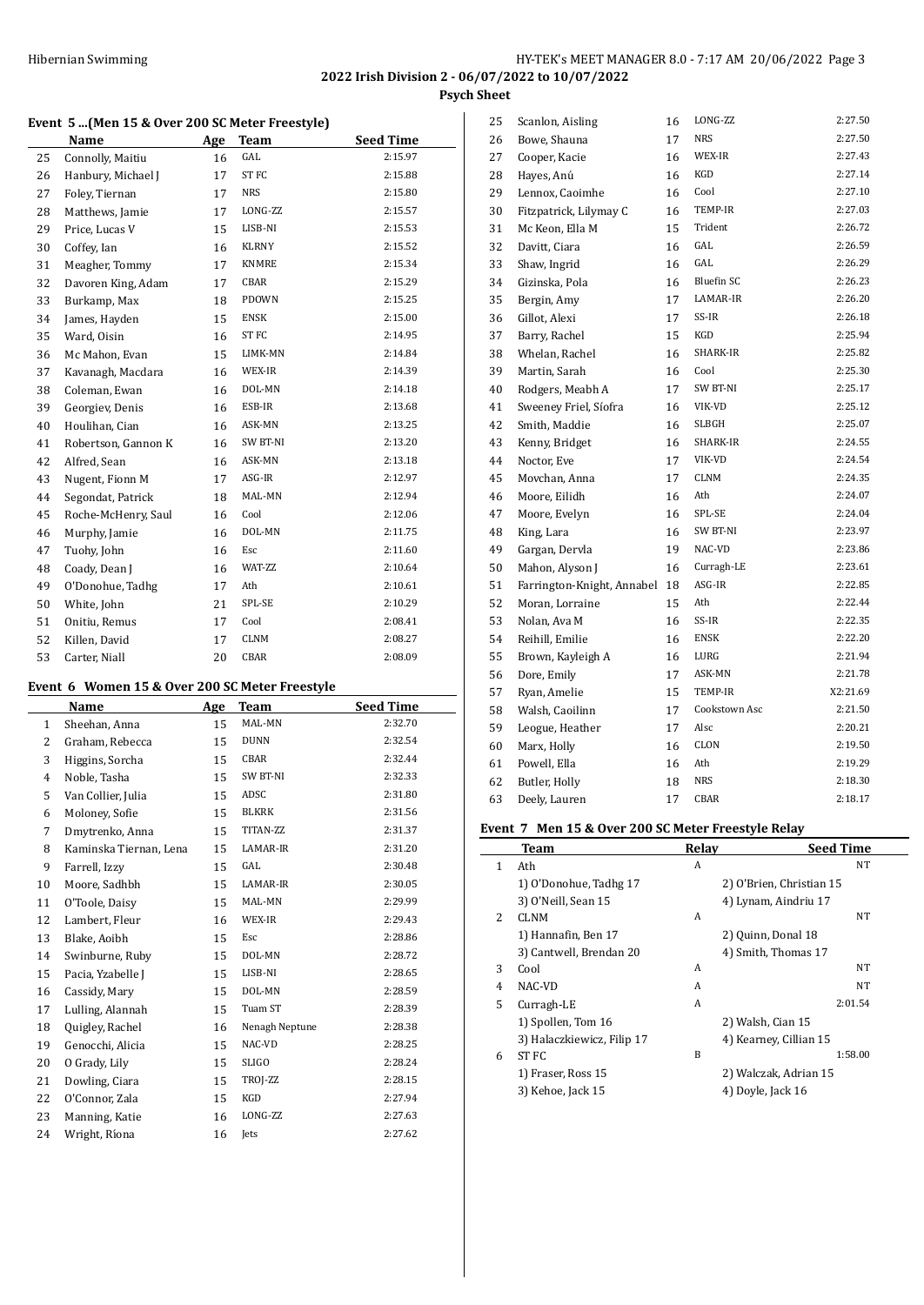**2022 Irish Division 2 - 06/07/2022 to 10/07/2022**

**Psych Sheet**

#### **Event 7 ...(Men 15 & Over 200 SC Meter Freestyle Relay)**

|    | Team                     | Relay | <b>Seed Time</b>        |  |  |
|----|--------------------------|-------|-------------------------|--|--|
|    | LISB-NI                  | А     | 1:56.06                 |  |  |
|    | 1) Bickerstaffe, Josh 16 |       | 2) Gracey, Matthew T 16 |  |  |
|    | 3) Black, Patrick D 15   |       | 4) Price, Lucas V 15    |  |  |
| 8  | ST FC                    | А     | 1:51.00                 |  |  |
|    | 1) Hanbury, Michael J 17 |       | 2) Mc Grath, Dylan 16   |  |  |
|    | 3) Jordan, Louis 15      |       | 4) Ward, Oisin 16       |  |  |
| 9  | MAL-MN                   | А     | 1:50.00                 |  |  |
| 10 | DOL-MN                   | A     | 1:40.36                 |  |  |

#### **Event 8 Women 15 & Over 50 SC Meter Freestyle**

|              | <b>Name</b>               | <u>Age</u> | <b>Team</b>    | <b>Seed Time</b> |
|--------------|---------------------------|------------|----------------|------------------|
| $\mathbf{1}$ | Bartley, Eibhlis          | 15         | CAR            | 32.25            |
| 2            | Smith, Niamh              | 15         | CLNM           | 32.22            |
| 3            | Januleviciute, Mia        | 15         | <b>DUNN</b>    | 32.22            |
| 4            | Boyle, Hannah             | 15         | Jets           | 32.15            |
| 5            | Farrell, Riona            | 15         | Alsc           | 32.12            |
| 6            | O'Connor, Zala            | 15         | KGD            | 32.10            |
| 7            | Funge, Clodagh            | 15         | GLN-ZZ         | 32.05            |
| 8            | Kelly, Amy                | 15         | TROJ-ZZ        | 32.02            |
| 9            | Comerford, Sophie         | 15         | DOL-MN         | 31.98            |
| 10           | Flannery, Ali             | 15         | SHARK-IR       | 31.93            |
| 11           | Hill, Emily               | 15         | <b>BASC</b>    | 31.90            |
| 12           | McCaughern, Clara E       | 15         | CASC-NI        | 31.90            |
| 13           | Higgins, Sorcha           | 15         | CBAR           | 31.82            |
| 14           | Sheehan, Anna             | 15         | MAL-MN         | 31.71            |
| 15           | Cullen, Jodi              | 15         | SPL-SE         | 31.67            |
| 16           | Graham, Rebecca           | 15         | <b>DUNN</b>    | 31.63            |
| 17           | McCullagh, Joanna         | 16         | LEA-NI         | 31.62            |
| 18           | Mc Gibney, Jessica        | 16         | KGD            | 31.61            |
| 19           | Mc Dowell-Connolly, Niamh | 15         | DROG-LE        | 31.60            |
| 20           | Martin, Sarah             | 16         | Cool           | 31.58            |
| 21           | O Grady, Lily             | 15         | <b>SLIGO</b>   | 31.57            |
| 22           | Lennox, Caoimhe           | 16         | Cool           | 31.57            |
| 23           | Kazanci, Izem I           | 16         | SW BT-NI       | 31.54            |
| 24           | Faulkner, Lilly           | 16         | ASK-MN         | 31.53            |
| 25           | Taaffe, Aoibheann         | 15         | ECAV-US        | 31.52            |
| 26           | Duff, Amelia              | 16         | TERE-VD        | 31.52            |
| 27           | Dmytrenko, Anna           | 15         | TITAN-ZZ       | 31.51            |
| 28           | Pierce, Roisin            | 15         | ECAV-US        | 31.50            |
| 29           | King, Lara                | 16         | SW BT-NI       | 31.50            |
| 30           | Glennon, Clodagh          | 15         | Curragh-LE     | 31.48            |
| 31           | Bolger, Eleanor           | 15         | DROG-LE        | 31.45            |
| 32           | Duggan, Grace             | 15         | FER            | 31.43            |
| 33           | Brzozowska, Gabriela      | 15         | SWSC           | 31.42            |
| 34           | Hearn, Emma E             | 15         | ASG-IR         | 31.41            |
| 35           | Natywo, Natalia N         | 15         | <b>TALL-IR</b> | 31.40            |
| 36           | Fielding, Siofra          | 15         | BALL           | 31.30            |
| 37           | Sweeney Friel, Síofra     | 16         | VIK-VD         | 31.22            |
| 38           | Poots, Annie              | 15         | LISB-NI        | 31.17            |
| 39           | Lulling, Alannah          | 15         | Tuam ST        | 31.15            |
| 40           | Lyons, Aoife              | 16         | C WV           | 31.12            |
| 41           | Mason, Laurel             | 15         | KGD            | 31.07            |
| 42           | Branigan, Michelle        | 16         | LIRSC          | 31.07            |
| 43           | Meehan, Niamh             | 16         | SLIGO          | 31.05            |
| 44           | Keane, Erin               | 15         | CAR            | 31.04            |
| 45           | Morrissey, Faye           | 15         | ESB-IR         | 31.03            |

| 46  | O'Shea, Sarah              | 17 | D BAR-MN            | 30.99 |
|-----|----------------------------|----|---------------------|-------|
| 47  | Cooper, Kacie              | 16 | WEX-IR              | 30.98 |
| 48  | Doran, Ellen               | 16 | LEC                 | 30.96 |
| 49  | Wilson, Georgia            | 16 | SS-IR               | 30.96 |
| 50  | Bowe, Shauna               | 17 | <b>NRS</b>          | 30.94 |
| 51  | Ward, Jane                 | 17 | <b>BLKRK</b>        | 30.88 |
| 52  | Hobson, Ava S              | 15 | BANB                | 30.87 |
| 53  | Maher, Elly                | 16 | TEMP-IR             | 30.87 |
| 54  | Genocchi, Alicia           | 15 | NAC-VD              | 30.85 |
| 55  | Bergin, Amy                | 17 | LAMAR-IR            | 30.84 |
| 56  | Zhuang, Anna               | 15 | TALL-IR             | 30.82 |
| 57  | Van Collier, Julia         | 15 | <b>ADSC</b>         | 30.82 |
| 58  | Buggy, Chloe               | 16 | WAT-ZZ              | 30.80 |
| 59  | Turner, Abigail            | 17 | Cool                | 30.78 |
| 60  | Rooney, Isobel             | 15 | TALL-IR             | 30.72 |
| 61  | Hammel, Lily               | 16 | WEX-IR              | 30.72 |
| 62  | Vicario, Celia             | 17 | SS-IR               | 30.70 |
| 63  | Burke, Una                 | 17 | ESB-IR              | 30.69 |
| 64  | Matthia, Clara             | 16 | <b>Tiger Sharks</b> | 30.67 |
| 65  | Mulcahy, Ciara             | 17 | ESB-IR              | 30.63 |
| 66  | Harrington, Alex           | 15 | SWSC                | 30.63 |
| 67  | Marx, Holly                | 16 | CLON                | 30.61 |
| 68  | Stewart, Maddy S           | 18 | BASC                | 30.56 |
| 69  | McWilliam, Tea             | 17 | BMNY                | 30.55 |
| 70  | Crawford, Lilly            | 16 | Curragh-LE          | 30.51 |
| 71  | Leogue, Heather            | 17 | Alsc                | 30.51 |
| 72  | Noble, Tasha               | 15 | SW BT-NI            | 30.43 |
| 73  | Ruane, Ellen               | 16 | CLM                 | 30.42 |
| 74  | Dore, Emily                | 17 | ASK-MN              | 30.41 |
| 75  | O'Gara, Lily May           | 15 | KGD                 | 30.36 |
| 76  | Moloney, Sofie             | 15 | <b>BLKRK</b>        | 30.35 |
| 77  | Walsh, Caoilinn            | 17 | Cookstown Asc       | 30.34 |
| 78  | Munnelly, Lola M           | 17 | VIK-VD              | 30.33 |
| 79  | Quigley, Rachel            | 16 | Nenagh Neptune      | 30.31 |
| 80  | Smith, Clodagh             | 17 | LONG-ZZ             | 30.25 |
| 81  | Pacia, Yzabelle J          | 15 | LISB-NI             | 30.19 |
| 82  | Gillot, Alexi              | 17 | SS-IR               | 30.19 |
| 83  | Mc Cann, Siobhan           | 17 | NAC-VD              | 30.18 |
| 84  | Mahon, Alyson J            | 16 | Curragh-LE          | 30.17 |
| 85  | Vedernikova, Alexa         | 15 | NAC-VD              | 30.15 |
| 86  | Ibarz, Myriam              | 15 | TITAN-ZZ            | 30.14 |
| 87  | Moore, Sadhbh              | 15 | LAMAR-IR            | 30.13 |
| 88  | Mac Cinna, Aoibhin         | 16 | SLBGH               | 30.06 |
| 89  | Murray, Lauren V           | 15 | CASC-NI             | 30.03 |
| 90  | Mc Lysaght, Lia            | 17 | KGD                 | 30.03 |
| 91  | Fitzpatrick, Lilymay C     | 16 | TEMP-IR             | 30.02 |
| 92  | Brown, Kayleigh A          | 16 | LURG                | 29.95 |
| 93  | Reihill, Emilie            | 16 | <b>ENSK</b>         | 29.83 |
| 94  | Davitt, Ciara              | 16 | GAL                 | 29.79 |
| 95  | Browne, Zoe                | 16 | TEMP-IR             | 29.76 |
| 96  | Shaw, Ingrid               | 16 | GAL                 | 29.72 |
| 97  | Butler, Holly              | 18 | NRS                 | 29.70 |
| 98  | Movchan, Anna              | 17 | CLNM                | 29.67 |
| 99  | Burke, Niamh               | 17 | Marl                | 29.66 |
| 100 | Callery, Aislinn           | 18 | CLNM                | 29.62 |
| 101 | Britton, Eimear            | 18 | MAL-MN              | 29.43 |
| 102 | Powell, Ella               | 16 | Ath                 | 29.39 |
| 103 | Farrington-Knight, Annabel | 18 | ASG-IR              | 29.35 |
|     |                            |    |                     |       |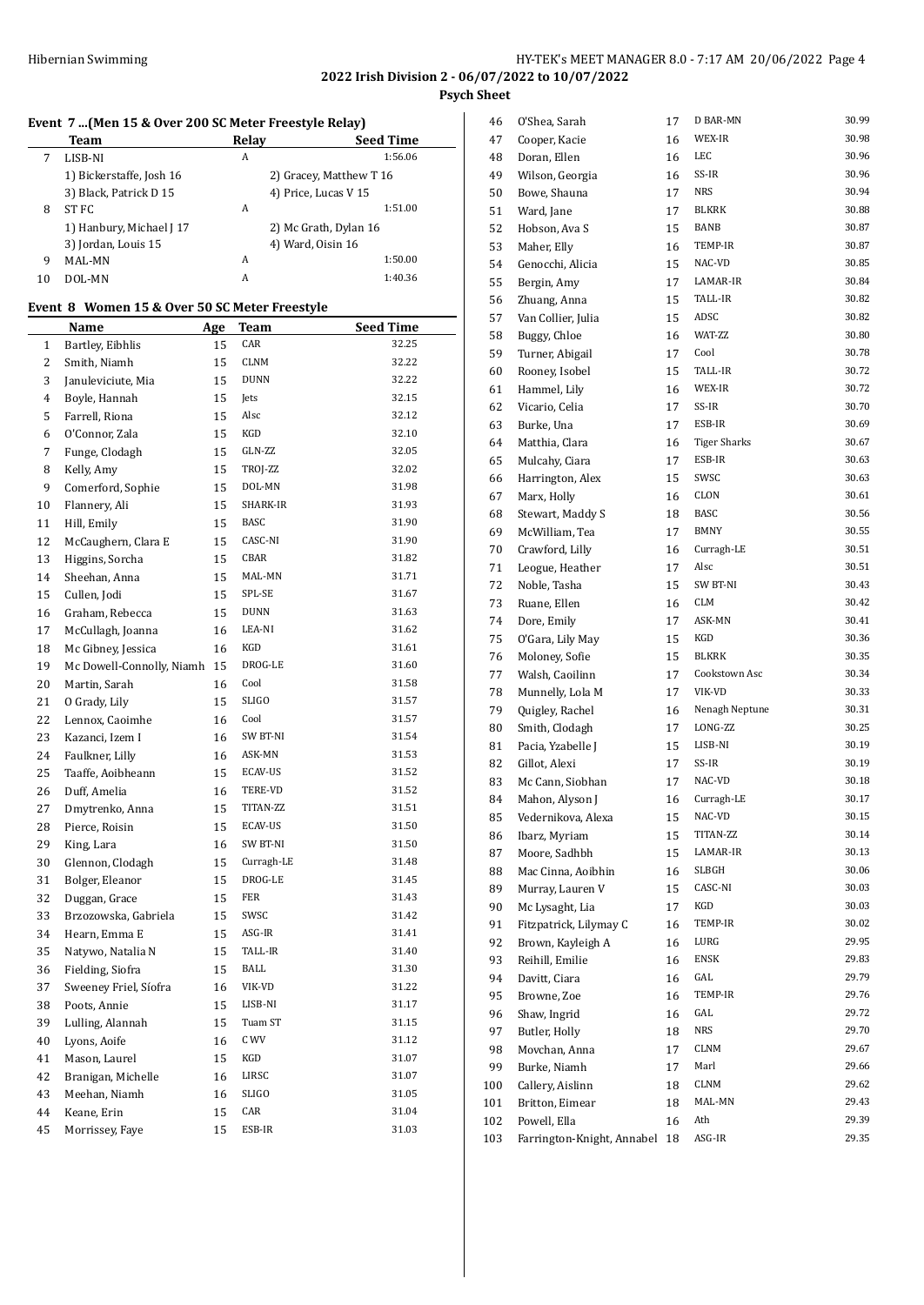# **Event 8 ...(Women 15 & Over 50 SC Meter Freestyle)**

|     | Name                | Age | Team          | <b>Seed Time</b> |
|-----|---------------------|-----|---------------|------------------|
| 104 | Pereguda, Joanna    | 16  | C FIN         | 29.32            |
| 105 | Murphy, Laoise      | 19  | NAC-VD        | 29.29            |
| 106 | Deely, Lauren       | 17  | CBAR          | 29.28            |
| 107 | Silutina, Mia       | 16  | Cookstown Asc | 29.28            |
| 108 | O'Connor, Aisling   | 17  | NAC-VD        | 29.00            |
| 109 | Mc Clelland, Isla R | 15  | CASC-NI       | X28.89           |
| 110 | Noctor, Eve         | 17  | VIK-VD        | 28.88            |

# **Event 9 Men 15 & Over 50 SC Meter Freestyle**

|    | Name                 | <u>Age</u> | <b>Team</b>    | <b>Seed Time</b> |
|----|----------------------|------------|----------------|------------------|
| 1  | O'Donnell, Fintan C  | 15         | BASC           | 30.14            |
| 2  | Ewart, Adam O        | 15         | LURG           | 30.14            |
| 3  | Rolston, Edwin       | 15         | BALL           | 30.09            |
| 4  | Hutchinson, Jack     | 15         | ASK-MN         | 30.04            |
| 5  | Caulfield, Nathan    | 15         | NAC-VD         | 29.98            |
| 6  | O'Connor, Jack       | 15         | LIMK-MN        | 29.85            |
| 7  | Ruddy, Leon          | 15         | PDOWN          | 29.76            |
| 8  | Kenny, Tristan       | 15         | Kilkenny       | 29.69            |
| 9  | Lennon, Eoin         | 15         | SHARK-IR       | 29.67            |
| 10 | Gratton, Ryan        | 15         | Nenagh Neptune | 29.63            |
| 11 | Marx, Finn           | 15         | CLON           | 29.63            |
| 12 | Urbanik, Bartosz     | 15         | Nenagh Neptune | 29.62            |
| 13 | Buckley, Evan        | 15         | MAL-MN         | 29.59            |
| 14 | Hayes, Jack          | 15         | LIMK-MN        | 29.59            |
| 15 | James, Hayden        | 15         | <b>ENSK</b>    | 29.45            |
| 16 | Williams, Jude       | 15         | LVADY          | 29.40            |
| 17 | Montague, Harvey     | 15         | SS-IR          | 29.34            |
| 18 | Fitzpatrick, Mark    | 15         | CLON           | 29.25            |
| 19 | Niblock, Henry       | 15         | BANB           | 29.21            |
| 20 | Dowling, Luke        | 15         | Tuam ST        | 29.20            |
| 21 | Mc Namara, Adam      | 15         | CLM            | 29.11            |
| 22 | Black, Patrick D     | 15         | LISB-NI        | 29.05            |
| 23 | Murphy, Cillian      | 16         | VIK-VD         | 29.03            |
| 24 | Dickson, Ewan        | 15         | SHARK-IR       | 29.02            |
| 25 | O'Neill, Sean        | 15         | Ath            | 29.02            |
| 26 | O'Rourke, Sean       | 15         | ADSC           | 29.02            |
| 27 | Lynch, Danny         | 15         | C WV           | 29.00            |
| 28 | Jordan, Louis        | 15         | ST FC          | 28.93            |
| 29 | Turner, Matthew      | 15         | NAC-VD         | 28.92            |
| 30 | Mc Ardle, Daniel     | 15         | DROG-LE        | 28.84            |
| 31 | MC Keon, Leon        | 16         | B/Sloe         | 28.79            |
| 32 | Gilmartin, Darragh   | 15         | SLIGO          | 28.69            |
| 33 | Onorato, Cillian     | 15         | LASER          | 28.63            |
| 34 | Doherty, Tiernan     | 16         | BALL           | 28.63            |
| 35 | Laverty, Cohan C     | 15         | CASC-NI        | 28.61            |
| 36 | O'Neill, Daire       | 15         | NAC-VD         | 28.59            |
| 37 | Sweeney Noonan, Luke | 15         | Jets           | 28.58            |
| 38 | Alfred, Sean         | 16         | ASK-MN         | 28.55            |
| 39 | Ginty, Cillian       | 16         | KGD            | 28.52            |
| 40 | Chursin, Kiril       | 16         | <b>ENSK</b>    | 28.51            |
| 41 | Flynn, Ryhs          | 16         | Esc            | 28.49            |
| 42 | Spollen, Tom         | 16         | Curragh-LE     | 28.47            |
| 43 | Szatmari, Balint     | 16         | SWSC           | 28.47            |
| 44 | Mindru, Dumitru      | 16         | Cool           | 28.38            |
| 45 | Addison, Ryan F      | 16         | BASC           | 28.37            |
| 46 | Byrne, Finn          | 16         | SLSC-VD        | 28.36            |

| 47  | Lipscomb, Andrew        | 16 | Cookstown Asc      | 28.35 |
|-----|-------------------------|----|--------------------|-------|
| 48  | Murphy, Jamie           | 16 | DOL-MN             | 28.32 |
| 49  | Robertson, Gannon K     | 16 | SW BT-NI           | 28.30 |
| 50  | Lewandowski, Julian     | 16 | PORT-LE            | 28.22 |
| 51  | Pershin, Petr           | 16 | C WV               | 28.20 |
| 52  | Coleman, Ewan           | 16 | DOL-MN             | 28.20 |
| 53  | Kelly, Daragh           | 15 | NAC-VD             | 28.20 |
| 54  | Cooper, Kyle J          | 17 | CASC-NI            | 28.16 |
| 55  | Martin, Kenny           | 17 | NAC-VD             | 28.16 |
| 56  | Kavanagh, Macdara       | 16 | WEX-IR             | 28.13 |
| 57  | Mc Carthy, Jack         | 17 | <b>D BAR-MN</b>    | 27.96 |
| 58  | Fee, Brogan             | 17 | LONG-ZZ            | 27.93 |
| 59  | Mc Grath, Dylan         | 16 | <b>STFC</b>        | 27.93 |
| 60  | Tobin, Robert W         | 16 | ESB-IR             | 27.91 |
| 61  | Kearney, Cillian        | 15 | Curragh-LE         | 27.90 |
| 62  | Toomey, Conor           | 17 | NAC-VD             | 27.89 |
| 63  | Hanbury, Michael J      | 17 | ST FC              | 27.88 |
| 64  | Gracey, Matthew T       | 16 | LISB-NI            | 27.87 |
| 65  | Georgiev, Denis         | 16 | ESB-IR             | 27.87 |
| 66  | Quinn, Donal            | 18 | CLNM               | 27.85 |
| 67  | Webster, Harry          | 18 | NAC-VD             | 27.84 |
| 68  | Mahon, Gearoid          | 16 | <b>BLKRK</b>       | 27.82 |
| 69  | Meagher, Tommy          | 17 | <b>KNMRE</b>       | 27.80 |
| 70  | Hannafin, Ben           | 17 | <b>CLNM</b>        | 27.78 |
| 71  | Mc Grath, Cian          | 16 | Cool               | 27.77 |
| 72  | Lumsden, Conor          | 18 | DROG-LE            | 27.72 |
| 73  | Mc Clean, Leon          | 16 | Strule Dolphins-US | 27.70 |
| 74  | Smith, Thomas           | 17 | CLNM               | 27.68 |
| 75  | Herron, Joshua          | 18 | PDOWN              | 27.64 |
| 76  | Gilli, Roan             | 16 | DOL-MN             | 27.64 |
| 77  | Ismail, Hussein         | 18 | ESB-IR             | 27.59 |
| 78  | Girigan, Lucas          | 16 | Cool               | 27.57 |
| 79  | Das, Rohit              | 17 | WAT-ZZ             | 27.57 |
| 80  | Mc Carthy, Ciaran       | 17 | <b>NRS</b>         | 27.54 |
| 81  | Dunleavy, Jack          | 17 | TALL-IR            | 27.53 |
| 82  | O'Donohue, Tadhg        | 17 | Ath                | 27.50 |
| 83  | Matthews, Jamie         | 17 | LONG-ZZ            | 27.49 |
| 84  | White, John             | 21 | SPL-SE             | 27.40 |
| 85  | Clarke, Adam            | 16 | Jets               | 27.39 |
| 86  | Tyler, Jack             | 16 | CAR                | 27.39 |
| 87  | Blackwell, Diarmuid     | 19 | C WV               | 27.38 |
| 88  | Houlihan, Cian          | 16 | ASK-MN             | 27.38 |
| 89  | Viglas, Martin          | 16 | SLIGO              | 27.30 |
| 90  | Tuohy, John             | 16 | Esc                | 27.09 |
| 91  | Nugent, Fionn M         | 17 | ASG-IR             | 27.03 |
| 92  | Killen, David           | 17 | CLNM               | 27.01 |
| 93  | Mc Ilroy-Sanchez, Pablo | 16 | LVADY              | 27.00 |
| 94  | Woods, Alex             | 17 | DROG-LE            | 26.99 |
| 95  | Mc Ardle, Evan          | 18 | SWSC               | 26.77 |
| 96  | Davoren King, Adam      | 17 | CBAR               | 26.61 |
| 97  | Onitiu, Remus           | 17 | Cool               | 26.60 |
| 98  | Rowley Hopkins, Callum  | 18 | SLIGO              | 26.41 |
| 99  | Burkamp, Max            | 18 | PDOWN              | 26.28 |
| 100 | Duane, David            | 18 | MAL-MN             | 26.24 |
| 101 | Carter, Niall           | 20 | CBAR               | 25.55 |
|     |                         |    |                    |       |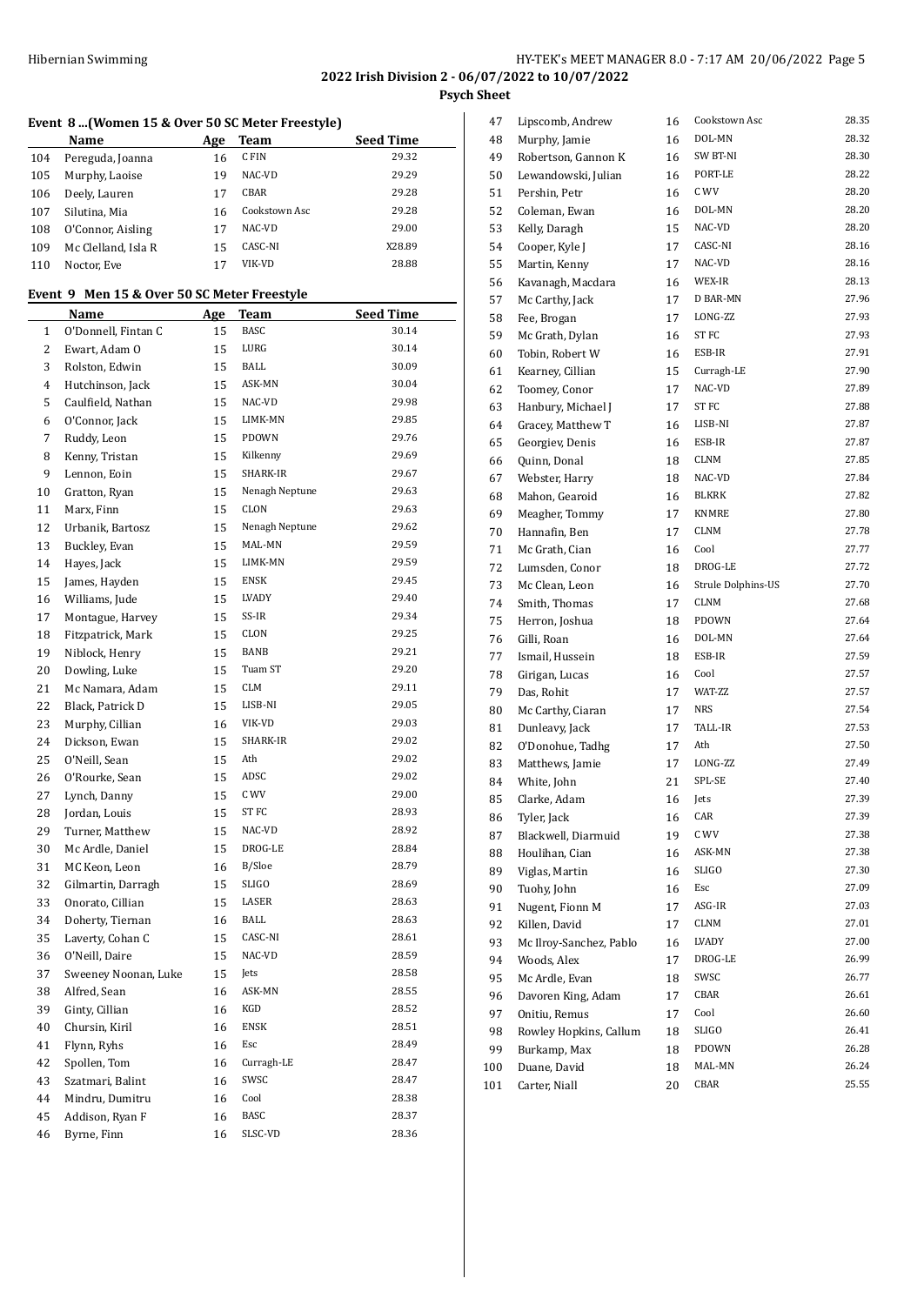$\overline{a}$ 

# **Event 10 Women 15 & Over 100 SC Meter Butterfly**

| TVCIIL       | πv<br>women 15 & Over 100 5G meter butterily |     |                |                  |
|--------------|----------------------------------------------|-----|----------------|------------------|
|              | Name                                         | Age | Team           | <b>Seed Time</b> |
| $\mathbf{1}$ | Hill, Emily                                  | 15  | <b>BASC</b>    | 1:19.44          |
| 2            | Doherty, Beth A                              | 15  | SW BT-NI       | 1:19.26          |
| 3            | Dowling, Ciara                               | 15  | TROJ-ZZ        | 1:19.05          |
| 4            | Poots, Annie                                 | 15  | LISB-NI        | 1:18.74          |
| 5            | Natywo, Natalia N                            | 15  | TALL-IR        | 1:18.50          |
| 6            | Dmytrenko, Anna                              | 15  | TITAN-ZZ       | 1:18.50          |
| 7            | Rooney, Isobel                               | 15  | TALL-IR        | 1:18.14          |
| 8            | Buggy, Chloe                                 | 16  | WAT-ZZ         | 1:17.33          |
| 9            | Mahon, Alyson J                              | 16  | Curragh-LE     | 1:17.29          |
| 10           | Mac Cinna, Aoibhin                           | 16  | SLBGH          | 1:16.74          |
| 11           | Vennard, Jessica                             | 16  | PDOWN          | 1:16.68          |
| 12           | Whelan, Rachel                               | 16  | SHARK-IR       | 1:16.65          |
| 13           | O'Donoghue, Sophie                           | 15  | NAC-VD         | 1:16.65          |
| 14           | O'Toole, Daisy                               | 15  | MAL-MN         | 1:16.58          |
| 15           | Leogue, Heather                              | 17  | Alsc           | 1:15.90          |
| 16           | King, Lara                                   | 16  | SW BT-NI       | 1:15.56          |
| 17           | Burgoyne, Ciara                              | 17  | NAC-VD         | 1:15.53          |
| 18           | Lyons, Aoife                                 | 16  | C WV           | 1:15.32          |
| 19           | Burke, Eabha                                 | 17  | <b>FER</b>     | 1:15.12          |
| 20           | Mc Keon, Ella M                              | 15  | Trident        | 1:14.59          |
| 21           | Hawe, Amy                                    | 15  | <b>FER</b>     | 1:14.50          |
| 22           | Lipscomb, Hannah                             | 19  | MULST-US       | 1:14.34          |
| 23           | Brennan, Sorcha                              | 16  | Tuam ST        | 1:14.22          |
| 24           | Lynott, Faith                                | 16  | Trident        | 1:14.09          |
| 25           | Nita, Kseniya                                | 16  | Nenagh Neptune | 1:13.54          |
| 26           | Hughes, Emma                                 | 17  | BALL           | 1:12.77          |
| 27           | Noctor, Eve                                  | 17  | VIK-VD         | 1:12.52          |
| 28           | Maryntseva, Mariia                           | 18  | KGD            | 1:12.43          |
| 29           | McCullagh, Joanna                            | 16  | LEA-NI         | X1:12.01         |
| 30           | Hyland, Alison                               | 19  | LIRSC          | 1:10.13          |

# **Event 11 Men 15 & Over 100 SC Meter Butterfly**

|              | EVEIN II MENIJ&OVEI IOO SC METER BUTTERIJY |            |                  |                  |
|--------------|--------------------------------------------|------------|------------------|------------------|
|              | Name                                       | <b>Age</b> | <b>Team</b>      | <b>Seed Time</b> |
| $\mathbf{1}$ | Montague, Harvey                           | 15         | SS-IR            | 1:15.92          |
| 2            | Ruddy, Leon                                | 15         | PDOWN            | 1:15.80          |
| 3            | Lynch, Danny                               | 15         | C WV             | 1:15.64          |
| 4            | O'Connor, Jack                             | 15         | LIMK-MN          | 1:15.60          |
| 5            | Gilmartin, Darragh                         | 15         | <b>SLIGO</b>     | 1:15.49          |
| 6            | Mc Mahon, Evan                             | 15         | LIMK-MN          | 1:15.48          |
| 7            | Rolston, Edwin                             | 15         | <b>BALL</b>      | 1:15.36          |
| 8            | Dubiel, Aaron                              | 15         | ST <sub>FC</sub> | 1:15.29          |
| 9            | Niblock, Henry                             | 15         | BANB             | 1:15.05          |
| 10           | Fraser, Ross                               | 15         | ST <sub>FC</sub> | 1:15.03          |
| 11           | Kenny, Tristan                             | 15         | Kilkenny         | 1:14.22          |
| 12           | Walczak, Adrian                            | 15         | ST FC            | 1:14.01          |
| 13           | Craig, Nathan                              | 16         | LURG             | 1:13.02          |
| 14           | Coady, Dean J                              | 16         | WAT-ZZ           | 1:12.94          |
| 15           | Hutchinson, Jack                           | 15         | ASK-MN           | 1:12.49          |
| 16           | Mc Ilroy-Sanchez, Pablo                    | 16         | LVADY            | 1:12.30          |
| 17           | Dowling, Luke                              | 15         | Tuam ST          | 1:12.24          |
| 18           | O'Neill, Scott                             | 16         | C WV             | 1:12.11          |
| 19           | Onorato, Cillian                           | 15         | LASER            | 1:11.91          |
| 20           | Viglas, Martin                             | 16         | <b>SLIGO</b>     | 1:11.68          |
| 21           | Kilcommons, Alan                           | 16         | COM              | 1:11.54          |
| 22           | O'Neill, Daire                             | 15         | NAC-VD           | 1:11.40          |

| 23 | Mc Ateer, Conor      | 15 | Curragh-LE       | 1:11.32  |
|----|----------------------|----|------------------|----------|
| 24 | Carragher, Sean P    | 15 | BANB             | 1:11.30  |
| 25 | O Mahony, Dan        | 16 | SLSC-VD          | 1:11.27  |
| 26 | Sweeney Noonan, Luke | 15 | <b>Jets</b>      | 1:11.14  |
| 27 | Coleman, Ewan        | 16 | DOL-MN           | 1:11.09  |
| 28 | Mc Grath, Cian       | 16 | Cool             | 1:10.91  |
| 29 | Mc Gurgan, Cahir F   | 15 | ASC              | 1:10.85  |
| 30 | Clarke, Adam         | 16 | Jets             | 1:10.80  |
| 31 | Bickerstaffe, Josh   | 16 | LISB-NI          | 1:10.39  |
| 32 | Tuohy, John          | 16 | Esc              | 1:10.29  |
| 33 | Lipscomb, Andrew     | 16 | Cookstown Asc    | 1:09.99  |
| 34 | Alfred, Sean         | 16 | ASK-MN           | 1:09.36  |
| 35 | Houlihan, Cian       | 16 | ASK-MN           | 1:08.85  |
| 36 | Martin, Kenny        | 17 | NAC-VD           | 1:08.56  |
| 37 | Ward, Oisin          | 16 | ST <sub>FC</sub> | 1:08.51  |
| 38 | Nugent, Fionn M      | 17 | $ASG-IR$         | 1:08.19  |
| 39 | Gracey, Matthew T    | 16 | LISB-NI          | 1:08.06  |
| 40 | Matthews, Jamie      | 17 | LONG-ZZ          | 1:08.03  |
| 41 | Kavanagh, Macdara    | 16 | WEX-IR           | 1:07.83  |
| 42 | Lynam, Aindriu       | 17 | Ath              | 1:07.78  |
| 43 | Foley, Tiernan       | 17 | <b>NRS</b>       | 1:07.74  |
| 44 | Quinn, Donal         | 18 | <b>CLNM</b>      | 1:06.85  |
| 45 | Halaczkiewicz, Filip | 17 | Curragh-LE       | 1:06.33  |
| 46 | Flynn, Louis         | 17 | <b>BLKRK</b>     | 1:06.14  |
| 47 | Mc Goldrick, Ewan J  | 17 | ASC              | 1:05.87  |
| 48 | Burkamp, Max         | 18 | PDOWN            | 1:05.58  |
| 49 | Blackwell, Diarmuid  | 19 | C WV             | 1:05.57  |
| 50 | Duane, David         | 18 | MAL-MN           | 1:05.41  |
| 51 | Meagher, Tommy       | 17 | <b>KNMRE</b>     | X1:04.78 |
| 52 | Clenaghan, David     | 18 | LURG             | 1:04.35  |

# **Event 12 Women 15 & Over 200 SC Meter Breaststroke**

|              | VÇIIL 14            |     | <b>WOMEN 15 &amp; OVER 200 5G METER DI CASISTI OKC</b> |                  |
|--------------|---------------------|-----|--------------------------------------------------------|------------------|
|              | Name                | Age | <b>Team</b>                                            | <b>Seed Time</b> |
| $\mathbf{1}$ | Murray, Lauren V    | 15  | CASC-NI                                                | 3:18.00          |
| 2            | Genocchi, Alicia    | 15  | NAC-VD                                                 | 3:17.55          |
| 3            | Morrissey, Faye     | 15  | ESB-IR                                                 | 3:16.94          |
| 4            | Mulhern, Maya       | 15  | GLN-ZZ                                                 | 3:16.56          |
| 5            | Ennis, Ella         | 15  | SS-IR                                                  | 3:15.96          |
| 6            | Leathem, Rebecca L  | 16  | LISB-NI                                                | 3:15.32          |
| 7            | Mc Evoy, Amy        | 16  | ADSC                                                   | 3:15.17          |
| 8            | Brannigan, Lucy     | 15  | CLNM                                                   | 3:15.10          |
| 9            | Costello, Labhraidh | 16  | KGD                                                    | 3:14.28          |
| 10           | Foran, Bronagh      | 15  | D BAR-MN                                               | 3:14.00          |
| 11           | Whelan, Gemma       | 16  | DOL-MN                                                 | 3:13.81          |
| 12           | Ibarz, Myriam       | 15  | TITAN-ZZ                                               | 3:13.77          |
| 13           | Mc Cartney, Carly   | 17  | BANB                                                   | 3:13.75          |
| 14           | Funge, Clodagh      | 15  | GLN-ZZ                                                 | 3:13.62          |
| 15           | Movchan, Anna       | 17  | CLNM                                                   | 3:13.47          |
| 16           | Graham, Rebecca     | 15  | <b>DUNN</b>                                            | 3:13.39          |
| 17           | Kearney, Shauna     | 15  | ST FC                                                  | 3:13.36          |
| 18           | Willmott, Kesia     | 18  | SPL-SE                                                 | 3:12.87          |
| 19           | Buckley, Kate       | 17  | MAL-MN                                                 | 3:12.65          |
| 20           | McLoughlin, Hannah  | 15  | <b>B</b> DOL                                           | 3:12.58          |
| 21           | McCullagh, Joanna   | 16  | LEA-NI                                                 | 3:12.37          |
| 22           | Poots, Annie        | 15  | LISB-NI                                                | 3:12.10          |
| 23           | Arbuzova, Natalia   | 16  | C WV                                                   | 3:11.73          |
| 24           | Stewart, Maddy S    | 18  | <b>BASC</b>                                            | 3:11.22          |
| 25           | Quigley, Rachel     | 16  | Nenagh Neptune                                         | 3:11.06          |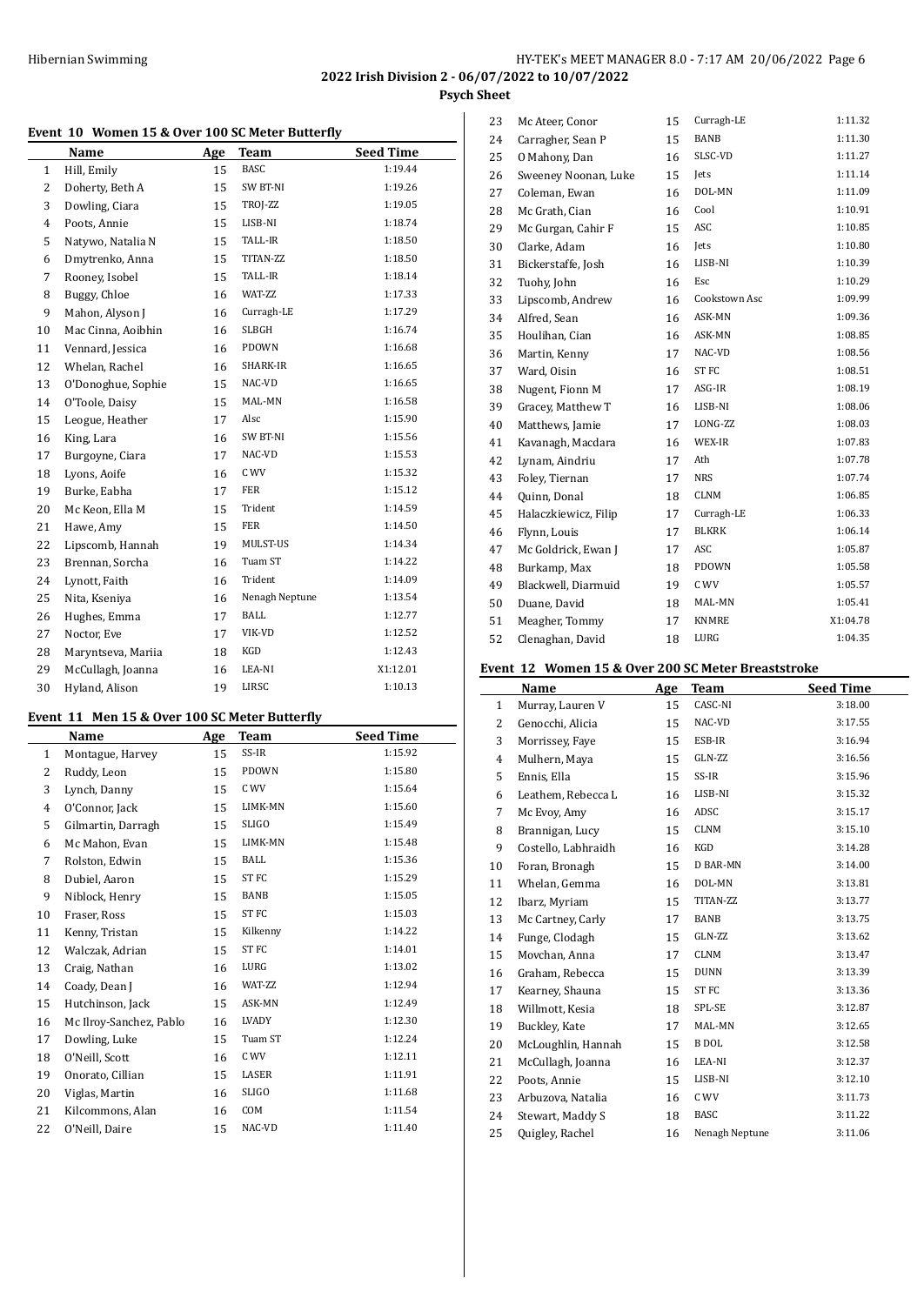**2022 Irish Division 2 - 06/07/2022 to 10/07/2022**

**Psych Sheet**

#### **Event 12 ...(Women 15 & Over 200 SC Meter Breaststroke)**

|    | Name                     | Age | <b>Team</b>  | <b>Seed Time</b> |
|----|--------------------------|-----|--------------|------------------|
| 26 | Leonard, Siobhan         | 18  | LONG-ZZ      | 3:10.84          |
| 27 | Bolger, Eleanor          | 15  | DROG-LE      | 3:10.84          |
| 28 | Buckley, Anna            | 16  | TERE-VD      | 3:10.81          |
| 29 | Bergin, Amy              | 17  | LAMAR-IR     | 3:10.44          |
| 30 | Farrell, Izzy            | 15  | GAL          | 3:10.20          |
| 31 | Duff, Amelia             | 16  | TERE-VD      | 3:09.21          |
| 32 | O'Boyle, Karen           | 18  | LONG-ZZ      | 3:09.14          |
| 33 | Mulvey, Katie            | 18  | ECAV-US      | 3:08.60          |
| 34 | Crawford, Lilly          | 16  | Curragh-LE   | 3:07.66          |
| 35 | Lennox, Caoimhe          | 16  | Cool         | 3:07.11          |
| 36 | Mc Keown, Eve            | 15  | LARNE-US     | 3:06.88          |
| 37 | Keane, Erin              | 15  | CAR          | 3:06.83          |
| 38 | Whelan, Rachel           | 16  | SHARK-IR     | 3:06.36          |
| 39 | Smith, Clodagh           | 17  | LONG-ZZ      | 3:05.65          |
| 40 | Manning, Katie           | 16  | LONG-ZZ      | 3:05.63          |
| 41 | Kenny, Bridget           | 16  | SHARK-IR     | 3:05.29          |
| 42 | Lambert, Fleur           | 16  | WEX-IR       | 3:04.65          |
| 43 | Gargan, Dervla           | 19  | NAC-VD       | 3:04.59          |
| 44 | Moloney, Sofie           | 15  | BLKRK        | 3:04.51          |
| 45 | Smith, Maddie            | 16  | <b>SLBGH</b> | 3:04.45          |
| 46 | Jacobs, Carla            | 17  | Cool         | 3:04.17          |
| 47 | Connaughton-Jones, Ciara | 17  | <b>SLIGO</b> | 3:03.65          |
| 48 | Gray, Ruby J             | 16  | <b>BASC</b>  | 3:03.01          |
| 49 | Browne, Zoe              | 16  | TEMP-IR      | 3:02.92          |
| 50 | O'Connor, Zala           | 15  | KGD          | X3:02.75         |
| 51 | Hayes, Anú               | 16  | KGD          | 3:01.75          |
| 52 | Kenny, Rachel            | 15  | TALL-IR      | X3:01.57         |
| 53 | Byrne, Abby              | 18  | ST FC        | 2:59.96          |
| 54 | Murphy, Laoise           | 19  | NAC-VD       | 2:59.32          |
| 55 | Cooper, Kacie            | 16  | WEX-IR       | X2:56.35         |

# **Event 13 Men 15 & Over 200 SC Meter Breaststroke**

| Event 15 Men 15 & Over 200 SC Meter Breaststruke |                        |     |              |                  |
|--------------------------------------------------|------------------------|-----|--------------|------------------|
|                                                  | Name                   | Age | Team         | <b>Seed Time</b> |
| $\mathbf{1}$                                     | Mc Ardle, Daniel       | 15  | DROG-LE      | 3:13.78          |
| 2                                                | Martin, Aidan          | 15  | DROG-LE      | 3:13.54          |
| 3                                                | Walczak, Adrian        | 15  | ST FC        | 3:11.68          |
| 4                                                | Mc Clean, Toby         | 15  | <b>DUNN</b>  | 3:10.15          |
| 5                                                | Jordan, Louis          | 15  | ST FC        | 3:09.81          |
| 6                                                | Mc Namara, Adam        | 15  | <b>CLM</b>   | 3:08.87          |
| 7                                                | Johnston, Ryan L       | 15  | ASC          | 3:07.07          |
| 8                                                | Fraser, Ross           | 15  | ST FC        | 3:05.31          |
| 9                                                | Lavin, Michael         | 15  | COM          | 3:05.30          |
| 10                                               | O'Brien, Christian     | 15  | Ath          | 3:04.22          |
| 11                                               | Marx, Finn             | 15  | CLON         | 3:03.93          |
| 12                                               | Kilcommons, Alan       | 16  | COM          | 3:03.45          |
| 13                                               | Price, Lucas V         | 15  | LISB-NI      | 3:03.44          |
| 14                                               | Kavanagh, Macdara      | 16  | WEX-IR       | 3:02.96          |
| 15                                               | Caraher, Gerry T       | 15  | ESB-IR       | 3:02.75          |
| 16                                               | Tobin, Robert W        | 16  | ESB-IR       | 3:02.43          |
| 17                                               | Murphy, Jamie          | 16  | DOL-MN       | 3:02.32          |
| 18                                               | Monako, Andrejs        | 15  | <b>DUNN</b>  | 3:00.80          |
| 19                                               | Houlihan, Cian         | 16  | ASK-MN       | 2:59.86          |
| 20                                               | Mc Aloon, Conor        | 17  | <b>BALL</b>  | 2:59.70          |
| 21                                               | Matthews, Jamie        | 17  | LONG-ZZ      | 2:58.78          |
| 22                                               | Rowley Hopkins, Callum | 18  | <b>SLIGO</b> | 2:58.14          |
| 23                                               | Fee, Brogan            | 17  | LONG-ZZ      | 2:58.01          |

| 24 | Herron, Joshua      | 18 | PDOWN            | 2:57.87 |
|----|---------------------|----|------------------|---------|
| 25 | Glennon, Seán       | 17 | VIK-VD           | 2:57.25 |
| 26 | Brennan, Darragh    | 16 | Cool             | 2:55.82 |
| 27 | Bugler, Jack        | 16 | MAL-MN           | 2:55.79 |
| 28 | Quinn, Donal        | 18 | <b>CLNM</b>      | 2:54.07 |
| 29 | Hanbury, Michael J  | 17 | ST FC            | 2:54.05 |
| 30 | Viglas, Martin      | 16 | SLIGO            | 2:53.99 |
| 31 | Pershin, Petr       | 16 | C WV             | 2:53.98 |
| 32 | Maher, Dylan        | 17 | LIMK-MN          | 2:53.59 |
| 33 | Mc Grath, Dylan     | 16 | ST <sub>FC</sub> | 2:53.59 |
| 34 | Alfred, Sean        | 16 | ASK-MN           | 2:53.24 |
| 35 | Walsh, Tadhg        | 16 | TEMP-IR          | 2:52.96 |
| 36 | Leahy, Vincent      | 16 | DOL-MN           | 2:52.91 |
| 37 | Kenny, Joseph       | 19 | TALL-IR          | 2:52.03 |
| 38 | Blackwell, Diarmuid | 19 | C WV             | 2:50.16 |
| 39 | Webster, Harry      | 18 | NAC-VD           | 2:48.22 |
|    |                     |    |                  |         |

#### **Event 14 Women 15 & Over 1500 SC Meter Freestyle**

|   | Name                     | Age | Team         | <b>Seed Time</b> |
|---|--------------------------|-----|--------------|------------------|
|   | Bowe, Shauna             | 17  | <b>NRS</b>   | 20:20.10         |
|   | Connaughton-Jones, Ciara | 17  | <b>SLIGO</b> | 20:14.15         |
|   | Manning, Katie           | 16  | LONG-ZZ      | 19:56.32         |
| 4 | Dore, Emily              | 17  | ASK-MN       | 19:47.49         |
| 5 | Fishman, Rachel A        | 16  | TROJ-ZZ      | 19:27.18         |
| 6 | Nolan, Ava M             | 16  | SS-IR        | X19:08.17        |

#### **Event 15 Mixed 15 & Over 200 SC Meter Medley Relay**

|                | <b>Team</b>               | Relay            | <b>Seed Time</b>            |
|----------------|---------------------------|------------------|-----------------------------|
| $\mathbf{1}$   | LISB-NI                   | B                | <b>NT</b>                   |
|                | 1) Morrow, Kaitlin M W15  |                  | 2) Leathem, Rebecca L W16   |
|                | 3) Price, Lucas V M15     |                  | 4) Black, Patrick D M15     |
| 2              | LISB-NI                   | $\boldsymbol{A}$ | NT                          |
|                | 1) Gracey, Matthew T M16  |                  | 2) Poots, Annie W15         |
|                | 3) Bickerstaffe, Josh M16 |                  | 4) Pacia, Yzabelle J W15    |
| 3              | Ath                       | A                | NT                          |
|                | 1) Brennan, Nicola W15    |                  | 2) O'Brien, Christian M15   |
|                | 3) Lynam, Aindriu M17     |                  | 4) Powell, Ella W16         |
| $\overline{4}$ | <b>CLNM</b>               | A                | NT                          |
|                | 1) Callery, Aislinn W18   |                  | 2) Cantwell, Brendan M20    |
|                | 3) Quinn, Donal M18       |                  | 4) Movchan, Anna W17        |
| 5              | SWSC                      | A                | NT                          |
|                | 1) Mc Ardle, Evan M18     |                  | 2) Brzozowska, Gabriela W15 |
|                | 3) Harrington, Alex W15   |                  | 4) Szatmari, Balint M16     |
| 6              | LURG                      | A                | NT                          |
| 7              | NAC-VD                    | B                | NT                          |
| 8              | NAC-VD                    | A                | NT                          |
| 9              | <b>TEMP-IR</b>            | A                | NT                          |
| 10             | <b>NRS</b>                | A                | NT                          |
| 11             | <b>CLM</b>                | A                | NT                          |
|                | 1) Higgins, Cara W16      |                  | 2) Mc Namara, Adam M15      |
|                | 3) Kilkenny, Shaun M18    |                  | 4) Ruane, Ellen W16         |
| 12             | <b>BALL</b>               | A                | 2:31.81                     |
|                | 1) Hughes, Emma W17       |                  | 2) Fielding, Siofra W15     |
|                | 3) Mc Aloon, Conor M17    |                  | 4) Doherty, Tiernan M16     |
| 13             | Curragh-LE                | B                | 2:24.90                     |
|                | 1) Glennon, Clodagh W15   |                  | 2) Melvin, Eoin M16         |
|                | 3) Mc Ateer, Conor M15    |                  | 4) Darby, Charlotte E W16   |
|                |                           |                  |                             |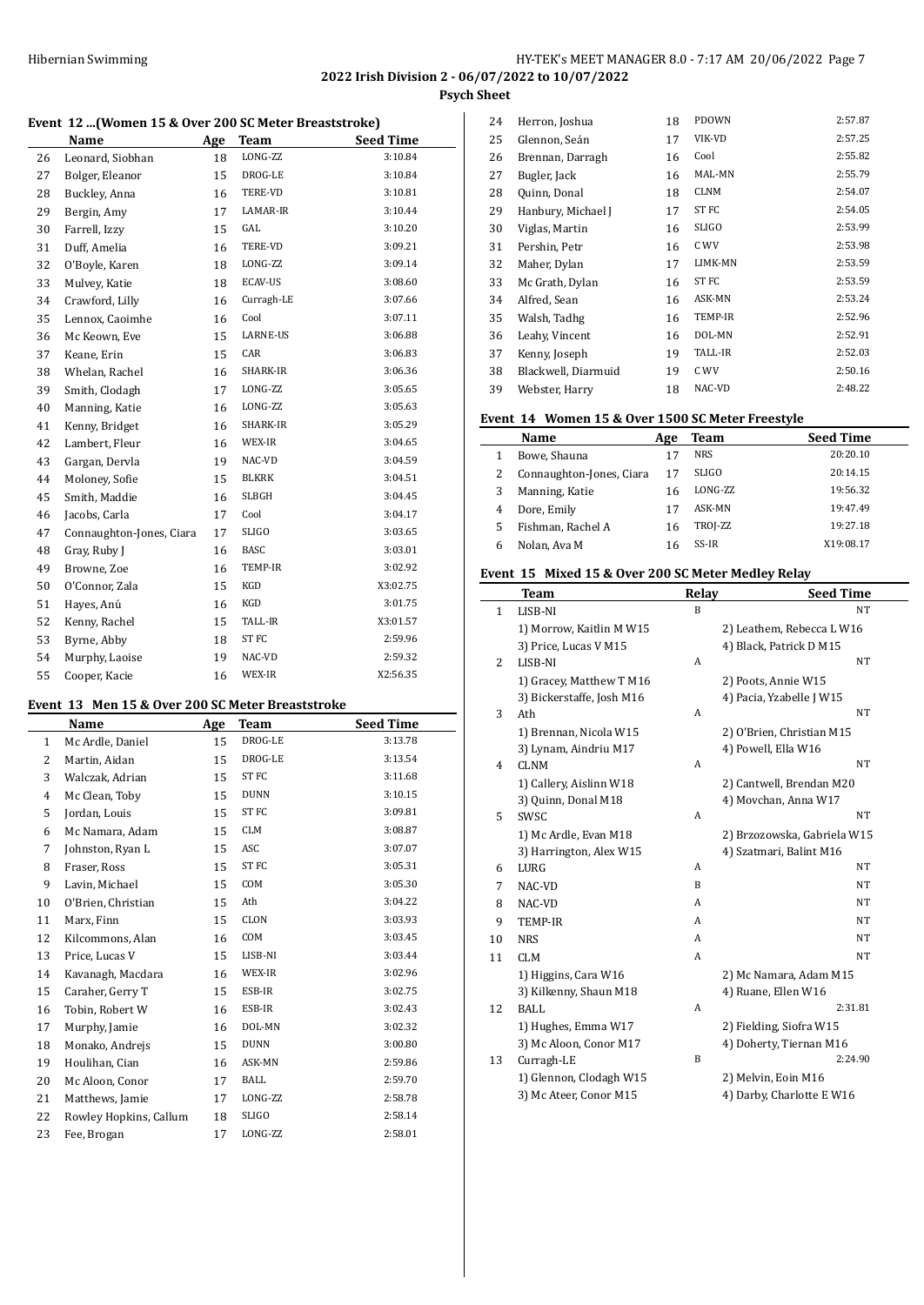# **Event 15 ...(Mixed 15 & Over 200 SC Meter Medley Relay)**

|    | <b>Team</b>                 | Relav | <b>Seed Time</b>          |
|----|-----------------------------|-------|---------------------------|
| 14 | <b>DUNN</b>                 | A     | 2:24.52                   |
|    | 1) Mc Clean, Toby M15       |       | 2) Monako, Andrejs M15    |
|    | 3) Januleviciute, Mia W15   |       | 4) Graham, Rebecca W15    |
| 15 | MAL-MN                      | B     | 2:15.00                   |
| 16 | MAL-MN                      | A     | 2:15.00                   |
| 17 | <b>PDOWN</b>                | A     | 2:12.80                   |
|    | 1) Burkamp, Max M18         |       | 2) Herron, Joshua M18     |
|    | 3) Vennard, Jessica W16     |       | 4) Ruddy, Leon M15        |
| 18 | ST FC                       | A     | 2:12.00                   |
|    | 1) Lazarut, Ana J W17       |       | 2) Byrne, Abby W18        |
|    | 3) Ward, Oisin M16          |       | 4) Hanbury, Michael J M17 |
| 19 | Curragh-LE                  | A     | 2:10.84                   |
|    | 1) Mahon, Alyson J W16      |       | 2) Crawford, Lilly W16    |
|    | 3) Halaczkiewicz, Filip M17 |       | 4) Kearney, Cillian M15   |
| 20 | ESB-IR                      | A     | 2:10.00                   |
|    | 1) Georgiev, Denis M16      |       | 2) Morrissey, Faye W15    |
|    | 3) Ismail, Hussein M18      |       | 4) Burke, Una W17         |
| 21 | DOL-MN                      | B     | 1:56.74                   |
| 22 | DOL-MN                      | A     | 1:54.34                   |

# **Event 16 Men 15 & Over 100 SC Meter Freestyle**

 $\overline{a}$ 

|                | Name                 | Age | <b>Team</b>        | <b>Seed Time</b> |
|----------------|----------------------|-----|--------------------|------------------|
| $\mathbf{1}$   | O'Donnell, Fintan C  | 15  | <b>BASC</b>        | 1:05.19          |
| $\overline{c}$ | Buckley, Evan        | 15  | MAL-MN             | 1:04.90          |
| 3              | Rattigan, Daniel     | 15  | <b>SLIGO</b>       | 1:04.71          |
| 4              | O'Rourke, Sean       | 15  | ADSC               | 1:04.67          |
| 5              | Niblock, Henry       | 15  | BANB               | 1:04.62          |
| 6              | Sweeney Noonan, Luke | 15  | Jets               | 1:04.58          |
| 7              | Mc Namara, Adam      | 15  | CLM                | 1:04.52          |
| 8              | O'Neill, Sean        | 15  | Ath                | 1:04.28          |
| 9              | Dowling, Luke        | 15  | Tuam ST            | 1:04.28          |
| 10             | Jordan, Louis        | 15  | ST <sub>FC</sub>   | 1:04.23          |
| 11             | Mc Gurgan, Cahir F   | 15  | ASC                | 1:04.22          |
| 12             | Montague, Harvey     | 15  | SS-IR              | 1:04.21          |
| 13             | Lynch, Danny         | 15  | C WV               | 1:04.20          |
| 14             | Hayes, Jack          | 15  | LIMK-MN            | 1:04.12          |
| 15             | Onorato, Cillian     | 15  | LASER              | 1:04.12          |
| 16             | Dickson, Ewan        | 15  | SHARK-IR           | 1:04.02          |
| 17             | Rolston, Edwin       | 15  | <b>BALL</b>        | 1:03.89          |
| 18             | Ruddy, Leon          | 15  | PDOWN              | 1:03.75          |
| 19             | Turner, Matthew      | 15  | NAC-VD             | 1:03.55          |
| 20             | Marx, Finn           | 15  | CLON               | 1:03.54          |
| 21             | McAree, Sean         | 15  | ESB-IR             | 1:03.41          |
| 22             | Walczak, Adrian      | 15  | ST FC              | 1:03.29          |
| 23             | Ginty, Cillian       | 16  | KGD                | 1:03.15          |
| 24             | Cooper, Kyle J       | 17  | CASC-NI            | 1:03.14          |
| 25             | Hutchinson, Jack     | 15  | ASK-MN             | 1:03.09          |
| 26             | Duggan, Charlie      | 15  | SWSC               | 1:02.98          |
| 27             | O'Neill, Daire       | 15  | NAC-VD             | 1:02.83          |
| 28             | Chursin, Kiril       | 16  | <b>ENSK</b>        | 1:02.68          |
| 29             | Kilcommons, Alan     | 16  | COM                | 1:02.62          |
| 30             | Connolly, Maitiu     | 16  | GAL                | 1:02.48          |
| 31             | Bickerstaffe, Josh   | 16  | LISB-NI            | 1:02.30          |
| 32             | Pershin, Petr        | 16  | C WV               | 1:02.27          |
| 33             | Lewandowski, Julian  | 16  | PORT-LE            | 1:02.23          |
| 34             | Mc Clean, Leon       | 16  | Strule Dolphins-US | 1:02.21          |

| 35       | Tobin, Robert W                         | 16       | ESB-IR           | 1:02.19        |
|----------|-----------------------------------------|----------|------------------|----------------|
| 36       | James, Hayden                           | 15       | ENSK             | 1:02.09        |
| 37       | Kearney, Cillian                        | 15       | Curragh-LE       | 1:02.06        |
| 38       | Carragher, Sean P                       | 15       | BANB             | 1:01.98        |
| 39       | Szatmari, Balint                        | 16       | SWSC             | 1:01.96        |
| 40       | Byrne, Finn                             | 16       | SLSC-VD          | 1:01.91        |
| 41       | Mc Grath, Cian                          | 16       | Cool             | 1:01.85        |
| 42       | Walsh, Tadhg                            | 16       | TEMP-IR          | 1:01.81        |
| 43       | Gracey, Matthew T                       | 16       | LISB-NI          | 1:01.71        |
| 44       | Viglas, Martin                          | 16       | SLIGO            | 1:01.68        |
| 45       | O'Neill, Scott                          | 16       | C WV             | 1:01.66        |
| 46       | Mc Mahon, Evan                          | 15       | LIMK-MN          | 1:01.66        |
| 47       | Price, Lucas V                          | 15       | LISB-NI          | 1:01.59        |
| 48       | Mc Ateer, Conor                         | 15       | Curragh-LE       | 1:01.50        |
| 49       | Girigan, Lucas                          | 16       | Cool             | 1:01.46        |
| 50       | Li, Alex                                | 15       | TROJ-ZZ          | 1:01.38        |
| 51       | Henson, Andrew                          | 15       | Ath              | 1:01.32        |
| 52       | Lumsden, Conor                          | 18       | DROG-LE          | 1:01.20        |
| 53       | Coleman, Ewan                           | 16       | DOL-MN           | 1:01.12        |
| 54       | Murphy, Jamie                           | 16       | DOL-MN           | 1:00.98        |
| 55       | Kavanagh, Macdara                       | 16       | WEX-IR           | 1:00.93        |
| 56       | Georgiev, Denis                         | 16       | ESB-IR           | 1:00.83        |
| 57       | Herron, Joshua                          | 18       | PDOWN            | 1:00.82        |
| 58       | Mc Ilroy-Sanchez, Pablo                 | 16       | LVADY            | 1:00.80        |
| 59       | Woods, Alex                             | 17       | DROG-LE          | 1:00.76        |
| 60       | Alfred, Sean                            | 16       | ASK-MN           | 1:00.74        |
| 61       | O'Donohue, Tadhg                        | 17       | Ath              | 1:00.66        |
| 62       | Robertson, Gannon K                     | 16       | SW BT-NI         | 1:00.56        |
| 63       | Ismail, Hussein                         | 18       | ESB-IR           | 1:00.55        |
| 64       | Ward, Oisin                             | 16       | ST <sub>FC</sub> | 1:00.45        |
| 65       | Clarke, Adam                            | 16       | Jets             | 1:00.41        |
| 66       | Mahon, Gearoid                          | 16       | BLKRK            | 1:00.30        |
| 67       | Fee, Brogan                             | 17       | LONG-ZZ          | 1:00.18        |
| 68       | Mc Goldrick, Ewan J                     | 17       | ASC              | 1:00.09        |
| 69       | Clenaghan, David                        | 18       | LURG             | 1:00.08        |
| 70       | Davoren King, Adam                      | 17       | CBAR             | 59.99          |
| 71       | Roche-McHenry, Saul                     | 16       | Cool             | 59.99          |
| 72       | Matthews, Jamie                         | 17       | LONG-ZZ          | 59.28          |
| 73       |                                         | 17       | Cool             | 59.21          |
| 74       | Onitiu, Remus<br>Kilkenny, Shaun        | 18       | CLM              | 59.18          |
| 75       | Blackwell, Diarmuid                     | 19       | C WV             | 59.03          |
|          | Tuohy, John                             |          | Esc              | 58.98          |
| 76<br>77 | Meagher, Tommy                          | 16<br>17 | KNMRE            | 58.95          |
|          | Coffey, Ian                             |          | KLRNY            | 58.87          |
| 78<br>79 | Mc Ardle, Evan                          | 16       | SWSC             | 58.80          |
|          | Houlihan, Cian                          | 18       | ASK-MN           | 58.59          |
| 80       |                                         | 16       | SPL-SE           | 58.19          |
| 81       | White, John<br>Burkamp, Max             | 21       | PDOWN            | 57.93          |
| 82       | Duane, David                            | 18       | MAL-MN           | 57.90          |
| 83       |                                         | 18       |                  | 57.85          |
| 84       | Killen, David                           | 17       | CLNM<br>SLIGO    |                |
| 85<br>86 | Rowley Hopkins, Callum<br>Carter, Niall | 18<br>20 | CBAR             | 57.44<br>57.20 |
|          |                                         |          |                  |                |
|          |                                         |          |                  |                |

# **Event 17 Women 15 & Over 400 SC Meter Freestyle**

| Name                 | Age | Team        | <b>Seed Time</b> |
|----------------------|-----|-------------|------------------|
| 1 Downes, Grace      | 15. | <b>Tets</b> | NT               |
| 2 Boyle, Hannah      |     | 15 lets     | 5:26.83          |
| 3 Van Collier, Julia | 15. | ADSC        | 5:26.61          |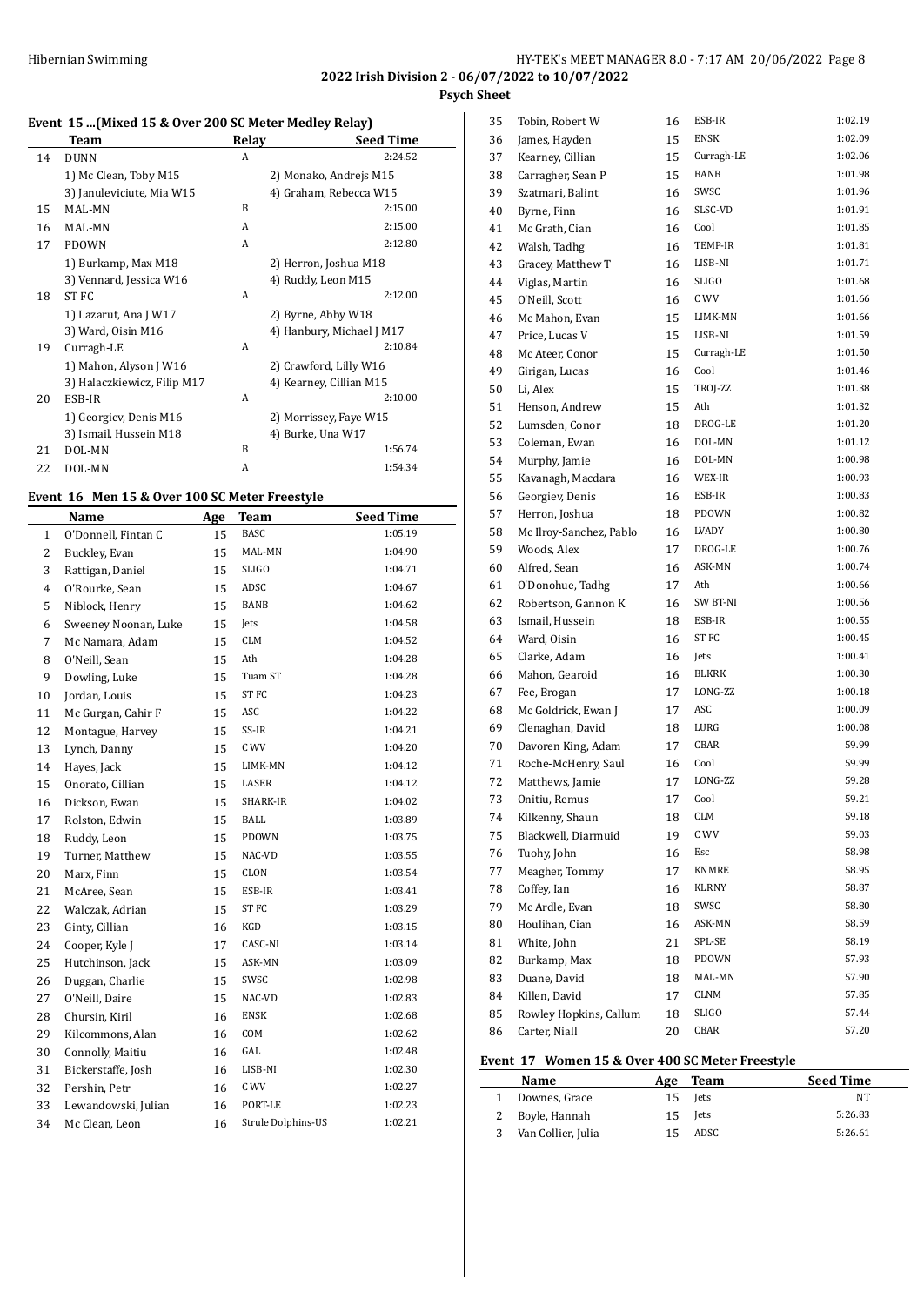# HY-TEK's MEET MANAGER 8.0 - 7:17 AM 20/06/2022 Page 9

**2022 Irish Division 2 - 06/07/2022 to 10/07/2022**

**Psych Sheet**

#### **Event 17 ...(Women 15 & Over 400 SC Meter Freestyle)**

|    | Name                     | <u>Age</u> | Team           | <b>Seed Time</b> |
|----|--------------------------|------------|----------------|------------------|
| 4  | Colley, Orla             | 15         | LAMAR-IR       | 5:26.33          |
| 5  | Kaminska Tiernan, Lena   | 15         | LAMAR-IR       | 5:24.74          |
| 6  | Natywo, Natalia N        | 15         | TALL-IR        | 5:23.78          |
| 7  | Hobson, Ava S            | 15         | BANB           | 5:23.01          |
| 8  | Graham, Rebecca          | 15         | <b>DUNN</b>    | 5:22.09          |
| 9  | Nolan, Shauna            | 15         | LONG-ZZ        | 5:20.64          |
| 10 | Gizinska, Pola           | 16         | Bluefin SC     | 5:18.45          |
| 11 | Moore, Sadhbh            | 15         | LAMAR-IR       | 5:18.23          |
| 12 | O'Toole, Daisy           | 15         | MAL-MN         | 5:17.46          |
| 13 | Pacia, Yzabelle J        | 15         | LISB-NI        | 5:17.31          |
| 14 | Glennon, Emma            | 15         | SWSC           | 5:16.27          |
| 15 | Sweeney Friel, Síofra    | 16         | VIK-VD         | 5:15.75          |
| 16 | Genocchi, Alicia         | 15         | NAC-VD         | 5:15.32          |
| 17 | Hayes, Anú               | 16         | KGD            | 5:14.93          |
| 18 | Quigley, Rachel          | 16         | Nenagh Neptune | 5:14.17          |
| 19 | Wright, Ríona            | 16         | Jets           | 5:13.98          |
| 20 | McNicholas, Lydia        | 15         | LASER          | 5:13.91          |
| 21 | Donohue, Grainne         | 18         | LONG-ZZ        | 5:13.68          |
| 22 | Kenny, Bridget           | 16         | SHARK-IR       | 5:13.31          |
| 23 | Cassidy, Mary            | 15         | DOL-MN         | 5:13.10          |
| 24 | Manning, Katie           | 16         | LONG-ZZ        | 5:12.52          |
| 25 | Lennox, Caoimhe          | 16         | Cool           | 5:12.39          |
| 26 | Buggy, Chloe             | 16         | WAT-ZZ         | 5:12.39          |
| 27 | Bowe, Shauna             | 17         | NRS            | 5:12.25          |
| 28 | Mc Keon, Ella M          | 15         | Trident        | 5:11.42          |
| 29 | Jacobs, Carla            | 17         | Cool           | 5:11.31          |
| 30 | Lambert, Fleur           | 16         | WEX-IR         | 5:10.97          |
| 31 | Dmytrenko, Anna          | 15         | TITAN-ZZ       | 5:10.47          |
| 32 | Hughes, Emma             | 17         | <b>BALL</b>    | 5:10.00          |
| 33 | Scanlon, Aisling         | 16         | LONG-ZZ        | 5:09.31          |
| 34 | Mulcahy, Ciara           | 17         | ESB-IR         | 5:09.27          |
| 35 | Whelan, Rachel           | 16         | SHARK-IR       | 5:09.22          |
| 36 | Blake, Aoibh             | 15         | Esc            | 5:09.14          |
| 37 | Barry, Rachel            | 15         | KGD            | 5:08.75          |
| 38 | Mahon, Alyson J          | 16         | Curragh-LE     | 5:08.11          |
| 39 | Rodgers, Meabh A         | 17         | SW BT-NI       | 5:07.52          |
| 40 | Mc Alinden, Ellen        | 16         | LURG           | 5:07.43          |
| 41 | Lyons, Aoife             | 16         | C WV           | 5:07.10          |
| 42 | Moore, Eilidh            | 16         | Ath            | 5:07.05          |
| 43 | Connolly, Jill B         | 15         | ASG-IR         | 5:06.58          |
| 44 | Kelly, Amy               | 15         | TROJ-ZZ        | 5:06.30          |
| 45 | Ryan, Amelie             | 15         | TEMP-IR        | 5:05.98          |
| 46 | Fishman, Rachel A        | 16         | TROJ-ZZ        | 5:05.48          |
| 47 | Dore, Emily              | 17         | ASK-MN         | 5:05.41          |
| 48 | Burke, Niamh             | 17         | Marl           | 5:05.32          |
| 49 | Reihill, Emilie          | 16         | <b>ENSK</b>    | 5:04.77          |
| 50 | Martin, Sarah            | 16         | Cool           | 5:04.41          |
| 51 | Smith, Clodagh           | 17         | LONG-ZZ        | 5:02.25          |
| 52 | Connaughton-Jones, Ciara | 17         | SLIGO          | 5:01.90          |
| 53 | Walsh, Caoilinn          | 17         | Cookstown Asc  | 5:01.30          |
| 54 | Gargan, Dervla           | 19         | NAC-VD         | 4:59.69          |
| 55 | Nolan, Ava M             | 16         | SS-IR          | X4:55.98         |
| 56 | Deely, Lauren            | 17         | CBAR           | 4:52.78          |

# **Event 18 Men 15 & Over 50 SC Meter Backstroke**

|   | Name                    | Age | Team           | <b>Seed Time</b> |
|---|-------------------------|-----|----------------|------------------|
| 1 | Cooper, Kyle J          | 17  | CASC-NI        | 33.82            |
| 2 | Mc Ilroy-Sanchez, Pablo | 16  | <b>LVADY</b>   | 31.37            |
| 3 | Coffey, Ian             | 16  | <b>KLRNY</b>   | 31.15            |
| 4 | Duane, David            | 18  | MAL-MN         | 31.09            |
| 5 | Kenny, Joseph           | 19  | <b>TALL-IR</b> | 31.00            |
| 6 | Lipscomb, Andrew        | 16  | Cookstown Asc  | 30.71            |
| 7 | Clenaghan, David        | 18  | LURG           | 30.69            |
| 8 | Nugent, Fionn M         | 17  | $ASG-IR$       | 30.60            |
| 9 | Killen. David           | 17  | <b>CLNM</b>    | 30.07            |

#### **Event 19 Women 15 & Over 50 SC Meter Backstroke**

|              | Name                | Age | <b>Team</b>      | <b>Seed Time</b> |
|--------------|---------------------|-----|------------------|------------------|
| $\mathbf{1}$ | Britton, Eimear     | 18  | MAL-MN           | 34.69            |
| 2            | Harrington, Alex    | 15  | SWSC             | 34.62            |
| 3            | Swinburne, Ruby     | 15  | DOL-MN           | 34.48            |
| 4            | Mac Cinna, Aoibhin  | 16  | <b>SLBGH</b>     | 34.34            |
| 5            | Macfarlane, Freya R | 16  | CASC-NI          | 34.29            |
| 6            | Boucher, Rachael N  | 17  | NAC-VD           | 34.26            |
| 7            | McWilliam, Tea      | 17  | <b>BMNY</b>      | 34.18            |
| 8            | Mc Keon, Ella M     | 15  | Trident          | 34.10            |
| 9            | O'Keeffe, Alison    | 17  | MAL-MN           | 34.03            |
| 10           | Mc Clelland, Isla R | 15  | CASC-NI          | 33.98            |
| 11           | Scanlon, Aisling    | 16  | LONG-ZZ          | 33.92            |
| 12           | Mahon, Alyson J     | 16  | Curragh-LE       | 33.84            |
| 13           | Marx, Holly         | 16  | CLON             | 33.80            |
| 14           | Nita, Kseniya       | 16  | Nenagh Neptune   | 33.63            |
| 15           | Byrne, Abby         | 18  | ST <sub>FC</sub> | 33.47            |
| 16           | Brennan, Nicola     | 15  | Ath              | 33.11            |
| 17           | Burke, Niamh        | 17  | Marl             | 33.03            |
| 18           | Callery, Aislinn    | 18  | CLNM             | 32.97            |
| 19           | Pereguda, Joanna    | 16  | C FIN            | 32.86            |
| 20           | Gillis, Rebekah     | 16  | <b>SLBGH</b>     | 32.79            |
|              |                     |     |                  |                  |

#### **Event 20 Men 15 & Over 200 SC Meter IM**

|              | Name                | Age | <b>Team</b>  | <b>Seed Time</b> |
|--------------|---------------------|-----|--------------|------------------|
| $\mathbf{1}$ | Hayes, Jack         | 15  | LIMK-MN      | 2:44.35          |
| 2            | O'Neill, Sean       | 15  | Ath          | 2:44.11          |
| 3            | Dubiel, Aaron       | 15  | ST FC        | 2:43.43          |
| 4            | Dowling, Luke       | 15  | Tuam ST      | 2:42.96          |
| 5            | Duggan, Charlie     | 15  | SWSC         | 2:42.67          |
| 6            | Kilcommons, Alan    | 16  | COM          | 2:42.66          |
| 7            | Ruddy, Leon         | 15  | PDOWN        | 2:42.65          |
| 8            | Buckley, Evan       | 15  | MAL-MN       | 2:42.56          |
| 9            | O'Neill, Scott      | 16  | C WV         | 2:42.48          |
| 10           | Tobin, Robert W     | 16  | ESB-IR       | 2:42.11          |
| 11           | Byrne, Finn         | 16  | SLSC-VD      | 2:41.94          |
| 12           | Fraser, Ross        | 15  | ST FC        | 2:41.89          |
| 13           | Connolly, Mike P    | 16  | ASG-IR       | 2:41.77          |
| 14           | Connolly, Maitiu    | 16  | GAL          | 2:41.56          |
| 15           | Duffy, Ben          | 16  | <b>SLBGH</b> | 2:41.45          |
| 16           | Jordan, Louis       | 15  | ST FC        | 2:40.38          |
| 17           | Walczak, Adrian     | 15  | ST FC        | 2:40.33          |
| 18           | Mc Gurgan, Cahir F  | 15  | ASC          | 2:39.79          |
| 19           | Lewandowski, Julian | 16  | PORT-LE      | 2:39.41          |
| 20           | Mc Ateer, Conor     | 15  | Curragh-LE   | 2:39.27          |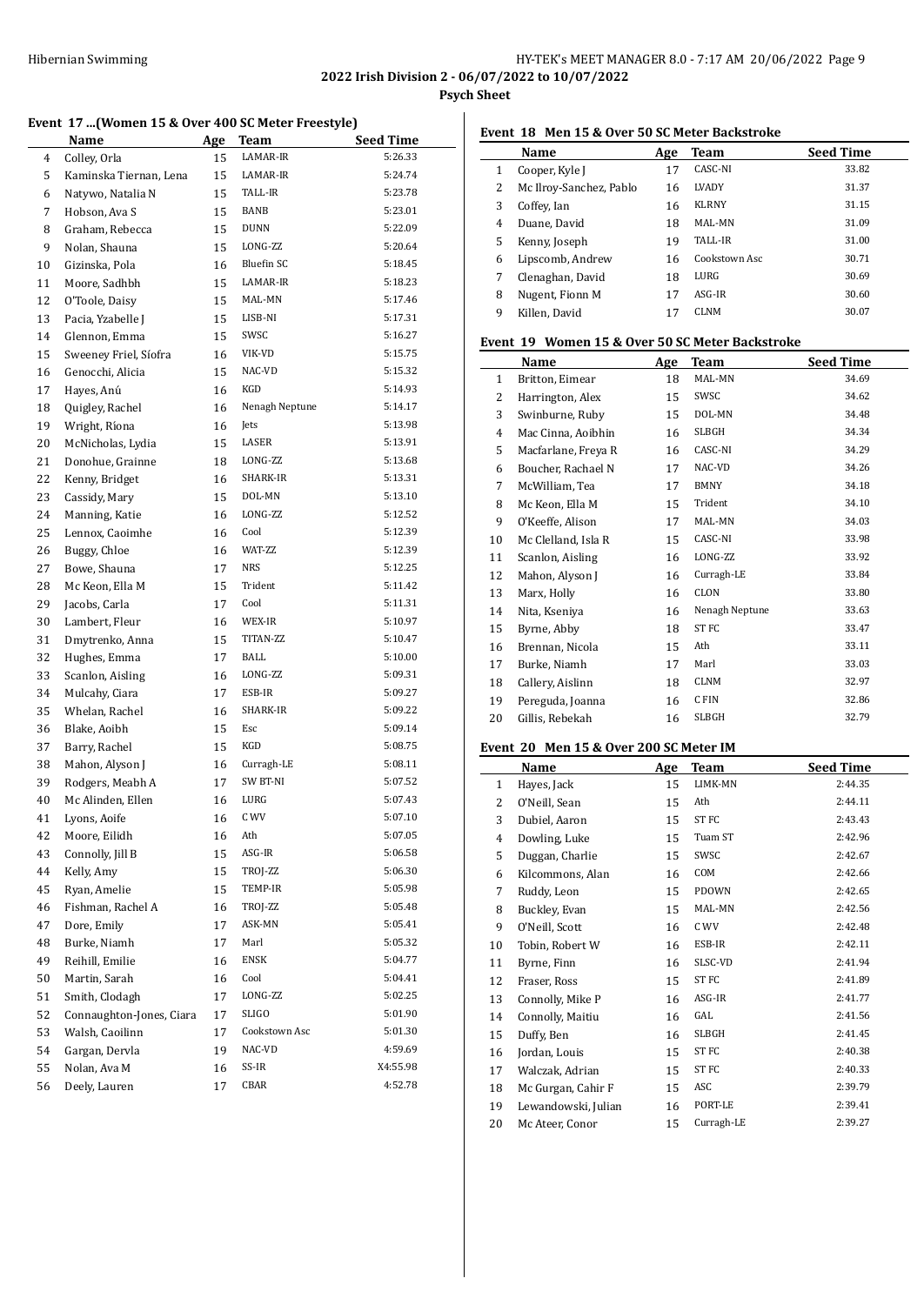#### **Event 20 ...(Men 15 & Over 200 SC Meter IM)**

|    | Name                   | Age | Team             | <b>Seed Time</b> |
|----|------------------------|-----|------------------|------------------|
| 21 | Bugler, Jack           | 16  | MAL-MN           | 2:39.15          |
| 22 | Pershin, Petr          | 16  | C WV             | 2:38.86          |
| 23 | Stynes, Zach           | 16  | TEMP-IR          | 2:38.82          |
| 24 | Ismail, Hussein        | 18  | ESB-IR           | 2:38.46          |
| 25 | Quinn, Donal           | 18  | CLNM             | 2:38.29          |
| 26 | Leahy, Vincent         | 16  | DOL-MN           | 2:38.14          |
| 27 | Alfred, Sean           | 16  | ASK-MN           | 2:37.87          |
| 28 | Lipscomb, Andrew       | 16  | Cookstown Asc    | 2:37.68          |
| 29 | Coffey, Ian            | 16  | <b>KLRNY</b>     | 2:37.65          |
| 30 | Ward, Oisin            | 16  | ST <sub>FC</sub> | 2:37.65          |
| 31 | Herron, Joshua         | 18  | PDOWN            | 2:37.63          |
| 32 | Price, Lucas V         | 15  | LISB-NI          | 2:37.28          |
| 33 | Doyle, Lochlan         | 15  | CBAR             | 2:37.20          |
| 34 | Martin, Kenny          | 17  | NAC-VD           | 2:37.02          |
| 35 | Mc Grath, Cian         | 16  | Cool             | 2:36.92          |
| 36 | O Mahony, Dan          | 16  | SLSC-VD          | 2:36.88          |
| 37 | Rowley Hopkins, Callum | 18  | <b>SLIGO</b>     | 2:36.26          |
| 38 | Haugh, Justin          | 15  | Jets             | 2:35.60          |
| 39 | Tuohy, John            | 16  | Esc              | 2:35.54          |
| 40 | Walsh, Tadhg           | 16  | TEMP-IR          | 2:35.43          |
| 41 | Matthews, Jamie        | 17  | LONG-ZZ          | 2:35.30          |
| 42 | Killen, David          | 17  | <b>CLNM</b>      | 2:35.28          |
| 43 | Meagher, Tommy         | 17  | KNMRE            | 2:34.69          |
| 44 | Hannafin, Ben          | 17  | <b>CLNM</b>      | 2:34.59          |
| 45 | Fee, Brogan            | 17  | LONG-ZZ          | 2:34.58          |
| 46 | Farrell, Sam           | 17  | LAMAR-IR         | 2:34.22          |
| 47 | Halaczkiewicz, Filip   | 17  | Curragh-LE       | 2:33.85          |
| 48 | Kavanagh, Macdara      | 16  | WEX-IR           | 2:33.83          |
| 49 | Coleman, Ewan          | 16  | DOL-MN           | 2:33.34          |
| 50 | Onitiu, Remus          | 17  | Cool             | 2:33.04          |
| 51 | Lynam, Aindriu         | 17  | Ath              | 2:32.92          |
| 52 | Murphy, Jamie          | 16  | DOL-MN           | 2:32.71          |
| 53 | Flynn, Louis           | 17  | <b>BLKRK</b>     | 2:31.97          |
| 54 | Mc Goldrick, Ewan J    | 17  | ASC              | 2:31.79          |
| 55 | Gracey, Matthew T      | 16  | LISB-NI          | 2:31.66          |
| 56 | Nugent, Fionn M        | 17  | ASG-IR           | 2:31.54          |
| 57 | Foley, Tiernan         | 17  | NRS              | 2:31.10          |
| 58 | Webster, Harry         | 18  | NAC-VD           | 2:31.05          |
| 59 | Bickerstaffe, Josh     | 16  | LISB-NI          | X2:30.33         |
| 60 | Blackwell, Diarmuid    | 19  | C WV             | 2:27.62          |

# **Event 21 Women 15 & Over 200 SC Meter IM**

|              | Name                 | Age | <b>Team</b>     | <b>Seed Time</b> |
|--------------|----------------------|-----|-----------------|------------------|
| $\mathbf{1}$ | Hill, Emily          | 15  | <b>BASC</b>     | 2:54.13          |
| 2            | Mc Keown, Eve        | 15  | <b>LARNE-US</b> | 2:54.00          |
| 3            | Flannery, Ali        | 15  | SHARK-IR        | 2:52.81          |
| 4            | Moran, Lorraine      | 15  | Ath             | 2:52.80          |
| 5            | Colley, Orla         | 15  | LAMAR-IR        | 2:52.58          |
| 6            | Newton, Ellie        | 15  | SWSC            | 2:52.21          |
| 7            | Noble, Tasha         | 15  | <b>SW BT-NI</b> | 2:52.21          |
| 8            | Farrell, Izzy        | 15  | GAL             | 2:52.15          |
| 9            | Brennan, Nicola      | 15  | Ath             | 2:51.73          |
| 10           | Bolger, Eleanor      | 15  | DROG-LE         | 2:51.43          |
| 11           | Culleton, Poppy      | 15  | <b>NRS</b>      | 2:50.98          |
| 12           | Dowling Omahony, Mia | 15  | SWSC            | 2:50.57          |
| 13           | Kelly, Amy           | 15  | TROJ-ZZ         | 2:50.12          |

| 14 | Ferriss, Shonagh           | 15 | <b>BLKRK</b>   | 2:50.06 |
|----|----------------------------|----|----------------|---------|
| 15 | O'Connor, Zala             | 15 | KGD            | 2:49.63 |
| 16 | Hawe, Amy                  | 15 | <b>FER</b>     | 2:49.58 |
| 17 | Ryan, Daniela              | 17 | LAMAR-IR       | 2:49.52 |
| 18 | Higgins, Cara              | 16 | <b>CLM</b>     | 2:49.19 |
| 19 | O'Donoghue, Sophie         | 15 | NAC-VD         | 2:49.01 |
| 20 | Dowling, Ciara             | 15 | TROJ-ZZ        | 2:48.97 |
| 21 | Rooney, Isobel             | 15 | TALL-IR        | 2:48.63 |
| 22 | Ryan, Amelie               | 15 | TEMP-IR        | 2:48.16 |
| 23 | Blake, Aoibh               | 15 | Esc            | 2:48.04 |
| 24 | O Grady, Lily              | 15 | SLIGO          | 2:47.74 |
| 25 | Poots, Annie               | 15 | LISB-NI        | 2:47.70 |
| 26 | Van Collier, Julia         | 15 | ADSC           | 2:47.44 |
| 27 | O'Toole, Daisy             | 15 | MAL-MN         | 2:47.40 |
| 28 | Lambert, Fleur             | 16 | WEX-IR         | 2:47.17 |
| 29 | Mc Keon, Ella M            | 15 | Trident        | 2:47.10 |
| 30 | McCullagh, Joanna          | 16 | LEA-NI         | 2:46.82 |
| 31 | Buggy, Chloe               | 16 | WAT-ZZ         | 2:46.77 |
| 32 | Graham, Rebecca            | 15 | DUNN           | 2:46.74 |
| 33 | Mac Cinna, Aoibhin         | 16 | <b>SLBGH</b>   | 2:46.00 |
| 34 | Manning, Katie             | 16 | LONG-ZZ        | 2:45.84 |
| 35 | Bowe, Shauna               | 17 | <b>NRS</b>     | 2:45.76 |
| 36 | Nita, Kseniya              | 16 | Nenagh Neptune | 2:45.60 |
| 37 | McNicholas, Lydia          | 15 | LASER          | 2:45.38 |
| 38 | Browne, Zoe                | 16 | TEMP-IR        | 2:44.72 |
| 39 | Gillis, Rebekah            | 16 | SLBGH          | 2:44.22 |
| 40 | Mc Carthy, Helen           | 16 | SWSC           | 2:43.91 |
| 41 | Dmytrenko, Anna            | 15 | TITAN-ZZ       | 2:43.90 |
| 42 | Powell, Ella               | 16 | Ath            | 2:43.87 |
| 43 | Moloney, Sofie             | 15 | <b>BLKRK</b>   | 2:43.87 |
| 44 | O'Flynn, Chloe             | 17 | SWSC           | 2:43.73 |
| 45 | Cooper, Kacie              | 16 | WEX-IR         | 2:43.36 |
| 46 | Farrington-Knight, Annabel | 18 | ASG-IR         | 2:42.80 |
| 47 | Smith, Clodagh             | 17 | LONG-ZZ        | 2:42.80 |
| 48 | Mahon, Alyson J            | 16 | Curragh-LE     | 2:42.74 |
| 49 | Brown, Kayleigh A          | 16 | LURG           | 2:42.28 |
| 50 | Rodgers, Meabh A           | 17 | SW BT-NI       | 2:42.26 |
| 51 | Kenny, Bridget             | 16 | SHARK-IR       | 2:42.13 |
| 52 | King, Lara                 | 16 | SW BT-NI       | 2:41.98 |
| 53 | Walsh, Caoilinn            | 17 | Cookstown Asc  | 2:41.89 |
| 54 | Whelan, Rachel             | 16 | SHARK-IR       | 2:41.61 |
| 55 | Nolan, Ava M               | 16 | SS-IR          | 2:41.42 |
| 56 | Burke, Niamh               | 17 | Marl           | 2:41.37 |
| 57 | Marx, Holly                | 16 | CLON           | 2:41.37 |
| 58 | Hyland, Alison             | 19 | LIRSC          | 2:40.26 |
| 59 | Harris, Jessica            | 19 | MAL-MN         | 2:40.15 |
| 60 | Maryntseva, Mariia         | 18 | KGD            | 2:39.73 |
| 61 | Kenny, Roisin              | 18 | NRS            | 2:39.64 |
| 62 | Murphy, Laoise             | 19 | NAC-VD         | 2:39.62 |
| 63 | Byrne, Abby                | 18 | ST FC          | 2:39.03 |
| 64 | Butler, Holly              | 18 | NRS            | 2:38.82 |
| 65 | Britton, Eimear            | 18 | MAL-MN         | 2:38.56 |
|    |                            |    |                |         |

#### **Event 22 Men 15 & Over 1500 SC Meter Freestyle**

| Name               | Age | Team   | <b>Seed Time</b> |
|--------------------|-----|--------|------------------|
| 1 Buckley, Evan    | 15  | MAL-MN | 19:59.80         |
| 2 Hutchinson, Jack | 15  | ASK-MN | 19:50.26         |
| 3 Rattigan, Daniel | 15. | SLIGO  | 19:32.95         |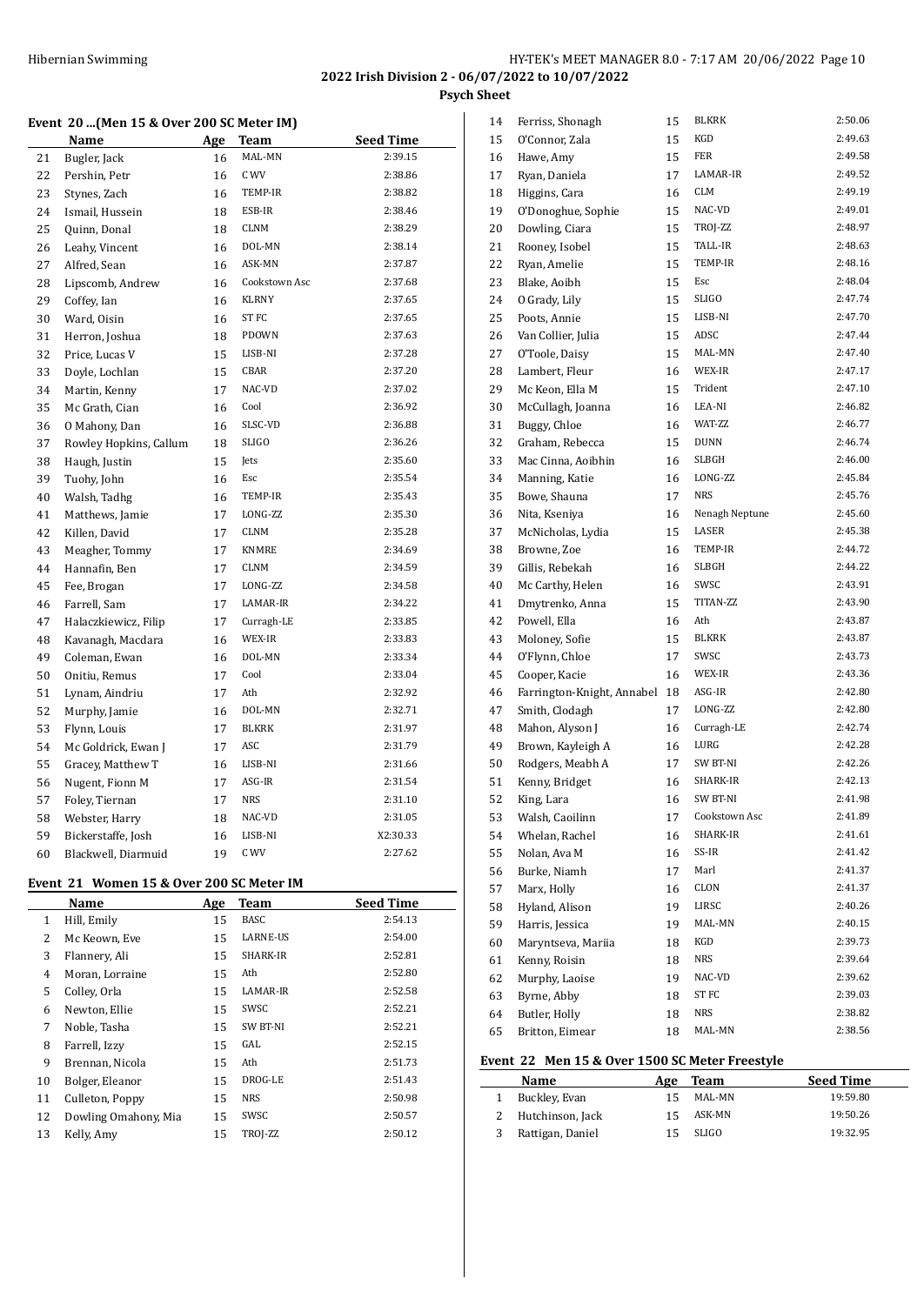# **Event 22 ...(Men 15 & Over 1500 SC Meter Freestyle)**

|   | <b>Name</b>         | Age | Team     | <b>Seed Time</b> |
|---|---------------------|-----|----------|------------------|
| 4 | Murphy, Jamie       | 16  | DOL-MN   | 19:14.28         |
| 5 | O'Neill, Scott      | 16  | C WV     | 19:06.71         |
| 6 | Doherty, Ethan      | 16  | CBAR     | 19:04.76         |
|   | Robertson, Gannon K | 16  | SW BT-NI | 18:59.03         |
| 8 | Coleman, Ewan       | 16  | DOL-MN   | 18:38.40         |

# **Event 23 Women 15 & Over 200 SC Meter Freestyle Relay**

|    | <b>Team</b>                | Relay | <b>Seed Time</b>         |
|----|----------------------------|-------|--------------------------|
| 1  | Ath                        | A     | NT                       |
|    | 1) Moran, Lorraine 15      |       | 2) Brennan, Nicola 15    |
|    | 3) Moore, Eilidh 16        |       | 4) Powell, Ella 16       |
| 2  | Cool                       | A     | NT                       |
| 3  | NAC-VD                     | A     | NT                       |
| 4  | <b>NRS</b>                 | A     | NT                       |
| 5  | TERE-VD                    | A     | NT                       |
| 6  | <b>DUNN</b>                | A     | 2:15.00                  |
|    | 1) Januleviciute, Mia 15   |       | 2) Donnelly, Eva 15      |
|    | 3) Campbell, Grace 15      |       | 4) Graham, Rebecca 15    |
| 7  | LISB-NI                    | A     | 2:08.01                  |
|    | 1) Poots, Annie 15         |       | 2) Leathem, Rebecca L 16 |
|    | 3) Morrow, Kaitlin M 15    |       | 4) Pacia, Yzabelle J 15  |
| 8  | TALL-IR                    | A     | 2:07.76                  |
|    | 1) Rooney, Isobel 15       |       | 2) Natywo, Natalia N 15  |
|    | 3) Kenny, Rachel 15        |       | 4) Zhuang, Anna 15       |
| 9  | WEX-IR                     | A     | 2:05.89                  |
|    | 1) Cooper, Kacie 16        |       | 2) Lambert, Fleur 16     |
|    | 3) O'Hanlon, Eve 16        |       | 4) Hammel, Lily 16       |
| 10 | ESB-IR                     | A     | 2:05.88                  |
|    | 1) Burke, Una 17           |       | 2) Mulcahy, Ciara 17     |
|    | 3) Crumlish, Ciara M 16    |       | 4) Morrissey, Faye 15    |
| 11 | <b>SW BT-NI</b>            | A     | 2:05.54                  |
|    | 1) King, Lara 16           |       | 2) Kazanci, Izem I 16    |
|    | 3) Rodgers, Meabh A 17     |       | 4) Noble, Tasha 15       |
| 12 | DOL-MN                     | A     | 2:04.23                  |
| 13 | SS-IR                      | A     | 2:02.60                  |
|    | 1) Nolan, Ava M 16         |       | 2) Gillot, Alexi 17      |
|    | 3) Wilson, Georgia 16      |       | 4) Vicario, Celia 17     |
| 14 | <b>KGD</b>                 | A     | 2:01.87                  |
|    | 1) Mc Lysaght, Lia 17      |       | 2) Hayes, Anú 16         |
|    | 3) O'Gara, Lily May 15     |       | 4) Barry, Rachel 15      |
| 15 | SWSC                       | A     | 2:01.07                  |
|    | 1) Dowling Omahony, Mia 15 |       | 2) Harrington, Alex 15   |
|    | 3) Mc Carthy, Helen 16     |       | 4) O'Flynn, Chloe 17     |
| 16 | MAL-MN                     | A     | 1:50.00                  |

#### **Event 24 Women 15 & Over 100 SC Meter Freestyle**

|    | Name               | Age | Team         | <b>Seed Time</b> |
|----|--------------------|-----|--------------|------------------|
| 1  | Comerford, Sophie  | 15  | DOL-MN       | 1:09.14          |
| 2  | Morrissey, Faye    | 15  | ESB-IR       | 1:09.13          |
| 3  | Hobson, Ava S      | 15  | <b>BANB</b>  | 1:09.09          |
| 4  | O'Donoghue, Sophie | 15  | NAC-VD       | 1:09.09          |
| 5  | Keane, Erin        | 15  | CAR          | 1:09.02          |
| 6  | Genocchi, Alicia   | 15  | NAC-VD       | 1:09.01          |
| 7  | Ferriss, Shonagh   | 15  | <b>BLKRK</b> | 1:08.99          |
| 8  | Mason. Laurel      | 15  | KGD          | 1:08.79          |
| 9  | O'Connor, Zala     | 15  | KGD          | 1:08.79          |
| 10 | Taaffe, Aoibheann  | 15  | ECAV-US      | 1:08.79          |

| 11 | Hearn, Emma E          | 15 | ASG-IR              | 1:08.78 |
|----|------------------------|----|---------------------|---------|
| 12 | Glennon, Emma          | 15 | SWSC                | 1:08.69 |
| 13 | Hayes, Jenna           | 15 | <b>CLNM</b>         | 1:08.60 |
| 14 | Mc Namara, Clodagh     | 15 | KGD                 | 1:08.58 |
| 15 | Kaminska Tiernan, Lena | 15 | LAMAR-IR            | 1:08.56 |
| 16 | Harrington, Alex       | 15 | SWSC                | 1:08.54 |
| 17 | Dmytrenko, Anna        | 15 | <b>TITAN-ZZ</b>     | 1:08.47 |
| 18 | Lennox, Caoimhe        | 16 | Cool                | 1:08.47 |
| 19 | Moloney, Dea           | 16 | TERE-VD             | 1:08.44 |
| 20 | Higgins, Sorcha        | 15 | CBAR                | 1:08.43 |
| 21 | Swinburne, Ruby        | 15 | DOL-MN              | 1:08.43 |
| 22 | Mc Carthy, Lily        | 16 | DOL-MN              | 1:08.35 |
| 23 | Tarakanova, Elizaveta  | 16 | NAC-VD              | 1:08.30 |
| 24 | Hill, Emily            | 15 | BASC                | 1:08.28 |
| 25 | Nolan, Shauna          | 15 | LONG-ZZ             | 1:08.28 |
| 26 | Blake, Aoibh           | 15 | Esc                 | 1:08.28 |
| 27 | Crumlish, Ciara M      | 16 | ESB-IR              | 1:08.25 |
| 28 | Faulkner, Lilly        | 16 | ASK-MN              | 1:08.21 |
| 29 | McCullagh, Joanna      | 16 | LEA-NI              | 1:08.18 |
| 30 | Connolly, Jill B       | 15 | ASG-IR              | 1:08.18 |
| 31 | Moloney, Sofie         | 15 | <b>BLKRK</b>        | 1:08.16 |
| 32 | Noble, Tasha           | 15 | SW BT-NI            | 1:08.15 |
| 33 | Wilson, Georgia        | 16 | SS-IR               | 1:08.12 |
| 34 | Moore, Eilidh          | 16 | Ath                 | 1:08.09 |
| 35 | Sheehan, Anna          | 15 | MAL-MN              | 1:08.06 |
| 36 | O'Gara, Lily May       | 15 | KGD                 | 1:08.03 |
| 37 | Brzozowska, Gabriela   | 15 | SWSC                | 1:07.96 |
| 38 | Boyle, Hannah          | 15 | Jets                | 1:07.95 |
| 39 | Moore, Sadhbh          | 15 | LAMAR-IR            | 1:07.95 |
| 40 | McNicholas, Lydia      | 15 | LASER               | 1:07.86 |
| 41 | Wright, Ríona          | 16 | Jets                | 1:07.84 |
| 42 | Ibarz, Myriam          | 15 | TITAN-ZZ            | 1:07.82 |
| 43 | Matthia, Clara         | 16 | <b>Tiger Sharks</b> | 1:07.77 |
| 44 | Barry, Rachel          | 15 | KGD                 | 1:07.74 |
| 45 | McWilliam, Tea         | 17 | BMNY                | 1:07.66 |
| 46 | Lulling, Alannah       | 15 | Tuam ST             | 1:07.65 |
| 47 | Mc Lysaght, Lia        | 17 | KGD                 | 1:07.56 |
| 48 | Kelly, Amy             | 15 | TROJ-ZZ             | 1:07.48 |
| 49 | Dowling Omahony, Mia   | 15 | SWSC                | 1:07.48 |
| 50 | Mc Alinden, Ellen      | 16 | LURG                | 1:07.47 |
| 51 | Lyons, Aoife           | 16 | C WV                | 1:07.40 |
| 52 | Mac Cinna, Aoibhin     | 16 | SLBGH               | 1:07.36 |
| 53 | Van Collier, Julia     | 15 | ADSC                | 1:07.36 |
| 54 | Cooper, Kacie          | 16 | WEX-IR              | 1:07.27 |
| 55 | Murray, Lauren V       | 15 | CASC-NI             | 1:07.23 |
| 56 | Cassidy, Mary          | 15 | DOL-MN              | 1:07.18 |
| 57 | Gizinska, Pola         | 16 | Bluefin SC          | 1:07.05 |
| 58 | King, Lara             | 16 | SW BT-NI            | 1:07.01 |
| 59 | Mc Carthy, Helen       | 16 | SWSC                | 1:06.99 |
| 60 | Quigley, Rachel        | 16 | Nenagh Neptune      | 1:06.99 |
| 61 | Sweeney Friel, Síofra  | 16 | VIK-VD              | 1:06.96 |
| 62 | Mc Clelland, Isla R    | 15 | CASC-NI             | 1:06.89 |
| 63 | Munnelly, Lola M       | 17 | VIK-VD              | 1:06.85 |
| 64 | Burke, Una             | 17 | ESB-IR              | 1:06.83 |
| 65 | Van Wijnen, Anna       | 15 | STRLN               | 1:06.81 |
| 66 | Mulcahy, Ciara         | 17 | ESB-IR              | 1:06.78 |
| 67 | Brennan, Nicola        | 15 | Ath                 | 1:06.73 |
| 68 | Shaw, Ingrid           | 16 | GAL                 | 1:06.70 |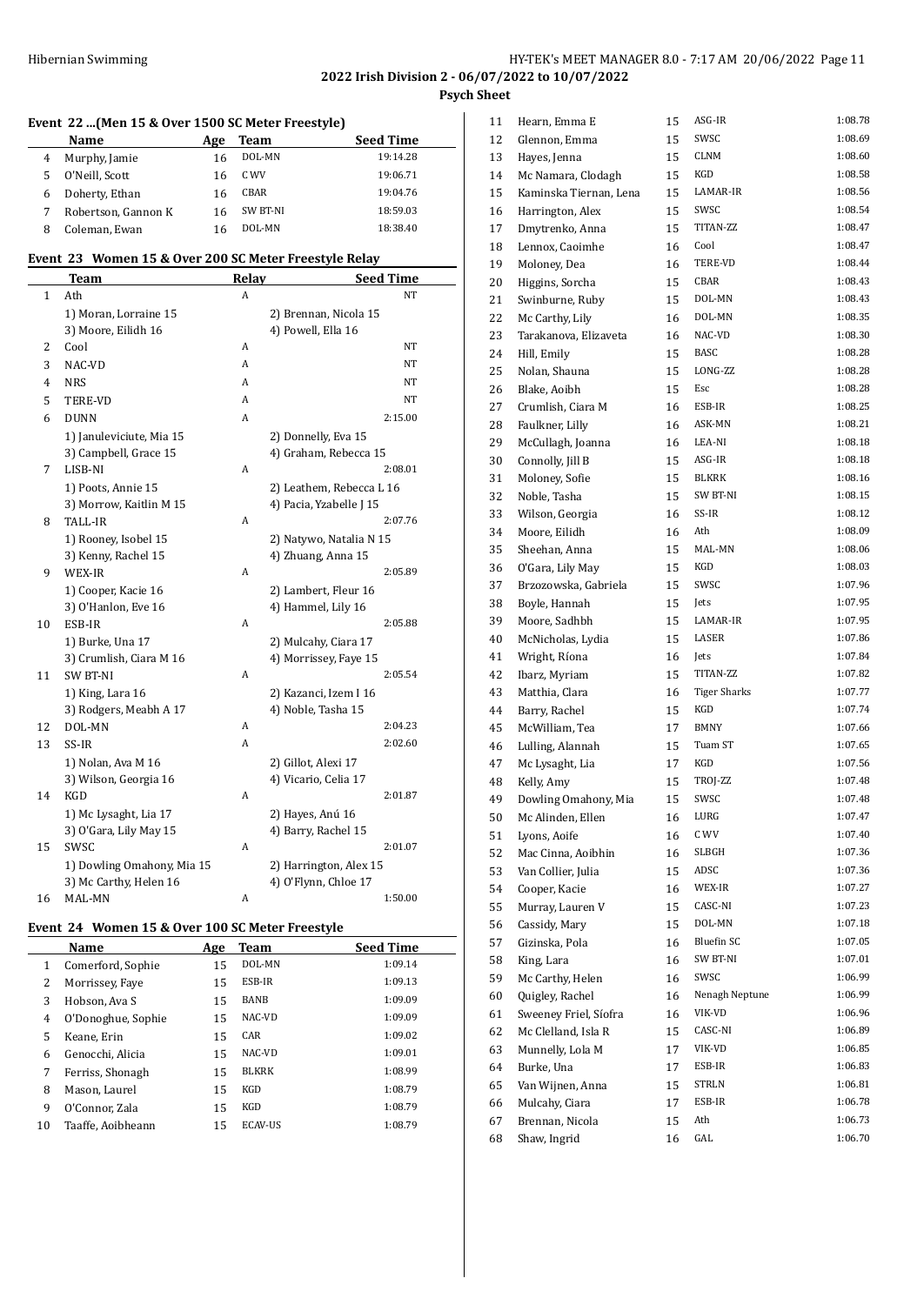**2022 Irish Division 2 - 06/07/2022 to 10/07/2022**

**Psych Sheet**

#### **Event 24 ...(Women 15 & Over 100 SC Meter Freestyle)**

|     | Name                     | Age | Team           | Seed Time |
|-----|--------------------------|-----|----------------|-----------|
| 69  | Graham, Rebecca          | 15  | <b>DUNN</b>    | 1:06.66   |
| 70  | Connaughton-Jones, Ciara | 17  | <b>SLIGO</b>   | 1:06.65   |
| 71  | Bergin, Amy              | 17  | LAMAR-IR       | 1:06.64   |
| 72  | Buggy, Chloe             | 16  | WAT-ZZ         | 1:06.57   |
| 73  | Ryan, Amelie             | 15  | TEMP-IR        | 1:06.55   |
| 74  | Martin, Sarah            | 16  | Cool           | 1:06.53   |
| 75  | Rodgers, Meabh A         | 17  | SW BT-NI       | 1:06.43   |
| 76  | Kenny, Bridget           | 16  | SHARK-IR       | 1:06.31   |
| 77  | Gillot, Alexi            | 17  | SS-IR          | 1:06.28   |
| 78  | Vedernikova, Alexa       | 15  | NAC-VD         | 1:06.25   |
| 79  | Maher, Elly              | 16  | TEMP-IR        | 1:06.24   |
| 80  | Gillis, Rebekah          | 16  | <b>SLBGH</b>   | 1:06.14   |
| 81  | Moore, Evelyn            | 16  | SPL-SE         | 1:06.07   |
| 82  | Dowling, Ciara           | 15  | TROJ-ZZ        | 1:06.03   |
| 83  | Stewart, Maddy S         | 18  | <b>BASC</b>    | 1:05.91   |
| 84  | Smith, Clodagh           | 17  | LONG-ZZ        | 1:05.87   |
| 85  | Fitzpatrick, Lilymay C   | 16  | TEMP-IR        | 1:05.79   |
| 86  | O'Toole, Daisy           | 15  | MAL-MN         | 1:05.75   |
| 87  | Browne, Zoe              | 16  | TEMP-IR        | 1:05.75   |
| 88  | Burke, Niamh             | 17  | Marl           | 1:05.60   |
| 89  | Pacia, Yzabelle J        | 15  | LISB-NI        | 1:05.57   |
| 90  | Silutina, Mia            | 16  | Cookstown Asc  | 1:05.49   |
| 91  | Dore, Emily              | 17  | ASK-MN         | 1:05.06   |
| 92  | Walsh, Caoilinn          | 17  | Cookstown Asc  | 1:04.84   |
| 93  | Leogue, Heather          | 17  | Alsc           | 1:04.82   |
| 94  | Murphy, Laoise           | 19  | NAC-VD         | 1:04.58   |
| 95  | Nolan, Ava M             | 16  | SS-IR          | 1:04.52   |
| 96  | Moran, Lorraine          | 15  | Ath            | 1:04.30   |
| 97  | Hawe, Amy                | 15  | <b>FER</b>     | 1:04.25   |
| 98  | Brown, Kayleigh A        | 16  | LURG           | 1:04.25   |
| 99  | Pereguda, Joanna         | 16  | C FIN          | 1:04.19   |
| 100 | Callery, Aislinn         | 18  | <b>CLNM</b>    | 1:04.07   |
| 101 | Reihill, Emilie          | 16  | <b>ENSK</b>    | 1:03.99   |
| 102 | O'Flynn, Chloe           | 17  | SWSC           | 1:03.86   |
| 103 | Nita, Kseniya            | 16  | Nenagh Neptune | 1:03.83   |
| 104 | Marx, Holly              | 16  | CLON           | 1:03.45   |
| 105 | Powell, Ella             | 16  | Ath            | X1:03.07  |
| 106 | Deely, Lauren            | 17  | CBAR           | 1:03.02   |
| 107 | Butler, Holly            | 18  | <b>NRS</b>     | 1:02.98   |
| 108 | Britton, Eimear          | 18  | MAL-MN         | 1:02.29   |

#### **Event 25 Men 15 & Over 400 SC Meter Freestyle**

|              | Name                | Age | <b>Team</b>     | <b>Seed Time</b> |
|--------------|---------------------|-----|-----------------|------------------|
| $\mathbf{1}$ | Haugh, Justin       | 15  | Jets            | 5:08.74          |
| 2            | Mc Ateer, Conor     | 15  | Curragh-LE      | 5:08.28          |
| 3            | Walczak, Adrian     | 15  | ST FC           | 5:05.14          |
| 4            | O'Rourke, Sean      | 15  | ADSC            | 5:03.57          |
| 5            | Byrne, Finn         | 16  | SLSC-VD         | 5:02.30          |
| 6            | Connolly, Mike P    | 16  | ASG-IR          | 5:01.75          |
| 7            | O'Neill, Scott      | 16  | C WV            | 4:58.10          |
| 8            | Coleman, Ewan       | 16  | DOL-MN          | 4:56.02          |
| 9            | Coffey, Ian         | 16  | <b>KLRNY</b>    | 4:55.22          |
| 10           | Price, Lucas V      | 15  | LISB-NI         | 4:54.57          |
| 11           | Rattigan, Daniel    | 15  | SLIGO           | 4:53.92          |
| 12           | Robertson, Gannon K | 16  | <b>SW BT-NI</b> | 4:52.88          |
| 13           | O'Donohue, Tadhg    | 17  | Ath             | 4:52.60          |
|              |                     |     |                 |                  |

| 14 | James, Hayden       | 15 | <b>ENSK</b> | 4:52.45 |
|----|---------------------|----|-------------|---------|
| 15 | Carragher, Sean P   | 15 | <b>BANB</b> | 4:51.61 |
| 16 | Foley, Tiernan      | 17 | NRS         | 4:51.04 |
| 17 | Ward, Oisin         | 16 | ST FC       | 4:50.79 |
| 18 | Matthews, Jamie     | 17 | LONG-ZZ     | 4:50.05 |
| 19 | Li, Alex            | 15 | TROJ-ZZ     | 4:49.22 |
| 20 | Kavanagh, Macdara   | 16 | WEX-IR      | 4:48.58 |
| 21 | Georgiev, Denis     | 16 | ESB-IR      | 4:48.40 |
| 22 | Doherty, Ethan      | 16 | CBAR        | 4:47.75 |
| 23 | Connolly, Maitiu    | 16 | GAL         | 4:47.69 |
| 24 | Houlihan, Cian      | 16 | ASK-MN      | 4:47.59 |
| 25 | Lynam, Aindriu      | 17 | Ath         | 4:45.74 |
| 26 | Blackwell, Diarmuid | 19 | C WV        | 4:45.32 |
| 27 | Roche-McHenry, Saul | 16 | Cool        | 4:45.10 |
| 28 | Killen, David       | 17 | CLNM        | 4:44.82 |
| 29 | Murphy, Jamie       | 16 | DOL-MN      | 4:43.93 |
| 30 | Bickerstaffe, Josh  | 16 | LISB-NI     | 4:42.82 |
| 31 | Segondat, Patrick   | 18 | MAL-MN      | 4:41.54 |
| 32 | Onitiu, Remus       | 17 | Cool        | 4:40.49 |
| 33 | Nugent, Fionn M     | 17 | ASG-IR      | 4:38.73 |

#### **Event 26 Women 15 & Over 200 SC Meter Butterfly**

|    | Name                 | Age | <b>Team</b>     | <b>Seed Time</b> |  |
|----|----------------------|-----|-----------------|------------------|--|
| 1  | Dowling Omahony, Mia | 15  | SWSC            | 3:02.38          |  |
| 2  | Lambert, Fleur       | 16  | WEX-IR          | 3:00.42          |  |
| 3  | Hill, Emily          | 15  | BASC            | 2:58.22          |  |
| 4  | Lynott, Faith        | 16  | Trident         | 2:57.72          |  |
| 5  | Whelan. Rachel       | 16  | <b>SHARK-IR</b> | 2:54.18          |  |
| 6  | Mc Keon, Ella M      | 15  | Trident         | 2:53.31          |  |
| 7  | McCullagh, Joanna    | 16  | LEA-NI          | 2:52.45          |  |
| 8  | Hyland, Alison       | 19  | LIRSC           | 2:47.78          |  |
| 9  | Lyons, Aoife         | 16  | C WV            | X2:45.89         |  |
| 10 | Maryntseva, Mariia   | 18  | <b>KGD</b>      | 2:45.82          |  |
| 11 | Butler, Holly        | 18  | <b>NRS</b>      | 2:45.29          |  |
|    |                      |     |                 |                  |  |

# **Event 27 Men 15 & Over 200 SC Meter Butterfly**

| Name                 | Age | Team       | <b>Seed Time</b> |
|----------------------|-----|------------|------------------|
| Martin, Kenny        |     | NAC-VD     | 2:37.20          |
| Blackwell, Diarmuid  | 19  | C WV       | 2:33.85          |
| Halaczkiewicz, Filip |     | Curragh-LE | 2:32.72          |

### **Event 28 Women 15 & Over 50 SC Meter Breaststroke**

| omen 10 & 0 Ter 00 00 Meter Breaston one |                  |     |                |                  |  |
|------------------------------------------|------------------|-----|----------------|------------------|--|
|                                          | Name             | Age | Team           | <b>Seed Time</b> |  |
| $\mathbf{1}$                             | Harrington, Alex | 15  | SWSC           | 38.53            |  |
| 2                                        | Browne, Zoe      | 16  | TEMP-IR        | 38.36            |  |
| 3                                        | Cooper, Kacie    | 16  | WEX-IR         | 38.30            |  |
| 4                                        | O'Flynn, Chloe   | 17  | SWSC           | 38.29            |  |
| 5                                        | Vicario, Celia   | 17  | SS-IR          | 38.28            |  |
| 6                                        | Kenny, Rachel    | 15  | TALL-IR        | 38.14            |  |
| 7                                        | Van Wijnen, Anna | 15  | <b>STRLN</b>   | 38.11            |  |
| 8                                        | O'Boyle, Karen   | 18  | LONG-ZZ        | 38.02            |  |
| 9                                        | Moloney, Sofie   | 15  | <b>BLKRK</b>   | 37.92            |  |
| 10                                       | Gillis, Rebekah  | 16  | SLBGH          | 37.61            |  |
| 11                                       | Mulvey, Katie    | 18  | <b>ECAV-US</b> | 37.30            |  |
| 12                                       | Murphy, Laoise   | 19  | NAC-VD         | 36.63            |  |
| 13                                       | Ibarz, Myriam    | 15  | TITAN-ZZ       | 36.43            |  |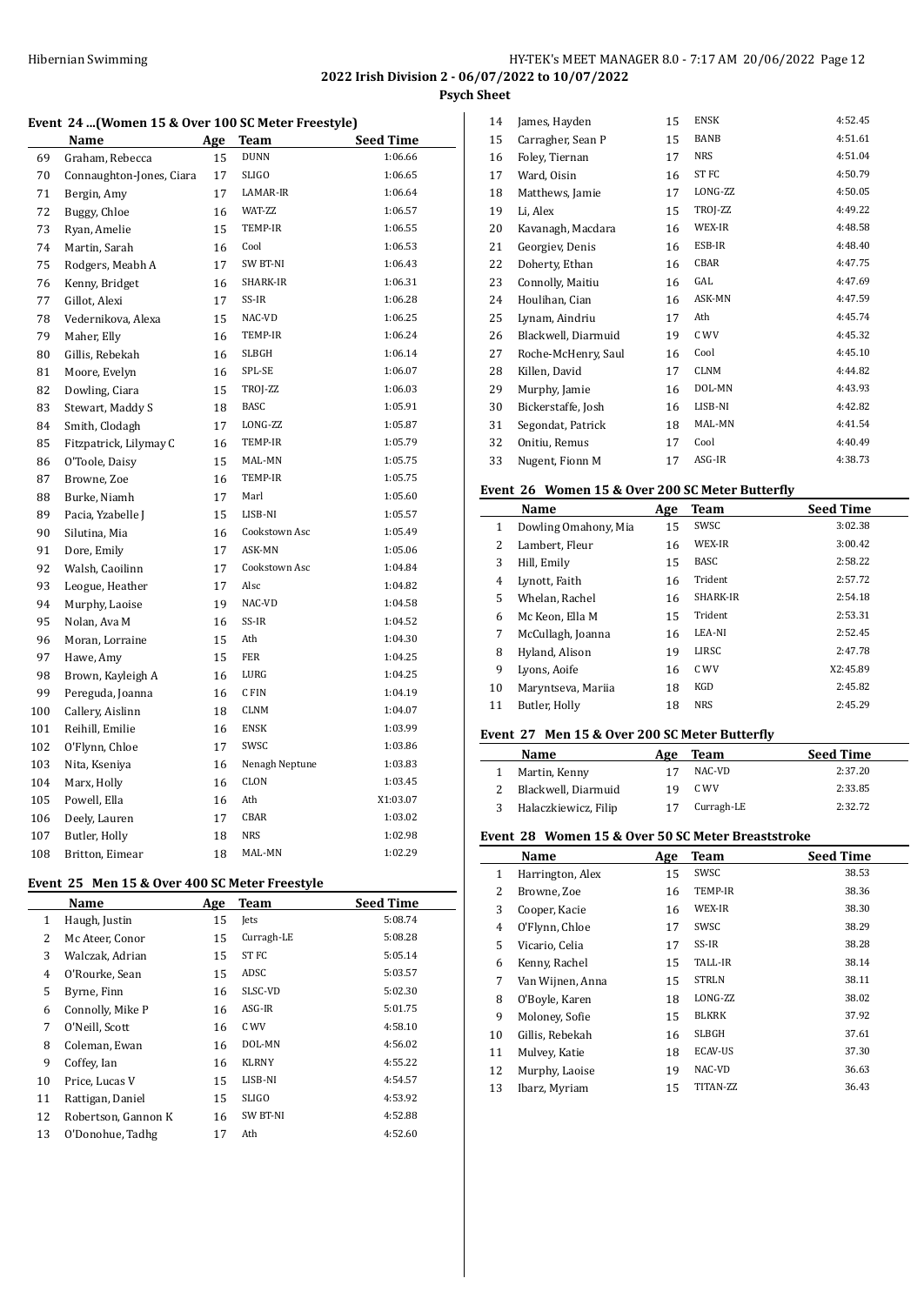# HY-TEK's MEET MANAGER 8.0 - 7:17 AM 20/06/2022 Page 13

**2022 Irish Division 2 - 06/07/2022 to 10/07/2022 Psych Sheet**

|                | Event 29 Men 15 & Over 50 SC Meter Breaststroke  |            |                   |                  |
|----------------|--------------------------------------------------|------------|-------------------|------------------|
|                | Name                                             | <b>Age</b> | <b>Team</b>       | <b>Seed Time</b> |
| $\mathbf{1}$   | Davoren King, Adam                               | 17         | CBAR              | 33.58            |
| $\overline{2}$ | O'Sullivan, Caleb                                | 19         | DOL-MN            | 33.54            |
| 3              | Cantwell, Brendan                                | 20         | CLNM              | 33.14            |
|                | Event 30 Women 15 & Over 100 SC Meter Backstroke |            |                   |                  |
|                | Name                                             | Age        | Team              | <b>Seed Time</b> |
| $\mathbf{1}$   | Glennon, Clodagh                                 | 15         | Curragh-LE        | 1:20.47          |
| 2              | Mc Namara, Clodagh                               | 15         | KGD               | 1:20.20          |
| 3              | Hill, Emily                                      | 15         | <b>BASC</b>       | 1:19.82          |
| 4              | Hobson, Ava S                                    | 15         | <b>BANB</b>       | 1:19.78          |
| 5              | Farrell, Izzy                                    | 15         | GAL               | 1:19.71          |
| 6              | Boyle, Hannah                                    | 15         | Jets              | 1:19.65          |
| 7              | O Grady, Lily                                    | 15         | SLIGO             | 1:19.50          |
| 8              | Donnelly, Eva                                    | 15         | <b>DUNN</b>       | 1:19.46          |
| 9              | Rooney, Isobel                                   | 15         | TALL-IR           | 1:19.35          |
| 10             | Green, Fiana                                     | 16         | TERE-VD           | 1:19.35          |
| 11             | McCaughern, Clara E                              | 15         | CASC-NI           | 1:19.32          |
| 12             | O'Hanlon, Eve                                    | 16         | WEX-IR            | 1:19.31          |
| 13             | Noble, Tasha                                     | 15         | SW BT-NI          | 1:19.28          |
| 14             | Mullen, Sadhbh                                   | 16         | ADSC              | 1:19.21          |
| 15             | Gizinska, Pola                                   | 16         | <b>Bluefin SC</b> | 1:19.06          |
| 16             | Meehan, Niamh                                    | 16         | <b>SLIGO</b>      | 1:19.00          |
| 17             | Sheehan, Anna                                    | 15         | MAL-MN            | 1:18.96          |
| 18             | Farrell, Riona                                   | 15         | Alsc              | 1:18.95          |
| 19             | Van Collier, Julia                               | 15         | ADSC              | 1:18.93          |
| 20             | King, Lara                                       | 16         | SW BT-NI          | 1:18.74          |
| 21             | Barry, Rachel                                    | 15         | KGD               | 1:18.64          |
| 22             | Fitzpatrick, Lilymay C                           | 16         | TEMP-IR           | 1:18.45          |
| 23             | Fielding, Siofra                                 | 15         | BALL              | 1:18.42          |
| 24             | Murray, Lauren V                                 | 15         | CASC-NI           | 1:18.37          |
| 25             | Colley, Orla                                     | 15         | LAMAR-IR          | 1:18.35          |
|                | Duggan, Grace                                    | 15         | FER               | 1:18.34          |
| 26             |                                                  |            | Alsc              | 1:18.24          |
| 27<br>28       | Reid-Kelly, Liadh                                | 17<br>17   | <b>NRS</b>        | 1:18.23          |
|                | Bowe, Shauna                                     |            | SW BT-NI          | 1:18.21          |
| 29             | Kane, Jane A<br>Lyons, Matilda                   | 16         | SWSC              | 1:18.17          |
| 30             |                                                  | 15         | NAC-VD            |                  |
| 31             | Vedernikova, Alexa                               | 15         | GLN-ZZ            | 1:18.17          |
| 32             | Mulhern, Maya                                    | 15         | SWSC              | 1:18.08          |
| 33             | Glennon, Emma                                    | 15         | CAR               | 1:18.02          |
| 34             | Bartley, Eibhlis                                 | 15         |                   | 1:17.98          |
| 35             | Newton, Ellie                                    | 15         | SWSC              | 1:17.91          |
| 36             | Flannery, Ali                                    | 15         | SHARK-IR          | 1:17.89          |
| 37             | Swinburne, Ruby                                  | 15         | DOL-MN            | 1:17.89          |
| 38             | Rodgers, Meabh A                                 | 17         | SW BT-NI          | 1:17.85          |
| 39             | Mc Clelland, Isla R                              | 15         | CASC-NI           | 1:17.73          |
| 40             | Januleviciute, Mia                               | 15         | DUNN              | 1:17.71          |
| 41             | Brennan, Sorcha                                  | 16         | Tuam ST           | 1:17.69          |
| 42             | O'Donoghue, Sophie                               | 15         | NAC-VD            | 1:17.69          |
| 43             | Connaughton-Jones, Ciara                         | 17         | SLIGO             | 1:17.66          |
| 44             | Lazarut, Ana J                                   | 17         | ST FC             | 1:17.66          |
| 45             | Pereguda, Joanna                                 | 16         | C FIN             | 1:17.39          |
| 46             | McCullagh, Joanna                                | 16         | LEA-NI            | 1:17.37          |
| 47             | Macfarlane, Freya R                              | 16         | CASC-NI           | 1:17.37          |
| 48             | Dowling, Ciara                                   | 15         | TROJ-ZZ           | 1:17.28          |
| 49             | Lyons, Aoife                                     | 16         | C WV              | 1:17.27          |
|                |                                                  |            |                   |                  |

| 50 | Burgoyne, Ciara            | 17 | NAC-VD         | 1:17.25  |
|----|----------------------------|----|----------------|----------|
| 51 | Mc Carthy, Helen           | 16 | SWSC           | 1:17.19  |
| 52 | Blake, Aoibh               | 15 | Esc            | 1:17.10  |
| 53 | Genocchi, Alicia           | 15 | NAC-VD         | 1:17.09  |
| 54 | Whelan, Rachel             | 16 | SHARK-IR       | 1:16.94  |
| 55 | Graham, Rebecca            | 15 | <b>DUNN</b>    | 1:16.82  |
| 56 | Kaminska Tiernan, Lena     | 15 | LAMAR-IR       | 1:16.74  |
| 57 | Moloney, Dea               | 16 | TERE-VD        | 1:16.71  |
| 58 | Mc Keon, Ella M            | 15 | Trident        | 1:16.70  |
| 59 | Higgins, Sorcha            | 15 | CBAR           | 1:16.67  |
| 60 | Hayes, Jenna               | 15 | <b>CLNM</b>    | 1:16.61  |
| 61 | Culleton, Poppy            | 15 | <b>NRS</b>     | 1:16.60  |
| 62 | Higgins, Cara              | 16 | <b>CLM</b>     | 1:16.53  |
| 63 | Mc Alinden, Ellen          | 16 | LURG           | 1:16.20  |
| 64 | Browne, Zoe                | 16 | TEMP-IR        | 1:16.09  |
| 65 | Willmott, Kesia            | 18 | SPL-SE         | 1:15.92  |
| 66 | Boucher, Rachael N         | 17 | NAC-VD         | 1:15.87  |
| 67 | Marx, Holly                | 16 | CLON           | 1:15.75  |
| 68 | Martin, Sarah              | 16 | Cool           | 1:15.71  |
| 69 | Silutina, Mia              | 16 | Cookstown Asc  | 1:15.68  |
| 70 | Lulling, Alannah           | 15 | Tuam ST        | 1:15.50  |
| 71 | McWilliam, Tea             | 17 | <b>BMNY</b>    | 1:15.35  |
| 72 | Buggy, Chloe               | 16 | WAT-ZZ         | 1:15.32  |
| 73 | Cassidy, Mary              | 15 | DOL-MN         | 1:15.30  |
| 74 | Young, Sophia C            | 15 | SW BT-NI       | 1:15.13  |
| 75 | Shaw, Ingrid               | 16 | GAL            | 1:15.13  |
| 76 | Mc Lysaght, Lia            | 17 | KGD            | 1:15.07  |
| 77 | Gillis, Rebekah            | 16 | <b>SLBGH</b>   | 1:15.04  |
| 78 | Moran, Lorraine            | 15 | Ath            | 1:14.99  |
| 79 | O'Toole, Daisy             | 15 | MAL-MN         | 1:14.94  |
| 80 | Britton, Eimear            | 18 | MAL-MN         | 1:14.82  |
| 81 | Mac Cinna, Aoibhin         | 16 | <b>SLBGH</b>   | 1:14.66  |
| 82 | Nita, Kseniya              | 16 | Nenagh Neptune | 1:14.62  |
| 83 | Cooper, Kacie              | 16 | WEX-IR         | 1:14.44  |
| 84 | Harrington, Alex           | 15 | SWSC           | X1:13.19 |
| 85 | Walsh, Caoilinn            | 17 | Cookstown Asc  | X1:12.58 |
| 86 | Byrne, Abby                | 18 | <b>STFC</b>    | 1:12.34  |
| 87 | Mc Auley, Sile             | 18 | Ath            | 1:12.00  |
| 88 | Hyland, Alison             | 19 | LIRSC          | 1:11.85  |
| 89 | Callery, Aislinn           | 18 | <b>CLNM</b>    | 1:11.26  |
| 90 | Brennan, Nicola            | 15 | Ath            | X1:10.30 |
| 91 | Farrington-Knight, Annabel | 18 | ASG-IR         | X1:10.23 |

# **Event 31 Men 15 & Over 100 SC Meter Backstroke**

| LVCIIC JI - MCH 19 & OVCI-100 JG MCCI DACISLIONC |     |                |                  |  |
|--------------------------------------------------|-----|----------------|------------------|--|
| Name                                             | Age | <b>Team</b>    | <b>Seed Time</b> |  |
| Black, Patrick D                                 | 15  | LISB-NI        | 1:16.56          |  |
| Mc Clean, Toby                                   | 15  | <b>DUNN</b>    | 1:16.43          |  |
| Carragher, Sean P                                | 15  | <b>BANB</b>    | 1:16.41          |  |
| Henson, Andrew                                   | 15  | Ath            | 1:15.93          |  |
| Fitzpatrick, Ronan                               | 15  | Nenagh Neptune | 1:15.87          |  |
| Lavin, Michael                                   | 15  | COM            | 1:15.64          |  |
| Ruddy, Leon                                      | 15  | <b>PDOWN</b>   | 1:15.42          |  |
| Gillanders, Jensen R                             | 15  | ASC            | 1:15.34          |  |
| Mc Ateer, Conor                                  | 15  | Curragh-LE     | 1:15.14          |  |
| Trinchinet, Robert                               | 15  | NAC-VD         | 1:15.12          |  |
| Fraser, Ross                                     | 15  | ST FC          | 1:15.06          |  |
| Mc Namara, Adam                                  | 15  | CLM            | 1:15.03          |  |
| James, Hayden                                    | 15  | <b>ENSK</b>    | 1:15.01          |  |
|                                                  |     |                |                  |  |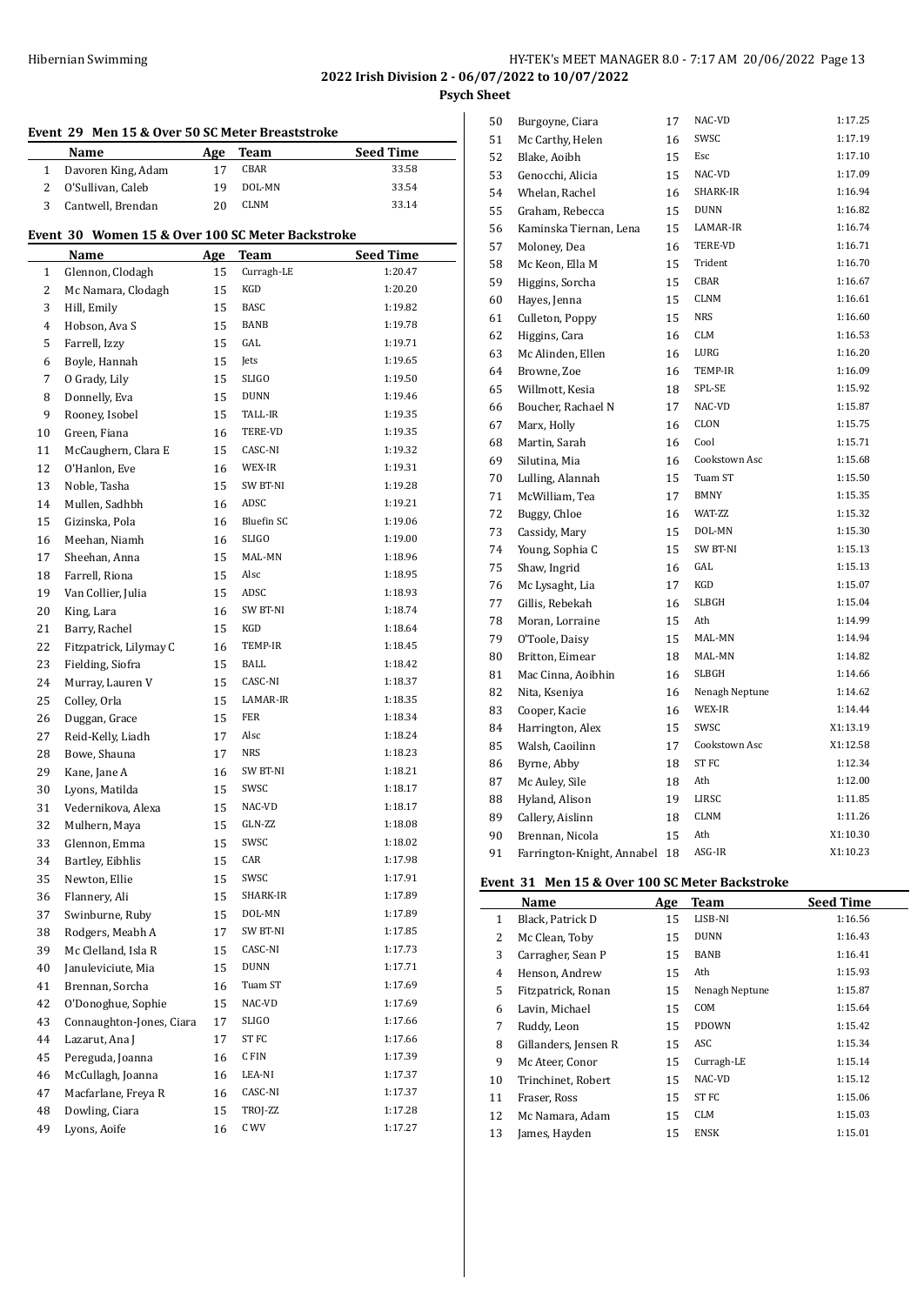**2022 Irish Division 2 - 06/07/2022 to 10/07/2022**

**Psych Sheet**

#### **Event 31 ...(Men 15 & Over 100 SC Meter Backstroke)**

|    | Name                    | <u>Age</u> | Team             | <b>Seed Time</b> |
|----|-------------------------|------------|------------------|------------------|
| 14 | Buckley, Evan           | 15         | MAL-MN           | 1:14.78          |
| 15 | Walczak, Adrian         | 15         | ST <sub>FC</sub> | 1:14.70          |
| 16 | Lynch, Danny            | 15         | C WV             | 1:14.65          |
| 17 | Caulfield, Nathan       | 15         | NAC-VD           | 1:14.37          |
| 18 | O'Rourke, Sean          | 15         | ADSC             | 1:14.16          |
| 19 | Kenny, Tristan          | 15         | Kilkenny         | 1:14.09          |
| 20 | Daniels-Howard, Zach    | 15         | <b>FER</b>       | 1:13.89          |
| 21 | O Mahony, Dan           | 16         | SLSC-VD          | 1:13.89          |
| 22 | Lennon, Eoin            | 15         | SHARK-IR         | 1:13.75          |
| 23 | O'Neill, Sean           | 15         | Ath              | 1:13.66          |
| 24 | Gracey, Matthew T       | 16         | LISB-NI          | 1:13.34          |
| 25 | Doherty, Tiernan        | 16         | BALL             | 1:13.34          |
| 26 | Tyler, Jack             | 16         | CAR              | 1:13.32          |
| 27 | O'Neill, Daire          | 15         | NAC-VD           | 1:12.97          |
| 28 | MC Keon, Leon           | 16         | B/Sloe           | 1:12.92          |
| 29 | Markey, Conor P         | 16         | WAT-ZZ           | 1:12.84          |
| 30 | Kavanagh, Macdara       | 16         | WEX-IR           | 1:12.56          |
| 31 | Spollen, Tom            | 16         | Curragh-LE       | 1:12.55          |
| 32 | Stynes, Zach            | 16         | TEMP-IR          | 1:12.17          |
| 33 | O'Neill, Scott          | 16         | C WV             | 1:12.15          |
| 34 | Van Dam, Cailim         | 16         | CLON             | 1:11.99          |
| 35 | Coffey, Ian             | 16         | KLRNY            | 1:11.92          |
| 36 | Kearney, Cillian        | 15         | Curragh-LE       | 1:11.75          |
| 37 | Donnelly, Sé            | 16         | TALL-IR          | 1:11.71          |
| 38 | Hannafin, Ben           | 17         | <b>CLNM</b>      | 1:11.56          |
| 39 | Duggan, Charlie         | 15         | SWSC             | 1:11.49          |
| 40 | Sweeney Noonan, Luke    | 15         | Jets             | 1:11.30          |
| 41 | Lipscomb, Andrew        | 16         | Cookstown Asc    | 1:11.29          |
| 42 | Matthews, Jamie         | 17         | LONG-ZZ          | 1:11.21          |
| 43 | Tobin, Robert W         | 16         | ESB-IR           | 1:11.00          |
| 44 | Mc Ilroy-Sanchez, Pablo | 16         | LVADY            | 1:10.99          |
| 45 | Ward, Oisin             | 16         | ST <sub>FC</sub> | 1:10.78          |
| 46 | Byrne, Finn             | 16         | SLSC-VD          | 1:10.73          |
| 47 | Das, Rohit              | 17         | WAT-ZZ           | 1:10.68          |
| 48 | Haugh, Justin           | 15         | Jets             | X1:10.60         |
| 49 | Lynam, Aindriu          | 17         | Ath              | 1:10.49          |
| 50 | Halaczkiewicz, Filip    | 17         | Curragh-LE       | 1:10.34          |
| 51 | Kilkenny, Shaun         | 18         | <b>CLM</b>       | 1:09.93          |
| 52 | Georgiev, Denis         | 16         | ESB-IR           | 1:09.92          |
| 53 | Buchanan, Frank         | 16         | ENSK             | 1:09.79          |
| 54 | Mc Grath, Cian          | 16         | Cool             | 1:09.58          |
| 55 | Mahon, Gearoid          | 16         | BLKRK            | 1:09.29          |
| 56 | Coady, Dean J           | 16         | WAT-ZZ           | 1:09.24          |
| 57 | Mc Geown, Declan L      | 20         | BANB             | 1:09.18          |
| 58 | Kenny, Joseph           | 19         | TALL-IR          | 1:09.03          |
| 59 | Farrell, Sam            | 17         | LAMAR-IR         | 1:08.68          |
| 60 | Clenaghan, David        | 18         | LURG             | 1:08.06          |
| 61 | Nugent, Fionn M         | 17         | ASG-IR           | 1:07.89          |

#### **Event 32 Women 15 & Over 400 SC Meter IM**

|   | Name                   | Age | Team            | <b>Seed Time</b> |
|---|------------------------|-----|-----------------|------------------|
|   | Ryan, Daniela          |     | <b>LAMAR-IR</b> | 6:17.71          |
|   | Kaminska Tiernan, Lena | 15  | LAMAR-IR        | 6:14.22          |
| 3 | Mc Carthy, Helen       | 16  | SWSC            | 6:06.52          |
|   | O'Toole, Daisy         | 15  | MAL-MN          | 5:56.19          |
|   | Graham, Rebecca        |     | <b>DUNN</b>     | 5:55.88          |

| 6  | Smith, Clodagh  | 17 | LONG-ZZ        | 5:52.62  |
|----|-----------------|----|----------------|----------|
| 7  | Mc Keon, Ella M | 15 | Trident        | 5:51.11  |
| 8  | Manning, Katie  | 16 | <b>LONG-ZZ</b> | 5:50.71  |
| 9  | Ryan, Amelie    | 15 | TEMP-IR        | X5:47.63 |
| 10 | Lambert, Fleur  | 16 | WEX-IR         | 5:47.07  |
| 11 | Nita, Kseniya   | 16 | Nenagh Neptune | 5:45.59  |
| 12 | O'Flynn, Chloe  | 17 | SWSC           | 5:43.45  |
| 13 | Byrne, Abby     | 18 | <b>STFC</b>    | 5:42.91  |
| 14 | Whelan, Rachel  | 16 | SHARK-IR       | X5:40.61 |
| 15 | Kenny, Roisin   | 18 | <b>NRS</b>     | 5:35.61  |
|    |                 |    |                |          |

# **Event 33 Men 15 & Over 200 SC Meter Backstroke**

|                | Name                 | Age | <b>Team</b>      | <b>Seed Time</b> |
|----------------|----------------------|-----|------------------|------------------|
| $\mathbf{1}$   | Buckley, Evan        | 15  | MAL-MN           | 2:45.59          |
| 2              | Terebeiza, Augustus  | 15  | DROG-LE          | 2:45.12          |
| 3              | Fraser, Ross         | 15  | ST FC            | 2:43.95          |
| $\overline{4}$ | Mc Namara, Adam      | 15  | <b>CLM</b>       | 2:43.64          |
| 5              | Rattigan, Daniel     | 15  | <b>SLIGO</b>     | 2:43.43          |
| 6              | Lennon, Eoin         | 15  | SHARK-IR         | 2:42.74          |
| 7              | Stynes, Zach         | 16  | TEMP-IR          | 2:41.35          |
| 8              | Van Dam, Cailim      | 16  | CLON             | 2:41.19          |
| 9              | Lavin, Michael       | 15  | COM              | 2:41.16          |
| 10             | Lynch, Danny         | 15  | C WV             | 2:40.84          |
| 11             | O'Neill, Sean        | 15  | Ath              | 2:40.62          |
| 12             | O'Rourke, Sean       | 15  | ADSC             | 2:40.02          |
| 13             | Caulfield, Nathan    | 15  | NAC-VD           | 2:39.35          |
| 14             | Mahon, Gearoid       | 16  | <b>BLKRK</b>     | 2:39.33          |
| 15             | O'Neill, Scott       | 16  | C WV             | 2:38.88          |
| 16             | Ward, Oisin          | 16  | ST <sub>FC</sub> | 2:38.85          |
| 17             | Tyler, Jack          | 16  | CAR              | 2:38.20          |
| 18             | Gracey, Matthew T    | 16  | LISB-NI          | 2:38.16          |
| 19             | Connolly, Maitiu     | 16  | GAL              | 2:38.15          |
| 20             | Das, Rohit           | 17  | WAT-ZZ           | 2:37.43          |
| 21             | Tobin, Robert W      | 16  | ESB-IR           | 2:37.07          |
| 22             | Donnelly, Sé         | 16  | <b>TALL-IR</b>   | 2:36.39          |
| 23             | Haugh, Justin        | 15  | Jets             | 2:36.10          |
| 24             | Matthews, Jamie      | 17  | LONG-ZZ          | 2:36.03          |
| 25             | Byrne, Finn          | 16  | SLSC-VD          | 2:32.87          |
| 26             | Buchanan, Frank      | 16  | <b>ENSK</b>      | 2:32.72          |
| 27             | Farrell, Sam         | 17  | LAMAR-IR         | 2:32.64          |
| 28             | Lynam, Aindriu       | 17  | Ath              | 2:32.18          |
| 29             | Mc Grath, Cian       | 16  | Cool             | 2:30.97          |
| 30             | Halaczkiewicz, Filip | 17  | Curragh-LE       | 2:30.68          |

# **Event 34 Women 15 & Over 50 SC Meter Butterfly**

|    | Name                       | Age | <b>Team</b>      | <b>Seed Time</b> |
|----|----------------------------|-----|------------------|------------------|
| 1  | Byrne, Abby                | 18  | ST <sub>FC</sub> | 32.26            |
| 2  | Kenny, Bridget             | 16  | SHARK-IR         | 32.05            |
| 3  | McCullagh, Joanna          | 16  | LEA-NI           | 32.04            |
| 4  | Burgoyne, Ciara            | 17  | NAC-VD           | 32.02            |
| 5  | Walsh, Caoilinn            | 17  | Cookstown Asc    | 31.93            |
| 6  | Dowling, Ciara             | 15  | TROJ-ZZ          | 31.80            |
| 7  | Blake, Aoibh               | 15  | Esc              | 31.66            |
| 8  | Marx, Holly                | 16  | <b>CLON</b>      | 31.54            |
| 9  | Butler, Holly              | 18  | <b>NRS</b>       | 31.35            |
| 10 | Farrington-Knight, Annabel | 18  | ASG-IR           | 31.34            |
| 11 | Kenny, Roisin              | 18  | <b>NRS</b>       | 31.24            |
| 12 | Silutina, Mia              | 16  | Cookstown Asc    | 31.21            |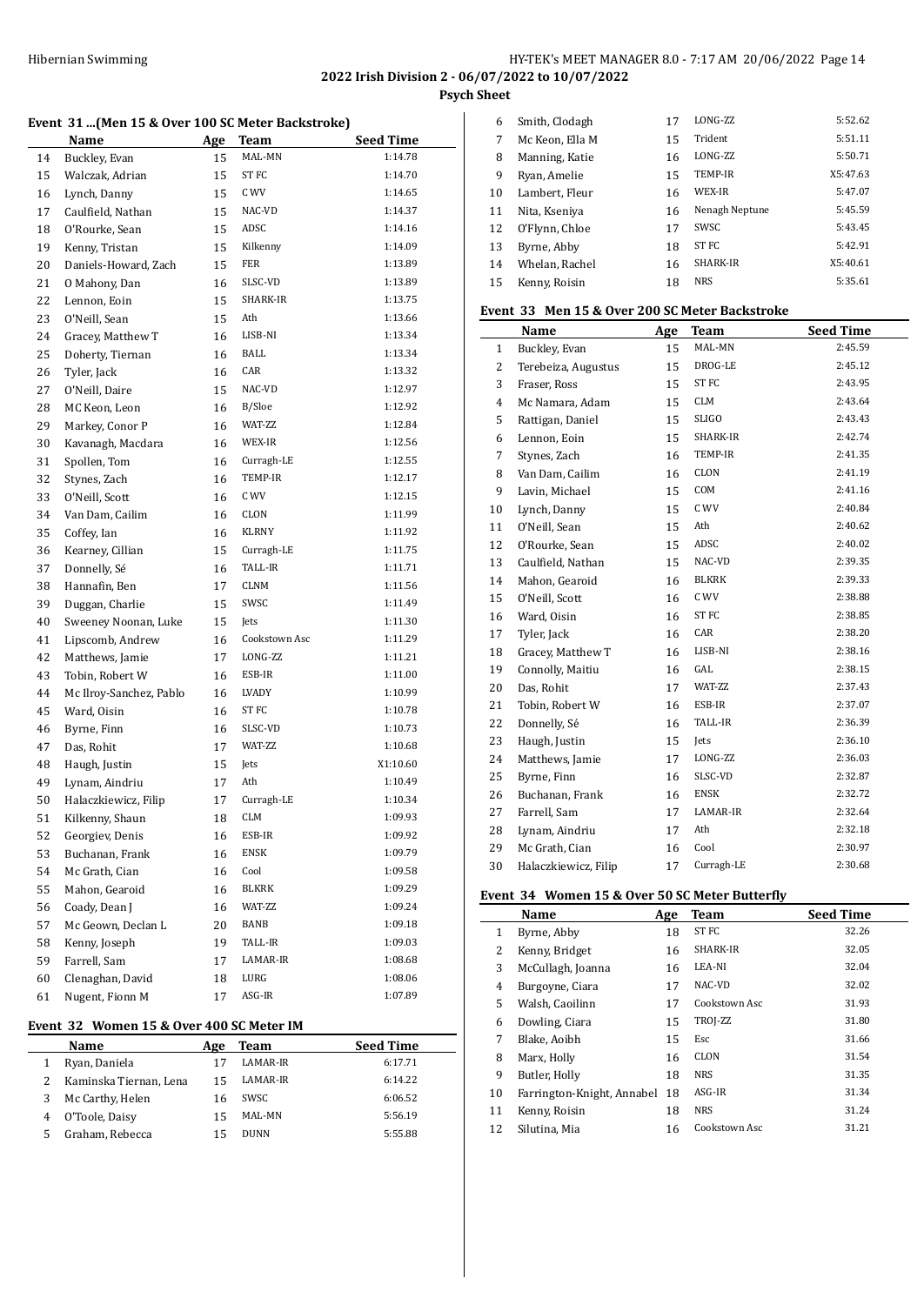# Hibernian Swimming HY-TEK's MEET MANAGER 8.0 - 7:17 AM 20/06/2022 Page 15

**2022 Irish Division 2 - 06/07/2022 to 10/07/2022**

**Psych Sheet**

|             | Event 34  (Women 15 & Over 50 SC Meter Butterfly) |                  |
|-------------|---------------------------------------------------|------------------|
| <b>Name</b> | Age Team                                          | <b>Seed Time</b> |

| 13 | Brown, Kayleigh A                            | 16  | LURG            | 30.64            |
|----|----------------------------------------------|-----|-----------------|------------------|
|    | Event 35 Men 15 & Over 50 SC Meter Butterfly |     |                 |                  |
|    | Name                                         | Age | Team            | <b>Seed Time</b> |
|    | Burkamp, Max                                 | 18  | <b>PDOWN</b>    | 28.30            |
|    | Clenaghan, David                             | 18  | LURG            | 28.14            |
| 3  | Coady, Dean J                                | 16  | <b>WAT-7.7.</b> | 27.53            |

O'Sullivan, Caleb 19 DOL-MN 27.40

### **Event 36 Women 15 & Over 800 SC Meter Freestyle**

|                | Name                     | Age | <b>Team</b> | <b>Seed Time</b> |
|----------------|--------------------------|-----|-------------|------------------|
| 1              | Blake, Aoibh             | 15  | Esc         | 11:03.25         |
| 2              | Glennon, Emma            | 15  | SWSC        | 10:55.65         |
| 3              | Kenny, Bridget           | 16  | SHARK-IR    | 10:52.13         |
| $\overline{4}$ | Kelly, Amy               | 15  | TROJ-ZZ     | 10:47.66         |
| 5              | Mulcahy, Ciara           | 17  | ESB-IR      | 10:42.75         |
| 6              | Moore, Eilidh            | 16  | Ath         | 10:42.67         |
| 7              | Jacobs, Carla            | 17  | Cool        | 10:37.81         |
| 8              | Lyons, Aoife             | 16  | C WV        | 10:37.11         |
| 9              | Mc Alinden, Ellen        | 16  | LURG        | 10:36.74         |
| 10             | Lambert, Fleur           | 16  | WEX-IR      | 10:33.50         |
| 11             | Reihill, Emilie          | 16  | <b>ENSK</b> | 10:31.49         |
| 12             | Smith, Clodagh           | 17  | LONG-ZZ     | 10:30.36         |
| 13             | Martin, Sarah            | 16  | Cool        | 10:25.42         |
| 14             | Dore, Emily              | 17  | ASK-MN      | 10:22.58         |
| 15             | Bowe, Shauna             | 17  | <b>NRS</b>  | 10:20.64         |
| 16             | Connaughton-Jones, Ciara | 17  | SLIGO       | 10:17.36         |
| 17             | King, Lara               | 16  | SW BT-NI    | 10:14.67         |
| 18             | Nolan, Ava M             | 16  | SS-IR       | 10:11.43         |
| 19             | Gargan, Dervla           | 19  | NAC-VD      | 10:11.19         |

#### **Event 37 Men 15 & Over 800 SC Meter Freestyle**

|                | Name               | Age | Team         | <b>Seed Time</b> |
|----------------|--------------------|-----|--------------|------------------|
| $\mathbf{1}$   | Kearney, Cillian   | 15  | Curragh-LE   | 10:25.44         |
| 2              | Leahy, Vincent     | 16  | DOL-MN       | 10:11.82         |
| 3              | Hutchinson, Jack   | 15  | ASK-MN       | 10:07.68         |
| $\overline{4}$ | James, Hayden      | 15  | <b>ENSK</b>  | 10:05.64         |
| 5              | Rattigan, Daniel   | 15  | <b>SLIGO</b> | 9:59.28          |
| 6              | O'Neill, Scott     | 16  | C WV         | 9:55.31          |
| 7              | Georgiev, Denis    | 16  | ESB-IR       | 9:53.71          |
| 8              | Coleman, Ewan      | 16  | DOL-MN       | 9:51.32          |
| 9              | Murphy, Jamie      | 16  | DOL-MN       | 9:47.72          |
| 10             | Kavanagh, Macdara  | 16  | WEX-IR       | 9:41.18          |
| 11             | Lynam, Aindriu     | 17  | Ath          | 9:40.28          |
| 12             | Bickerstaffe, Josh | 16  | LISB-NI      | 9:38.98          |
| 13             | Nugent, Fionn M    | 17  | ASG-IR       | 9:29.07          |

#### **Event 38 Women 15 & Over 200 SC Meter Medley Relay**

|   | Team                     | Relav |                       | <b>Seed Time</b> |
|---|--------------------------|-------|-----------------------|------------------|
|   | SS-IR                    | А     |                       | NT               |
|   | 1) Nolan, Ava M 16       |       | 2) Vicario, Celia 17  |                  |
|   | 3) Gillot, Alexi 17      |       | 4) Wilson, Georgia 16 |                  |
|   | <b>TERE-VD</b>           | А     |                       | NT               |
| 3 | KGD                      | A     |                       | 2:21.96          |
|   | 1) Mc Gibney, Jessica 16 |       | 2) O'Connor, Zala 15  |                  |
|   | 3) Maryntseva, Mariia 18 |       | 4) Barry, Rachel 15   |                  |

| 4 | SWSC                       |                        | 2:18.58 |
|---|----------------------------|------------------------|---------|
|   | 1) Harrington, Alex 15     | 2) Mc Carthy, Helen 16 |         |
|   | 3) Dowling Omahony, Mia 15 | 4) O'Flynn, Chloe 17   |         |
| 5 | MAL-MN                     |                        | 1:50.00 |

## **Event 39 Men 15 & Over 200 SC Meter Medley Relay**

|   | Team                       | Relay          | <b>Seed Time</b>         |
|---|----------------------------|----------------|--------------------------|
| 1 | CLNM                       | A              | NT                       |
|   | 1) Killen, David 17        |                | 2) Cantwell, Brendan 20  |
|   | 3) Quinn, Donal 18         |                | 4) Smith, Thomas 17      |
| 2 | Cool                       | A              | NT                       |
| 3 | DOL-MN                     | A              | NT                       |
| 4 | Curragh-LE                 | $\overline{A}$ | 2:14.74                  |
|   | 1) Walsh, Cian 15          |                | 2) Melvin, Eoin 16       |
|   | 3) Halaczkiewicz, Filip 17 |                | 4) Spollen, Tom 16       |
| 5 | ST FC                      | <sub>B</sub>   | 2:13.00                  |
|   | 1) Fraser, Ross 15         |                | 2) Dubiel, Aaron 15      |
|   | 3) Walczak, Adrian 15      |                | 4) Jordan, Louis 15      |
| 6 | ST FC                      | A              | 2:09.00                  |
|   | 1) Doyle, Jack 16          |                | 2) Mc Grath, Dylan 16    |
|   | 3) Ward, Oisin 16          |                | 4) Hanbury, Michael J 17 |
| 7 | MAL-MN                     | A              | 1:50.00                  |

#### **Event 101 Boys 13-14 400 SC Meter IM**

| <b>Name</b>      |    | Age Team | <b>Seed Time</b> |
|------------------|----|----------|------------------|
| 1 Costello, Jack | 14 | KGD      | 6:03.18          |
| 2 Patten, Joseph | 14 | GAL      | 5:47.79          |

#### **Event 102 Girls 12-14 200 SC Meter Backstroke**

|              | Name                        | Age | Team         | <b>Seed Time</b> |
|--------------|-----------------------------|-----|--------------|------------------|
| $\mathbf{1}$ | Mulvey, Miya                | 12  | Trident      | 3:03.86          |
| 2            | Patten, Elizabeth           | 12  | GAL          | 3:03.11          |
| 3            | Radomska, Lena              | 13  | LONG-ZZ      | 3:01.88          |
| 4            | Conway, Freya               | 13  | LASER        | 3:01.84          |
| 5            | Deasy, Siofra               | 13  | SWSC         | 3:00.94          |
| 6            | Ilsley, Erin M              | 13  | CASC-NI      | 3:00.38          |
| 7            | Lehany Mc Goldrick, Izabell | 12  | <b>SLIGO</b> | 3:00.19          |
| 8            | Connolly, Neysa             | 12  | GAL          | 3:00.12          |
| 9            | Ford, Georgie L             | 12  | ESB-IR       | 3:00.09          |
| 10           | Pete, Gala                  | 13  | GLN-ZZ       | 2:59.98          |
| 11           | Mullen, Maebh               | 13  | ADSC         | 2:59.79          |
| 12           | Grogan, Jessica             | 13  | TROJ-ZZ      | 2:59.78          |
| 13           | Boag, Liadh                 | 13  | MAL-MN       | 2:59.70          |
| 14           | Erlacher, Lorenna S         | 12  | ESB-IR       | 2:59.64          |
| 15           | Marshall, Chloe             | 13  | TROJ-ZZ      | 2:58.96          |
| 16           | Spooner, Alexis             | 13  | DOL-MN       | 2:58.77          |
| 17           | Howlett, Sophia E           | 14  | TALL-IR      | 2:58.55          |
| 18           | Conroy, Rachel G            | 14  | TROJ-ZZ      | 2:58.46          |
| 19           | Barry, Rachel               | 14  | DOL-MN       | 2:58.40          |
| 20           | Duff, Hannah-Rose           | 13  | TERE-VD      | 2:57.72          |
| 21           | Mc Kenna, Aoife             | 14  | <b>SLBGH</b> | 2:57.69          |
| 22           | Gosson, Deryn               | 14  | Alsc         | 2:57.46          |
| 23           | Dziedzic, Julia             | 12  | Alsc         | 2:56.98          |
| 24           | Cassidy, Holly              | 13  | TALL-IR      | 2:56.94          |
| 25           | Byrne, Alexandra            | 12  | SLSC-VD      | 2:56.71          |
| 26           | Staicu, Thea P              | 14  | TROJ-ZZ      | 2:55.99          |
| 27           | Roche, Caroline             | 13  | MAL-MN       | 2:55.99          |
| 28           | Heffernan, Eldana           | 13  | SLSC-VD      | 2:55.67          |
| 29           | Hance, Helen                | 14  | TROJ-ZZ      | 2:55.65          |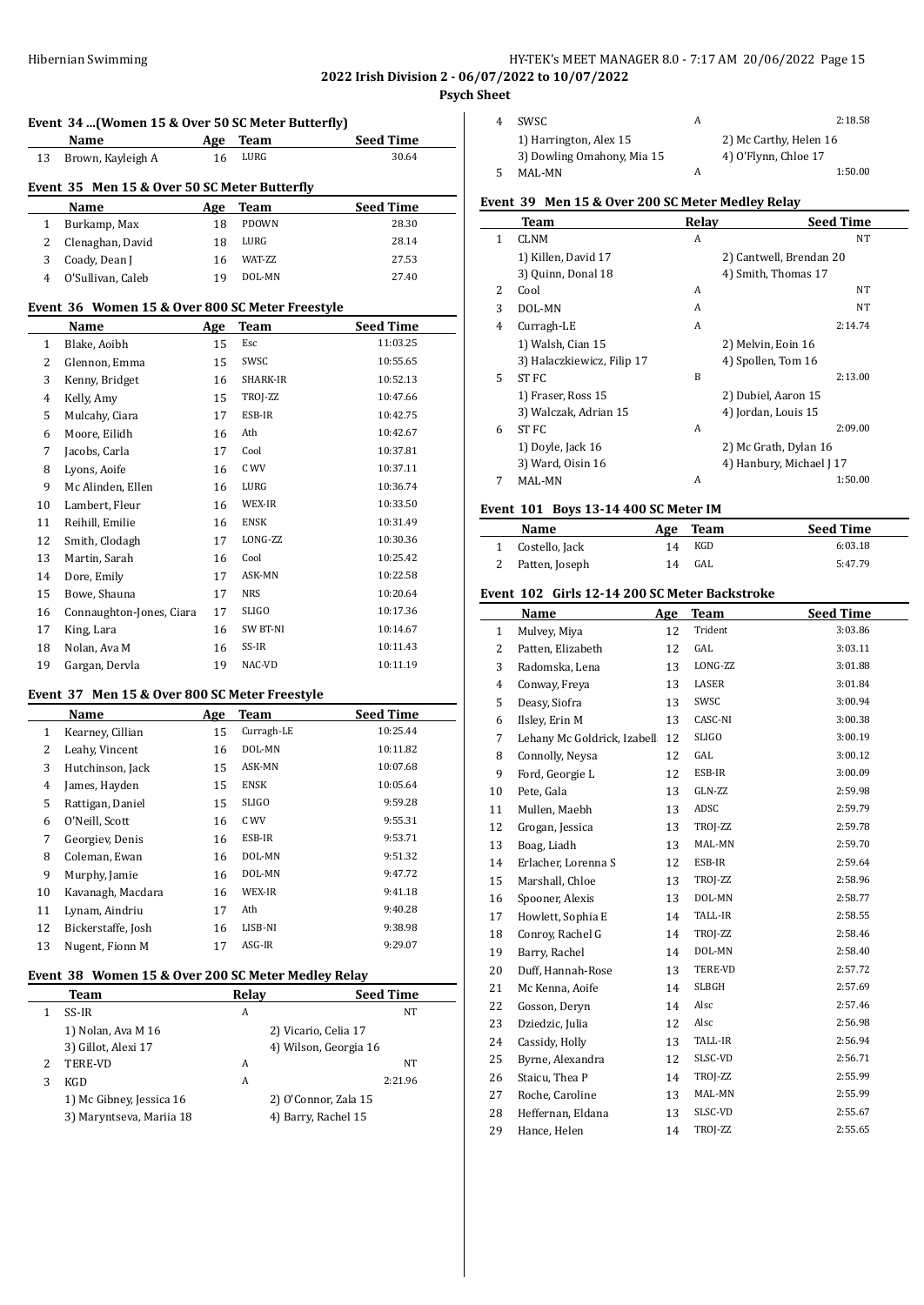# HY-TEK's MEET MANAGER 8.0 - 7:17 AM 20/06/2022 Page 16 **2022 Irish Division 2 - 06/07/2022 to 10/07/2022**

**Psych Sheet**

# **Event 102 ...(Girls 12-14 200 SC Meter Backstroke)**

|    | Name               | Age | <b>Team</b>    | <b>Seed Time</b> |
|----|--------------------|-----|----------------|------------------|
| 30 | Watt, Scarlett     | 12  | PDOWN          | 2:55.65          |
| 31 | Mc Bride, Jorja    | 14  | SW BT-NI       | 2:54.38          |
| 32 | Mowlds, Kate       | 13  | TROJ-ZZ        | 2:54.23          |
| 33 | Lavin, Aoife       | 13  | COM            | 2:54.04          |
| 34 | Diamond, Cate      | 13  | TEMP-IR        | 2:53.56          |
| 35 | Roche, Victoria    | 14  | MAL-MN         | 2:53.54          |
| 36 | Knowles, Mira      | 12  | TEMP-IR        | 2:53.26          |
| 37 | Sheehan, Emily     | 13  | SWSC           | 2:53.14          |
| 38 | Lowry, Evie E E    | 14  | LURG           | 2:53.07          |
| 39 | Connaughton, Sarah | 13  | SHARK-IR       | 2:52.93          |
| 40 | Ramke, Lily C      | 13  | TROJ-ZZ        | 2:52.31          |
| 41 | Dowling, Orlaith   | 13  | TROJ-ZZ        | 2:51.88          |
| 42 | Gleeson, Sarah     | 14  | Nenagh Neptune | 2:51.79          |
| 43 | Burke, Sarah       | 14  | Alsc           | 2:51.65          |
| 44 | Williamson, Ciara  | 14  | <b>ST FC</b>   | 2:51.45          |
| 45 | O'Donohue, Orla    | 14  | Ath            | 2:51.42          |
| 46 | Hayes, Klava       | 13  | LAMAR-IR       | 2:50.63          |
| 47 | Butler, Ellie      | 14  | <b>B</b> DOL   | 2:50.57          |
| 48 | Black, Sophie      | 12  | LURG           | 2:50.30          |
| 49 | Manson, Elin       | 13  | DOL-MN         | 2:50.16          |
| 50 | O'Donnell, Fia     | 13  | SHARK-IR       | 2:50.07          |
| 51 | Goggin, Ana C      | 14  | GLN-ZZ         | 2:49.91          |
| 52 | Malley, Alex       | 14  | DOL-MN         | 2:49.77          |
| 53 | Hussey, Louisa     | 14  | GAL            | 2:49.51          |
| 54 | Heavin, Aoife      | 14  | MAL-MN         | 2:49.31          |
| 55 | O'Neill, Erin      | 14  | SW BT-NI       | 2:49.25          |
| 56 | Mc Keon, Sophie    | 14  | Trident        | 2:48.86          |
| 57 | Mulloy, Gracie     | 12  | TROJ-ZZ        | 2:48.70          |
| 58 | Dunne, Molly       | 14  | LIMK-MN        | 2:48.38          |
| 59 | Fitzgerald, Anna   | 14  | GAL            | 2:48.01          |
| 60 | Stynes, Zoe        | 14  | TEMP-IR        | 2:47.46          |
| 61 | Solaja, Ella       | 14  | TROJ-ZZ        | 2:47.17          |
| 62 | Ramsay, Eavan S    | 12  | TROJ-ZZ        | 2:37.31          |

# **Event 103 Boys 12-14 100 SC Meter Breaststroke**

|              | Name                | Age | Team            | <b>Seed Time</b> |
|--------------|---------------------|-----|-----------------|------------------|
| $\mathbf{1}$ | Mc Macken, Ollie    | 12  | LVADY           | 1:37.20          |
| 2            | Mc Glashan, Harry T | 12  | LURG            | 1:36.60          |
| 3            | Power, Ruben        | 13  | MAL-MN          | 1:36.17          |
| 4            | O'Sullivan, Cian    | 13  | BLKRK           | 1:36.01          |
| 5            | Banks, Killian      | 13  | SHARK-IR        | 1:35.70          |
| 6            | Mc Dowell, Reuben P | 13  | <b>BANB</b>     | 1:35.37          |
| 7            | Mervyn, Paddy M     | 13  | TITAN-ZZ        | 1:35.25          |
| 8            | Marley, Ray         | 12  | <b>TERE-VD</b>  | 1:35.25          |
| 9            | Mc Macken, Kevin    | 13  | LVADY           | 1:35.20          |
| 10           | Griffin, Eoghan     | 12  | Cookstown Asc   | 1:35.17          |
| 11           | O'Keefe, Dillon     | 13  | TROJ-ZZ         | 1:34.76          |
| 12           | Fyfe, Shane         | 12  | LVADY           | 1:34.70          |
| 13           | Murphy, Seán        | 13  | KGD             | 1:34.54          |
| 14           | Staats Howard, Sam  | 13  | LVADY           | 1:34.00          |
| 15           | Flederis, Danil     | 13  | LISB-NI         | 1:33.93          |
| 16           | McCrum, Ben S       | 12  | LISB-NI         | 1:33.84          |
| 17           | Gray, Ross D        | 12  | LISB-NI         | 1:33.84          |
| 18           | Flanagan, Darragh   | 12  | Ath             | 1:33.46          |
| 19           | Connery, Eoin       | 12  | SHARK-IR        | 1:33.25          |
| 20           | Donaghy, Keir       | 12  | <b>MULST-US</b> | 1:32.83          |

| Fraser, Ronan      | 13 | <b>STFC</b>     | 1:32.69 |
|--------------------|----|-----------------|---------|
| Allen, Marco       | 13 | LARNE-US        | 1:32.27 |
| Tuohy, Gearoid     | 13 | <b>SLIGO</b>    | 1:32.17 |
| Mc Naughten, Sam   | 13 | Cool            | 1:32.17 |
| O'Callaghan, Sam   | 13 | LIMK-MN         | 1:31.44 |
| Mc Namara, Conor   | 14 | CBAR            | 1:30.18 |
| Barry, Aodhan J    | 13 | <b>NEWRY</b>    | 1:29.70 |
| Agbaje, Reuben M   | 14 | <b>BAN</b>      | 1:29.66 |
| Doyle, Cian        | 12 | <b>KKEEL</b>    | 1:29.66 |
| Ho, Helge          | 12 | Alsc            | 1:29.63 |
| Greenan, Sean      | 14 | SLBGH           | 1:29.45 |
| McWeeney, Senan    | 14 | LONG-ZZ         | 1:29.15 |
| Burke, Tomas       | 14 | <b>CLM</b>      | 1:29.14 |
| Huang, Benny B     | 14 | CASC-NI         | 1:29.03 |
| Fox, Caolán P      | 14 | <b>DUNN</b>     | 1:28.90 |
| Mc Connon, Sean    | 14 | <b>SLBGH</b>    | 1:28.71 |
| Mc Nally, Kevin    | 14 | <b>D BAR-MN</b> | 1:28.23 |
| Straton, Luke      | 14 | Alsc            | 1:27.33 |
| Wang, Johnny       | 12 | TALL-IR         | 1:27.24 |
| Emerson, Mark      | 14 | PDOWN           | 1:26.96 |
| Brown, Riley       | 12 | <b>BASC</b>     | 1:26.46 |
| Bisikirskas, Titas | 14 | DROG-LE         | 1:26.31 |
| Rackard, Bobby     | 14 | SS-IR           | 1:25.83 |
|                    |    |                 |         |

#### **Event 104 Girls 12-14 100 SC Meter Breaststroke**

|              | Name                  | Age | Team          | <b>Seed Time</b> |
|--------------|-----------------------|-----|---------------|------------------|
| $\mathbf{1}$ | Donohoe, Saoirse      | 12  | CBAR          | 1:40.03          |
| 2            | Szatmari, Virag       | 12  | SWSC          | 1:39.67          |
| 3            | Mc Keown, Amelie      | 12  | LARNE-US      | 1:38.93          |
| 4            | Patten, Elizabeth     | 12  | GAL           | 1:38.67          |
| 5            | Szyszkowska, Victoria | 12  | CLNM          | 1:38.62          |
| 6            | Cowhey, Megan         | 13  | DOL-MN        | 1:38.17          |
| 7            | Mulvey, Miya          | 12  | Trident       | 1:38.16          |
| 8            | O' Neill, Eimear      | 12  | Cookstown Asc | 1:37.98          |
| 9            | Stone, Amelia A       | 12  | LISB-NI       | 1:37.86          |
| 10           | Comerford, Caitlinn   | 12  | TEMP-IR       | 1:37.69          |
| 11           | O'Rourke, Lucy        | 13  | Ath           | 1:37.29          |
| 12           | Boal, Niamh B         | 13  | BAN           | 1:37.25          |
| 13           | Connaughton, Sarah    | 13  | SHARK-IR      | 1:37.03          |
| 14           | James, Hannah L       | 13  | <b>BAN</b>    | 1:37.02          |
| 15           | Maguire, Ruby Mae     | 13  | <b>BLKRK</b>  | 1:37.01          |
| 16           | Barrett, Katya        | 13  | <b>BLKRK</b>  | 1:37.01          |
| 17           | Doyle, Avril          | 13  | KGD           | 1:36.88          |
| 18           | Carroll, Faye         | 13  | SWSC          | 1:36.85          |
| 19           | Joyce, Anna           | 12  | Cool          | 1:36.84          |
| 20           | Faulkner, Paige       | 13  | LURG          | 1:36.77          |
| 21           | Walsh, Aoife          | 13  | <b>CLM</b>    | 1:36.72          |
| 22           | O'Connor, Leah        | 13  | Esc           | 1:36.71          |
| 23           | Duff, Hannah-Rose     | 13  | TERE-VD       | 1:36.46          |
| 24           | Marshall, Chloe       | 13  | TROJ-ZZ       | 1:36.44          |
| 25           | Eyre, Grace E         | 12  | BAN           | 1:36.33          |
| 26           | Malley, Rene          | 12  | DOL-MN        | 1:35.95          |
| 27           | Keane, Alannah        | 13  | Cool          | 1:35.93          |
| 28           | Mc Cormack, Sophie    | 13  | NAC-VD        | 1:35.90          |
| 29           | Jacquemin, Agnes      | 13  | LISB-NI       | 1:35.60          |
| 30           | Joglekar, Keya N      | 13  | TITAN-ZZ      | 1:35.28          |
| 31           | Moore, Lian           | 14  | ECAV-US       | 1:35.21          |
| 32           | Nuzum, Eve            | 12  | ASG-IR        | 1:35.20          |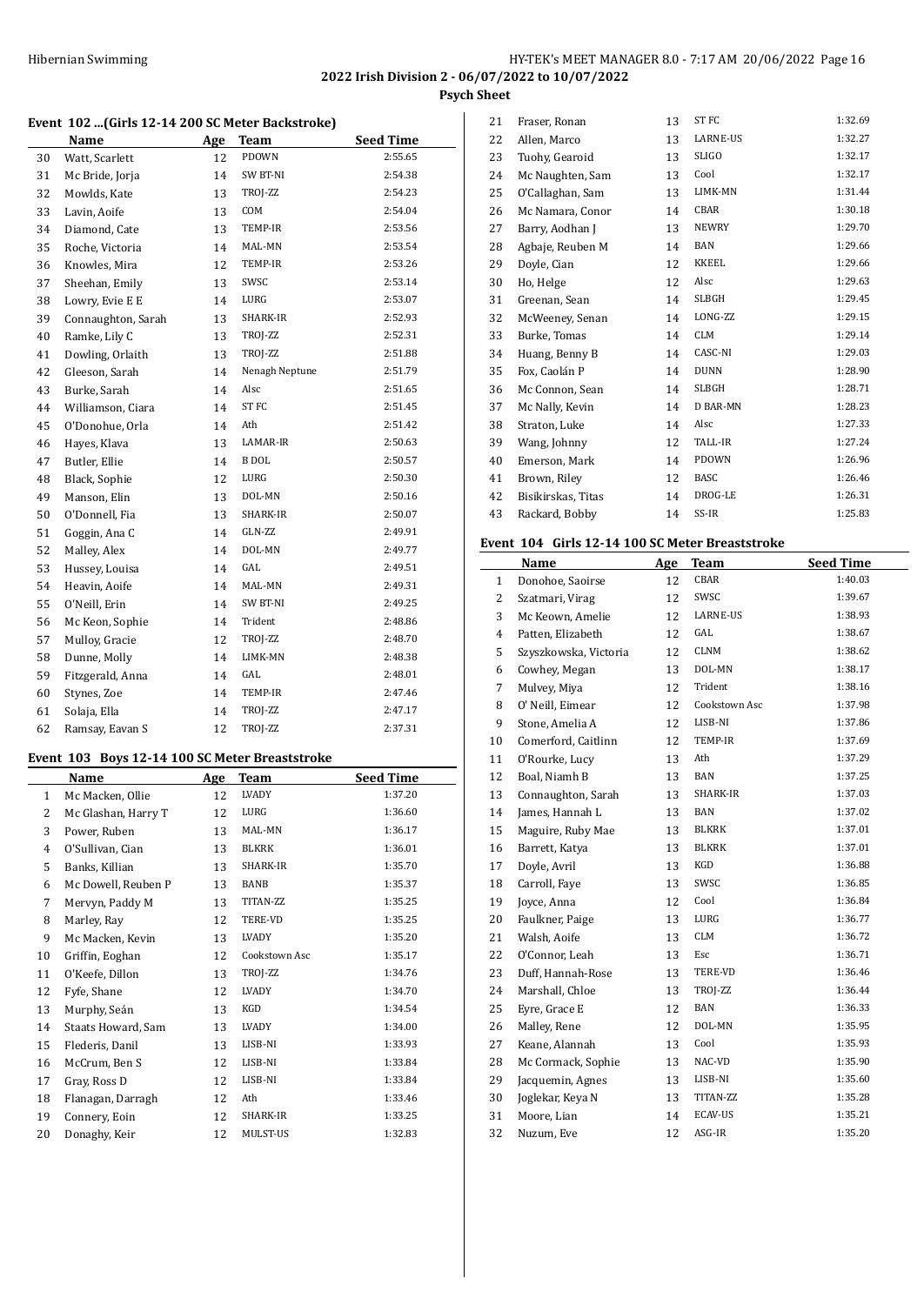#### **Event 104 ...(Girls 12-14 100 SC Meter Breaststroke)**

|    | <u>Name</u>                | Age | Team              | Seed Time |
|----|----------------------------|-----|-------------------|-----------|
| 33 | Ni Riain, Sadhbh           | 13  | LIMK-MN           | 1:35.19   |
| 34 | Martin, Maisie             | 14  | NAC-VD            | 1:35.13   |
| 35 | Roche, Caroline            | 13  | MAL-MN            | 1:35.00   |
| 36 | Lowry, Evie E E            | 14  | LURG              | 1:34.92   |
| 37 | Turley, Rose G             | 13  | BANB              | 1:34.66   |
| 38 | Paternostro, Sara Vittoria | 13  | LISB-NI           | 1:34.62   |
| 39 | Ryan, Katherine            | 14  | SLBGH             | 1:34.49   |
| 40 | Graham, Ruth               | 13  | SLSC-VD           | 1:34.23   |
| 41 | O'Mahony, Siobhán          | 13  | KGD               | 1:34.20   |
| 42 | Kilduff, Lauren            | 14  | <b>Bluefin SC</b> | 1:34.09   |
| 43 | Mc Bride, Jorja            | 14  | SW BT-NI          | 1:34.09   |
| 44 | Wilson, Eabha              | 13  | TALL-IR           | 1:33.91   |
| 45 | Hayes, Klava               | 13  | LAMAR-IR          | 1:33.90   |
| 46 | Mc Keon, Sophie            | 14  | Trident           | 1:33.70   |
| 47 | Redmond, Caroline          | 14  | Curragh-LE        | 1:33.61   |
| 48 | White, Ellie Rose          | 14  | ASC               | 1:33.54   |
| 49 | Harty, Izzi                | 14  | SWSC              | 1:33.54   |
| 50 | McCloskey, Emily           | 14  | TEMP-IR           | 1:33.44   |
| 51 | Horodetska, Solomiya       | 12  | TULL              | 1:33.18   |
| 52 | Manson, Elin               | 13  | DOL-MN            | 1:33.16   |
| 53 | Staicu, Thea P             | 14  | TROJ-ZZ           | 1:33.03   |
| 54 | Zimmerman, Jessica         | 14  | MAL-MN            | 1:32.92   |
| 55 | Middleton, Edith           | 13  | GLN-ZZ            | 1:32.90   |
| 56 | Roche, Victoria            | 14  | MAL-MN            | 1:32.66   |
| 57 | Malley, Alex               | 14  | DOL-MN            | 1:32.55   |
| 58 | Stynes, Zoe                | 14  | TEMP-IR           | 1:32.55   |
| 59 | Dziedzic, Julia            | 12  | Alsc              | 1:32.33   |
| 60 | Mc Donald, Eimear          | 14  | PDOWN             | 1:32.01   |
| 61 | Connolly, Neysa            | 12  | GAL               | 1:32.01   |
| 62 | Manoras, Eabha             | 14  | LIMK-MN           | 1:31.77   |
| 63 | McGovern, Iseult R         | 14  | GLN-ZZ            | 1:31.60   |
| 64 | Mc Dade, Kate              | 14  | <b>ENSK</b>       | 1:31.57   |
| 65 | Mc Neill, Gracie           | 12  | PDOWN             | 1:31.51   |
| 66 | Mc Gookin, Anna            | 14  | LVADY             | 1:31.40   |
| 67 | Cronin, Bernice            | 14  | MAL-MN            | 1:31.25   |
| 68 | Agnew, Georgia May         | 12  | TROJ-ZZ           | 1:30.93   |
| 69 | Solan, Alexandra           | 14  | Curragh-LE        | 1:30.81   |
| 70 | Colfer, Nicole             | 14  | <b>NRS</b>        | 1:30.52   |
| 71 | O'Loughlin Brophy, Maia    | 14  | Cool              | 1:30.31   |
| 72 | Sanchez, Fatima            | 14  | Esc               | 1:29.96   |
| 73 | Knowles, Mira              | 12  | TEMP-IR           | 1:29.93   |
| 74 | O'Flaherty, Edie           | 14  | WAT-ZZ            | 1:28.78   |
| 75 | Tarbatt, Sarah             | 14  | SWSC              | X1:27.31  |
| 76 | Ramsay, Eavan S            | 12  | TROJ-ZZ           | 1:24.36   |

# **Event 105 Boys 12-14 200 SC Meter Freestyle**

|   | Name              | Age | Team          | <b>Seed Time</b> |
|---|-------------------|-----|---------------|------------------|
| 1 | Gillard, Garvan   | 12  | <b>BLKRK</b>  | 2:39.18          |
| 2 | Ramke, Sam        | 12  | TROJ-ZZ       | 2:39.13          |
| 3 | Griffin, Eoghan   | 12  | Cookstown Asc | 2:38.75          |
| 4 | Geng, Preston     | 12  | GAL           | 2:38.44          |
| 5 | Kelly, Tim        | 12  | TROJ-ZZ       | 2:37.39          |
| 6 | Mathers, Shea P   | 12  | <b>BANB</b>   | 2:37.31          |
| 7 | Tuohy, Gearoid    | 13  | <b>SLIGO</b>  | 2:35.94          |
| 8 | O'Brien, Fionn    | 13  | MAL-MN        | 2:35.89          |
| 9 | Flanagan, Darragh | 12  | Ath           | 2:35.47          |

| Power, Ruben        | 13 | MAL-MN       | 2:35.26 |
|---------------------|----|--------------|---------|
| O'Sullivan, Harry   | 13 | WEX-IR       | 2:35.22 |
| Lowe, Harry         | 13 | Ath          | 2:34.35 |
| Ryan, Dylan         | 13 | TEMP-IR      | 2:34.28 |
| Banks, Killian      | 13 | SHARK-IR     | 2:34.11 |
| Mc Grath, Dylan     | 12 | LIMK-MN      | 2:33.46 |
| Redington, Fiachra  | 12 | Ath          | 2:31.95 |
| Mc Dowell, Reuben P | 13 | <b>BANB</b>  | 2:31.26 |
| O'Neill, Padraig    | 13 | Ath          | 2:29.99 |
| Mooney, Rory P      | 13 | BAN          | 2:29.98 |
| Brown, Riley        | 12 | <b>BASC</b>  | 2:29.19 |
| Lacy, Rudi D        | 14 | ESB-IR       | 2:28.59 |
| Newell, Noah        | 14 | <b>SLIGO</b> | 2:28.53 |
| Anglim, Billy       | 13 | <b>STRLN</b> | 2:28.08 |
| Greenan, Sean       | 14 | <b>SLBGH</b> | 2:27.90 |
| Burke, Tomas        | 14 | <b>CLM</b>   | 2:27.60 |
| MC Keon, Evan       | 14 | B/Sloe       | 2:27.20 |
| Kelly, Ben          | 14 | TROJ-ZZ      | 2:26.75 |
| Mc Glashan, Harry T | 12 | LURG         | 2:26.02 |
| Gillard, Conal      | 14 | <b>BLKRK</b> | 2:26.01 |
| Agbaje, Reuben M    | 14 | <b>BAN</b>   | 2:25.49 |
| MC Garvey, Paul     | 14 | WPORT        | 2:25.26 |
| Costello, Jack      | 14 | KGD          | 2:23.79 |
| O'Connor, Liam      | 14 | KGD          | 2:23.57 |
| Patten, Joseph      | 14 | GAL          | 2:22.90 |
| Ho, Helge           | 12 | Alsc         | 2:22.63 |
| McWeeney, Senan     | 14 | LONG-ZZ      | 2:22.34 |
| Winston, Hugo       | 14 | Alsc         | 2:21.42 |
| Allende, Baltazar   | 12 | TROJ-ZZ      | 2:15.43 |
|                     |    |              |         |

# **Event 106 Girls 12-14 200 SC Meter Freestyle**

|              | Name                        | Age | <b>Team</b>      | <b>Seed Time</b> |
|--------------|-----------------------------|-----|------------------|------------------|
| $\mathbf{1}$ | Feerick, Roisin             | 12  | LIMK-MN          | 2:41.41          |
| 2            | Lehany Mc Goldrick, Izabell | 12  | <b>SLIGO</b>     | 2:41.37          |
| 3            | Malley, Rene                | 12  | DOL-MN           | 2:41.05          |
| 4            | Paternostro, Sara Vittoria  | 13  | LISB-NI          | 2:39.57          |
| 5            | Eyre, Grace E               | 12  | <b>BAN</b>       | 2:39.55          |
| 6            | Connolly, Neysa             | 12  | GAL              | 2:38.76          |
| 7            | Diamond, Cate               | 13  | TEMP-IR          | 2:38.70          |
| 8            | Boag, Liadh                 | 13  | MAL-MN           | 2:38.64          |
| 9            | Furlong, Romy A             | 13  | WEX-IR           | 2:37.86          |
| 10           | Spooner, Alexis             | 13  | DOL-MN           | 2:37.48          |
| 11           | Boal, Niamh B               | 13  | <b>BAN</b>       | 2:37.05          |
| 12           | Roche, Caroline             | 13  | MAL-MN           | 2:36.88          |
| 13           | Erlacher, Lorenna S         | 12  | ESB-IR           | 2:36.59          |
| 14           | Mc Neill, Gracie            | 12  | PDOWN            | 2:35.57          |
| 15           | Lynch, Victoria             | 12  | ESB-IR           | 2:35.41          |
| 16           | Dziedzic, Julia             | 12  | Alsc             | 2:35.14          |
| 17           | Cassidy, Holly              | 13  | TALL-IR          | 2:34.94          |
| 18           | Manson, Elin                | 13  | DOL-MN           | 2:34.76          |
| 19           | Gosson, Deryn               | 14  | Alsc             | 2:33.98          |
| 20           | Cronin, Bernice             | 14  | MAL-MN           | 2:33.97          |
| 21           | Kelly, Alesha               | 14  | TALL-IR          | 2:33.87          |
| 22           | Coffey, Aileen              | 14  | SHARK-IR         | 2:33.86          |
| 23           | Healy, Aislinn              | 13  | TEMP-IR          | 2:33.85          |
| 24           | Williamson, Ciara           | 14  | ST <sub>FC</sub> | 2:33.84          |
| 25           | Beattie, Iona M             | 14  | ASC              | 2.33.72          |
| 26           | Butler, Ellie               | 14  | <b>B</b> DOL     | 2:33.66          |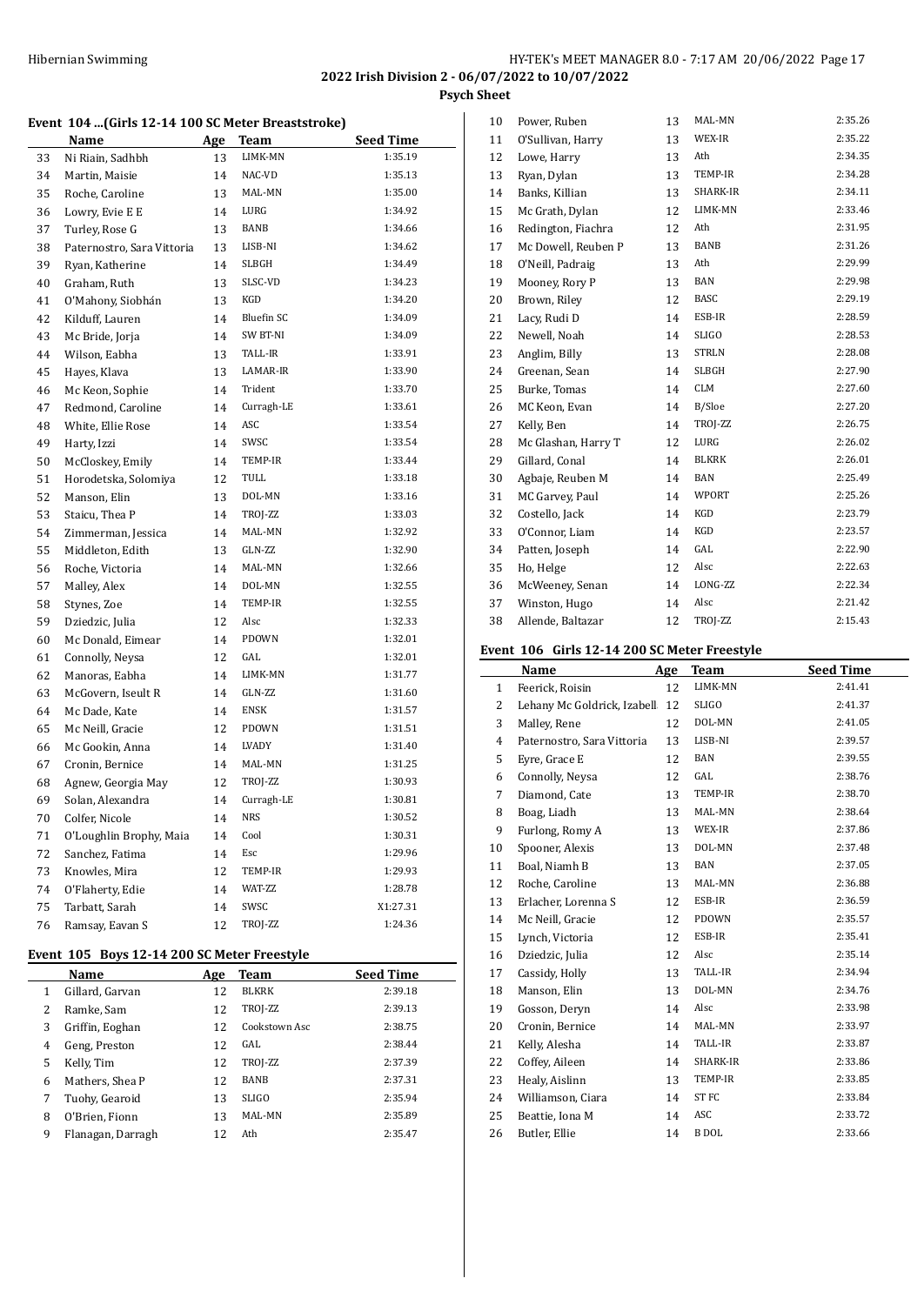#### HY-TEK's MEET MANAGER 8.0 - 7:17 AM 20/06/2022 Page 18 **2022 Irish Division 2 - 06/07/2022 to 10/07/2022 Psych Sheet**

# **Event 106 ...(Girls 12-14 200 SC Meter Freestyle)**

|    | Name                    | Age | <b>Team</b>    | <b>Seed Time</b> |
|----|-------------------------|-----|----------------|------------------|
| 27 | Mc Dade, Kate           | 14  | <b>ENSK</b>    | 2:33.65          |
| 28 | Friel, Amelie           | 14  | ADSC           | 2:33.43          |
| 29 | Barrett, Katya          | 13  | BLKRK          | 2:33.26          |
| 30 | Mulloy, Gracie          | 12  | TROJ-ZZ        | 2:32.78          |
| 31 | Nic an Ghaill, Sadhbh   | 13  | Cool           | 2:32.68          |
| 32 | Mowlds, Kate            | 13  | TROJ-ZZ        | 2:32.65          |
| 33 | Gleeson, Sarah          | 14  | Nenagh Neptune | 2:32.20          |
| 34 | Colfer, Nicole          | 14  | <b>NRS</b>     | 2:32.08          |
| 35 | Hegarty, Romy           | 14  | Pir            | 2:32.02          |
| 36 | Black, Sophie           | 12  | LURG           | 2:31.98          |
| 37 | Martin, Maisie          | 14  | NAC-VD         | 2:31.86          |
| 38 | Hance, Helen            | 14  | TROJ-ZZ        | 2:31.61          |
| 39 | Harmon, Aoibheann       | 14  | Trident        | 2:31.59          |
| 40 | Ramke, Lily C           | 13  | TROJ-ZZ        | 2:31.55          |
| 41 | Middleton, Edith        | 13  | GLN-ZZ         | 2:31.45          |
| 42 | Agnew, Georgia May      | 12  | TROJ-ZZ        | 2:30.86          |
| 43 | O'Neill, Erin           | 14  | SW BT-NI       | 2:30.68          |
| 44 | Knowles, Mira           | 12  | TEMP-IR        | 2:30.67          |
| 45 | Warren, Nessa           | 14  | Marl           | 2:30.61          |
| 46 | Solan, Alexandra        | 14  | Curragh-LE     | 2:30.55          |
| 47 | Dowling, Orlaith        | 13  | TROJ-ZZ        | 2:30.35          |
| 48 | Malley, Alex            | 14  | DOL-MN         | 2:30.25          |
| 49 | Gardiner, Aoife         | 13  | SWSC           | 2:29.88          |
| 50 | Dunne, Molly            | 14  | LIMK-MN        | 2:29.84          |
| 51 | Coughlan, Sarah         | 14  | Alsc           | 2:29.84          |
| 52 | Stone, Amelia A         | 12  | LISB-NI        | 2:29.83          |
| 53 | Roche, Victoria         | 14  | MAL-MN         | 2:29.77          |
| 54 | Barry, Rachel           | 14  | DOL-MN         | 2:29.69          |
| 55 | O'Loughlin Brophy, Maia | 14  | Cool           | 2:29.41          |
| 56 | Solaja, Ella            | 14  | TROJ-ZZ        | 2:29.31          |
| 57 | Redmond, Caroline       | 14  | Curragh-LE     | 2:29.10          |
| 58 | Figala, Elena           | 13  | Cool           | 2:28.33          |
| 59 | Ramsay, Eavan S         | 12  | TROJ-ZZ        | 2:27.21          |
| 60 | Hendley, Aoife M        | 12  | LAMAR-IR       | 2:19.67          |
|    |                         |     |                |                  |

# **Event 107 Boys 13-14 800 SC Meter Freestyle**

| Name           | Age | Team    | <b>Seed Time</b> |
|----------------|-----|---------|------------------|
| Power, Ruben   | 13  | MAL-MN  | 11:12.66         |
| O'Connor, Liam | 14  | KGD     | 10:37.95         |
| Foley, Adam    |     | LIMK-MN | 10:31.34         |

# **Event 108 Girls 13-14 200 SC Meter Freestyle Relay**

|   | Team                   | Relay | <b>Seed Time</b>        |
|---|------------------------|-------|-------------------------|
| 1 | Cool                   | A     | NT                      |
| 2 | DOL-MN                 | A     | NT                      |
| 3 | GLN-ZZ                 | A     | NT                      |
| 4 | Curragh-LE             | A     | 2:19.24                 |
|   | 1) Solan, Alexandra 14 |       | 2) Mc Donald, Aoibhe 14 |
|   | 3) Coulson, Tori 13    |       | 4) Redmond, Caroline 14 |
| 5 | LURG                   | A     | 2:13.83                 |
|   | 1) Geraghty, Chloe 13  |       | 2) Faulkner, Paige 13   |
|   | 3) Craig, Grace 13     |       | 4) Lowry, Evie E E 14   |
| 6 | SWSC.                  | A     | 2:12.75                 |
|   | 1) Gardiner, Aoife 13  |       | 2) Carroll, Faye 13     |
|   | 3) Sheehan, Emily 13   |       | 4) Tarbatt, Sarah 14    |
| 7 | Alsc                   | A     | 2.12.12                 |
|   |                        |       |                         |

| 8  | <b>SW BT-NI</b>         | Α | 2:09.07                |
|----|-------------------------|---|------------------------|
|    | 1) Auld, Emma G 14      |   | 2) Mc Bride, Joria 14  |
|    | 3) O'Neill, Erin 14     |   | 4) Minford, Vanessa 14 |
| 9  | TALL-IR                 | Α | 2:08.55                |
|    | 1) Howlett, Sophia E 14 |   | 2) Wilson, Eabha 13    |
|    | 3) Kelly, Alesha 14     |   | 4) Cassidy, Holly 13   |
| 10 | TROJ-ZZ                 | Α | 2:05.95                |
|    | 1) Dowling, Orlaith 13  |   | 2) Solaja, Ella 14     |
|    | 3) Conroy, Rachel G 14  |   | 4) Hance, Helen 14     |
| 11 | MAL-MN                  | B | 2:00.00                |
| 12 | MAL-MN                  | Α | 2:00.00                |

#### **Event 109 Girls 12-14 50 SC Meter Freestyle**

|    | Name                        | Age | <b>Team</b>       | <b>Seed Time</b> |
|----|-----------------------------|-----|-------------------|------------------|
| 1  | Kenneally, Ava              | 12  | DOL-MN            | 34.33            |
| 2  | Ford, Georgie L             | 12  | ESB-IR            | 34.32            |
| 3  | Joyce, Anna                 | 12  | Cool              | 34.27            |
| 4  | Hannon, Siofra              | 12  | <b>Bluefin SC</b> | 34.27            |
| 5  | Waters, Aoibhin             | 12  | Tuam ST           | 34.25            |
| 6  | Mc Inerney, Nicole          | 12  | C WV              | 34.21            |
| 7  | Kiely, Bella                | 12  | DOL-MN            | 34.19            |
| 8  | Williams, Charissa          | 12  | Cool              | 34.15            |
| 9  | Donnelly, Hannah            | 12  | <b>DUNN</b>       | 33.97            |
| 10 | Kwan, Dora                  | 12  | SW BT-NI          | 33.95            |
| 11 | Griffiths-Maher, Helena     | 12  | SLIGO             | 33.93            |
| 12 | Murtagh-McFarlane, Amy E    | 12  | <b>SW BT-NI</b>   | 33.92            |
| 13 | Maher, Freya                | 12  | TEMP-IR           | 33.90            |
| 14 | Craig, Grace                | 13  | LURG              | 33.81            |
| 15 | Thanry, Iseult              | 13  | MAL-MN            | 33.76            |
| 16 | Casey, Madison              | 13  | DOL-MN            | 33.71            |
| 17 | Radomska, Lena              | 13  | LONG-ZZ           | 33.71            |
| 18 | Cosgrove, Caoimhe           | 12  | MAL-MN            | 33.64            |
| 19 | Graham, Ruth                | 13  | SLSC-VD           | 33.64            |
| 20 | Turley, Rose G              | 13  | <b>BANB</b>       | 33.62            |
| 21 | Comerford, Caitlinn         | 12  | TEMP-IR           | 33.62            |
| 22 | Walsh, Aoife                | 13  | <b>CLM</b>        | 33.60            |
| 23 | Paternostro, Sara Vittoria  | 13  | LISB-NI           | 33.58            |
| 24 | O'Rourke, Lucy              | 13  | Ath               | 33.58            |
| 25 | Murphy, Ava                 | 12  | Cookstown Asc     | 33.54            |
| 26 | Joglekar, Keya N            | 13  | TITAN-ZZ          | 33.52            |
| 27 | Wilson, Eabha               | 13  | TALL-IR           | 33.43            |
| 28 | Lehany Mc Goldrick, Izabell | 12  | <b>SLIGO</b>      | 33.40            |
| 29 | Barrett, Katya              | 13  | <b>BLKRK</b>      | 33.40            |
| 30 | Peskova, Anna               | 13  | PDOWN             | 33.32            |
| 31 | Grogan, Jessica             | 13  | TROJ-ZZ           | 33.31            |
| 32 | O' Neill, Eimear            | 12  | Cookstown Asc     | 33.27            |
| 33 | Mowlds, Kate                | 13  | TROJ-ZZ           | 33.25            |
| 34 | Black, Sophie               | 12  | LURG              | 33.24            |
| 35 | Sheehan, Emily              | 13  | SWSC              | 33.22            |
| 36 | Mason, Aoife                | 13  | LEC               | 33.21            |
| 37 | Keane, Blaithnaid           | 13  | CAR               | 33.17            |
| 38 | Travers, Grace              | 13  | NAC-VD            | 33.16            |
| 39 | Kiliokaitis, Isabella       | 13  | LISB-NI           | 33.14            |
| 40 | Connaughton, Sarah          | 13  | SHARK-IR          | 33.14            |
| 41 | Patten, Elizabeth           | 12  | GAL               | 33.14            |
| 42 | Roche, Caroline             | 13  | MAL-MN            | 33.07            |
| 43 | Boal, Niamh B               | 13  | <b>BAN</b>        | 33.06            |
| 44 | Foye, Rowan R               | 12  | <b>BAN</b>        | 33.06            |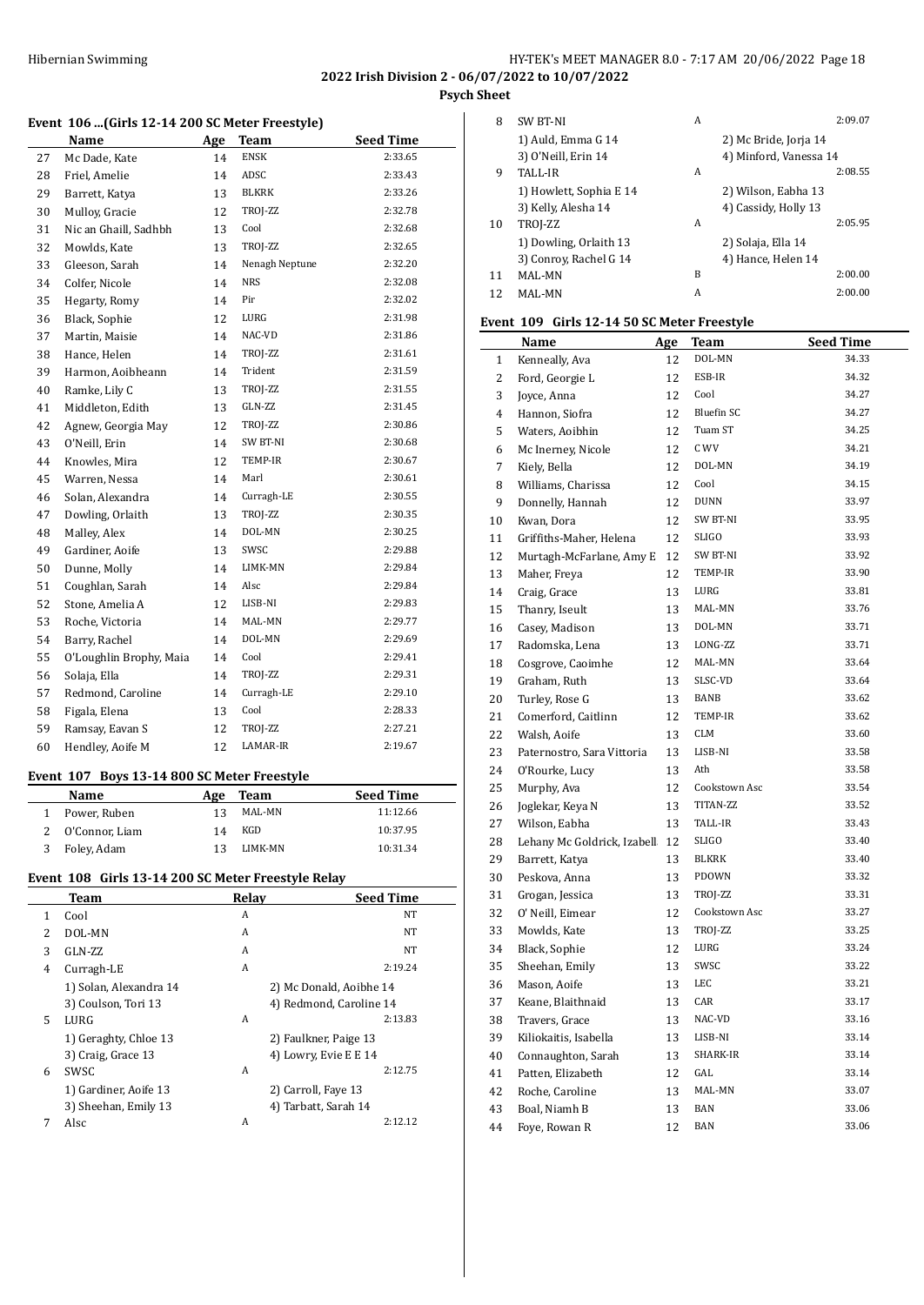# HY-TEK's MEET MANAGER 8.0 - 7:17 AM 20/06/2022 Page 19 **2022 Irish Division 2 - 06/07/2022 to 10/07/2022**

**Psych Sheet**

#### **Event 109 ...(Girls 12-14 50 SC Meter Freestyle)**

|     | Name                 | Age | Team                | <b>Seed Time</b> |
|-----|----------------------|-----|---------------------|------------------|
| 45  | Erlacher, Lorenna S  | 12  | ESB-IR              | 33.05            |
| 46  | Spooner, Alexis      | 13  | DOL-MN              | 33.05            |
| 47  | Geraghty, Chloe      | 13  | LURG                | 33.02            |
| 48  | Eyre, Grace E        | 12  | BAN                 | 33.01            |
| 49  | Harmon, Aoibheann    | 14  | Trident             | 32.94            |
| 50  | Ilsley, Erin M       | 13  | CASC-NI             | 32.93            |
| 51  | Howlett, Sophia E    | 14  | TALL-IR             | 32.90            |
| 52  | Lowry, Evie E E      | 14  | LURG                | 32.90            |
| 53  | Middleton, Edith     | 13  | GLN-ZZ              | 32.89            |
| 54  | Wright, Bronwyn      | 14  | Jets                | 32.86            |
| 55  | Mc Cormack, Sophie   | 13  | NAC-VD              | 32.86            |
| 56  | Mooney, Ciara        | 13  | Tuam ST             | 32.85            |
| 57  | Entcheva, Camellia   | 14  | DOL-MN              | 32.84            |
| 58  | Heavin, Aoife        | 14  | MAL-MN              | 32.83            |
| 59  | Mc Gookin, Anna      | 14  | LVADY               | 32.80            |
| 60  | Cremin, Ella         | 13  | KLRNY               | 32.78            |
| 61  | Jukic, Jolie         | 13  | TROJ-ZZ             | 32.75            |
| 62  | Conroy, Rachel G     | 14  | TROJ-ZZ             | 32.75            |
| 63  | Grant, Leah          | 13  | SPL-SE              | 32.75            |
| 64  | Warren, Nessa        | 14  | Marl                | 32.69            |
| 65  | Mc Dade, Kate        | 14  | ENSK                | 32.68            |
| 66  | Healy, Aislinn       | 13  | TEMP-IR             | 32.64            |
| 67  | Dowling, Orlaith     | 13  | TROJ-ZZ             | 32.63            |
| 68  | James, Hannah L      | 13  | <b>BAN</b>          | 32.60            |
| 69  | Ni Riain, Sadhbh     | 13  | LIMK-MN             | 32.56            |
| 70  | O'Flaherty, Edie     | 14  | WAT-ZZ              | 32.56            |
| 71  | Mulloy, Gracie       | 12  | TROJ-ZZ             | 32.54            |
| 72  | Morgan, Ellen        | 14  | PORT-LE             | 32.50            |
| 73  | Coughlan, Sarah      | 14  | Alsc                | 32.47            |
| 74  | Stone, Amelia A      | 12  | LISB-NI             | 32.46            |
| 75  | Bugler, Emma         | 13  | STRLN               | 32.45            |
| 76  | Harmon, Bronagh R    | 14  | BANB                | 32.43            |
| 77  | Auld, Emma G         | 14  | SW BT-NI            | 32.43            |
| 78  | Devitt, Keira        | 14  | <b>Tiger Sharks</b> | 32.41            |
| 79  | Martin, Gracie       | 14  | PDOWN               | 32.34            |
| 80  | Igoe, Sophie         | 14  | LAMAR-IR            | 32.34            |
| 81  | O'Donohue, Orla      | 14  | Ath                 | 32.31            |
| 82  | Pete. Gala           | 13  | GLN-ZZ              | 32.29            |
| 83  | Goggin, Ana C        | 14  | GLN-ZZ              | 32.29            |
| 84  | Lynch, Victoria      | 12  | ESB-IR              | 32.28            |
| 85  | Malley, Rene         | 12  | DOL-MN              | 32.23            |
| 86  | Minford, Vanessa     | 14  | SW BT-NI            | 32.22            |
| 87  | Savsge, Jasmine      | 14  | BAN                 | 32.18            |
| 88  | Coffey, Aileen       | 14  | SHARK-IR            | 32.15            |
| 89  | Friel, Amelie        | 14  | ADSC                | 32.12            |
| 90  | Carley, Yvette       | 14  | WEX-IR              | 32.11            |
| 91  | Donohue, Eva         | 14  | DUNN                | 32.09            |
| 92  | Mc Loughlin, Clodagh | 14  | Pir                 | 32.00            |
| 93  | Zimmerman, Jessica   | 14  | MAL-MN              | 31.94            |
| 94  | Manson, Elin         | 13  | DOL-MN              | 31.91            |
| 95  | Cronin, Bernice      | 14  | MAL-MN              | 31.90            |
| 96  | Moore, Lian          | 14  | ECAV-US             | 31.82            |
| 97  | Donovan, Eimear      | 14  | LIMK-MN             | 31.81            |
| 98  | Barry, Rachel        | 14  | DOL-MN              | 31.72            |
| 99  | Gillot, Fleur        | 14  | SS-IR               | 31.70            |
| 100 | Williamson, Ciara    | 14  | ST FC               | 31.61            |

| 101 | Mc Keon, Sophie    | 14 | Trident       | 31.56  |
|-----|--------------------|----|---------------|--------|
| 102 | Zhang, Elaine X    | 13 | TALL-IR       | 31.51  |
| 103 | Mc Neill, Grace    | 13 | Cookstown Asc | 31.50  |
| 104 | Behme, Anna        | 13 | ECAV-US       | 31.49  |
| 105 | Marley, Sylvie     | 12 | TERE-VD       | 31.45  |
| 106 | Gosson, Deryn      | 14 | Alsc          | 31.43  |
| 107 | Hayes, Klava       | 13 | LAMAR-IR      | 31.41  |
| 108 | Roche, Victoria    | 14 | MAL-MN        | 31.40  |
| 109 | Dziedzic, Julia    | 12 | Alsc          | 31.36  |
| 110 | Stynes, Zoe        | 14 | TEMP-IR       | 31.32  |
| 111 | Martin, Maisie     | 14 | NAC-VD        | 31.30  |
| 112 | Knowles, Mira      | 12 | TEMP-IR       | 31.26  |
| 113 | Redmond, Caroline  | 14 | Curragh-LE    | 31.23  |
| 114 | Mc Donald, Eimear  | 14 | PDOWN         | 31.20  |
| 115 | Malley, Alex       | 14 | DOL-MN        | 31.20  |
| 116 | Ramsay, Eavan S    | 12 | TROJ-ZZ       | 31.11  |
| 117 | Beattie, Iona M    | 14 | ASC           | 31.08  |
| 118 | Ramke, Lily C      | 13 | TROJ-ZZ       | X31.08 |
| 119 | Hance, Helen       | 14 | TROJ-ZZ       | 30.99  |
| 120 | Kilduff, Lauren    | 14 | Bluefin SC    | 30.99  |
| 121 | Dunne, Molly       | 14 | LIMK-MN       | 30.88  |
| 122 | Agnew, Georgia May | 12 | TROJ-ZZ       | 30.81  |
| 123 | Simpson, Phoebe    | 14 | LARNE-US      | 30.80  |
| 124 | Hegarty, Romy      | 14 | Pir           | 30.71  |
| 125 | Tarbatt, Sarah     | 14 | SWSC          | 30.59  |
| 126 | Hendley, Aoife M   | 12 | LAMAR-IR      | 29.87  |
|     |                    |    |               |        |

# **Event 110 Boys 12-14 50 SC Meter Freestyle**

|              | Name               | Age | Team            | <b>Seed Time</b> |
|--------------|--------------------|-----|-----------------|------------------|
| $\mathbf{1}$ | Mc Macken, Ollie   | 12  | LVADY           | 33.85            |
| 2            | Stevens, Luke S    | 12  | LISB-NI         | 33.66            |
| 3            | Tuite, Lewis       | 12  | DROG-LE         | 33.55            |
| 4            | Pamfil, Radu       | 12  | TALL-IR         | 33.52            |
| 5            | Mathers, Shea P    | 12  | BANB            | 33.47            |
| 6            | Staats Howard, Sam | 13  | LVADY           | 33.22            |
| 7            | McCrum, Ben S      | 12  | LISB-NI         | 33.13            |
| 8            | Finnegan, Eanna    | 13  | ADSC            | 33.11            |
| 9            | O'Neill, Padraig   | 13  | Ath             | 32.93            |
| 10           | Allen, Marco       | 13  | <b>LARNE-US</b> | 32.92            |
| 11           | Kelly, Darragh     | 13  | SHARK-IR        | 32.91            |
| 12           | Reves, Patrick C   | 12  | GLN-ZZ          | 32.84            |
| 13           | Mervyn, Paddy M    | 13  | TITAN-ZZ        | 32.79            |
| 14           | Behan, Ewan        | 13  | Pir             | 32.73            |
| 15           | Banks, Killian     | 13  | SHARK-IR        | 32.66            |
| 16           | Keane, Niels       | 12  | LIMK-MN         | 32.66            |
| 17           | Mc Grath, Ciaran   | 12  | Jets            | 32.58            |
| 18           | O'Connor, Keith    | 13  | LIMK-MN         | 32.58            |
| 19           | O'Sullivan, Harry  | 13  | WEX-IR          | 32.56            |
| 20           | Doyle, Cian        | 12  | KKEEL           | 32.50            |
| 21           | Mc Macken, Kevin   | 13  | LVADY           | 32.49            |
| 22           | Gillard, Garvan    | 12  | <b>BLKRK</b>    | 32.49            |
| 23           | Geng, Preston      | 12  | GAL             | 32.48            |
| 24           | Nian, Lucas        | 12  | TALL-IR         | 32.46            |
| 25           | Tuohy, Gearoid     | 13  | <b>SLIGO</b>    | 32.36            |
| 26           | Mahony, Matthew    | 13  | DOL-MN          | 32.35            |
| 27           | Ramke, Sam         | 12  | TROJ-ZZ         | 32.25            |
| 28           | O'Callaghan, Sam   | 13  | LIMK-MN         | 32.22            |
| 29           | Flederis, Danil    | 13  | LISB-NI         | 32.15            |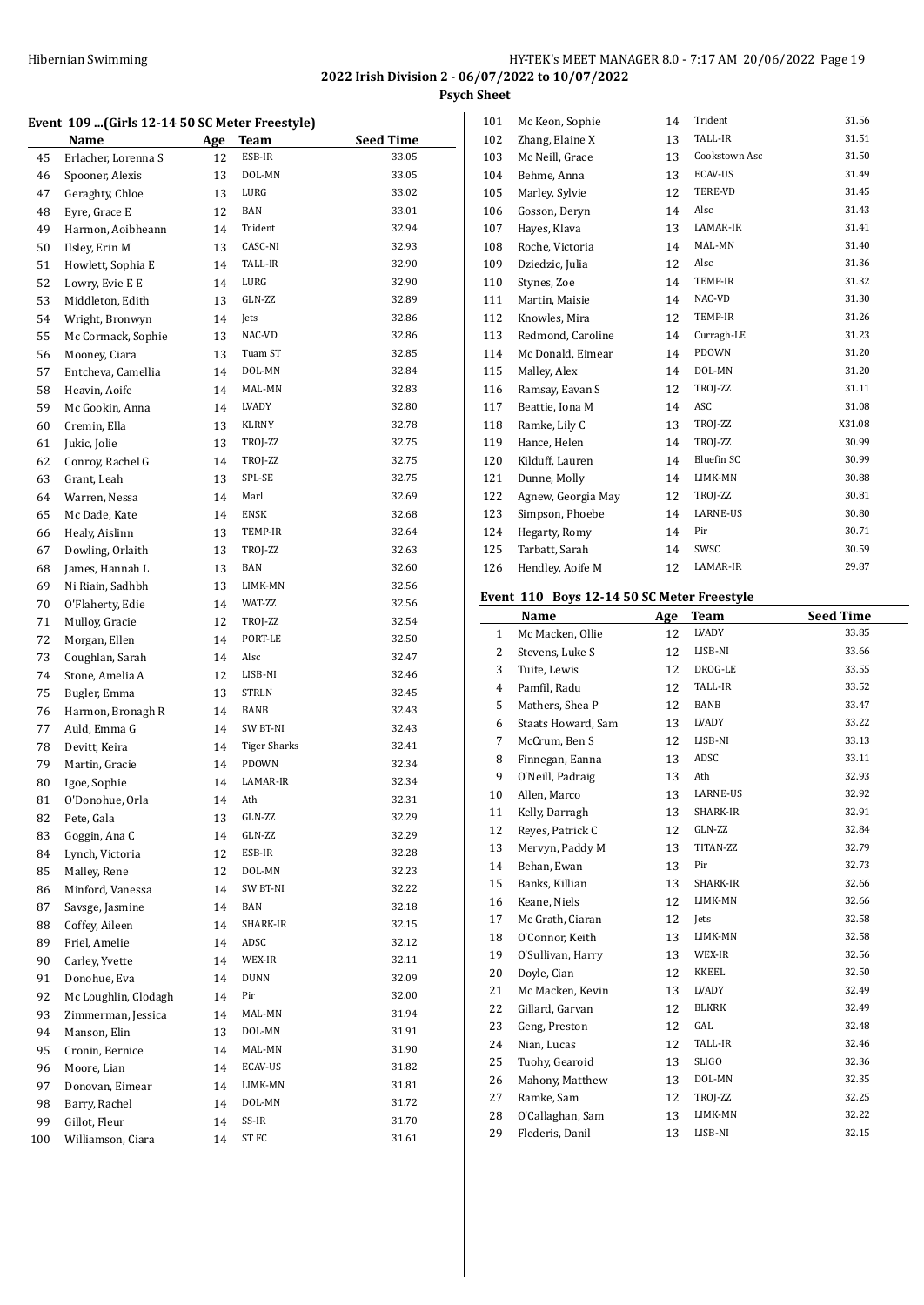## HY-TEK's MEET MANAGER 8.0 - 7:17 AM 20/06/2022 Page 20 **2022 Irish Division 2 - 06/07/2022 to 10/07/2022**

**Psych Sheet**

# **Event 110 ...(Boys 12-14 50 SC Meter Freestyle)**

|    | Name                  | <u>Age</u> | Team         | <b>Seed Time</b> |
|----|-----------------------|------------|--------------|------------------|
| 30 | Redington, Fiachra    | 12         | Ath          | 32.02            |
| 31 | Ryan, Dylan           | 13         | TEMP-IR      | 32.01            |
| 32 | Swindel Nolan, Callum | 13         | Cool         | 31.92            |
| 33 | Redmond, Peter        | 13         | ST FC        | 31.58            |
| 34 | Donaghy, Keir         | 12         | MULST-US     | 31.54            |
| 35 | O'Keefe, Dillon       | 13         | TROJ-ZZ      | 31.37            |
| 36 | Wilson, Josh          | 13         | PDOWN        | 31.25            |
| 37 | Hooney, Alex          | 13         | LAMAR-IR     | 31.25            |
| 38 | Kavanagh, Paidi       | 14         | WEX-IR       | 31.24            |
| 39 | Lowe, Harry           | 13         | Ath          | 31.14            |
| 40 | Farrell, James A      | 14         | TITAN-ZZ     | 31.07            |
| 41 | Mc Glashan, Harry T   | 12         | LURG         | 31.01            |
| 42 | Gillard, Conal        | 14         | <b>BLKRK</b> | 30.96            |
| 43 | Mc Grath, Oisin       | 14         | Jets         | 30.93            |
| 44 | Read, Culann          | 14         | BLKRK        | 30.87            |
| 45 | Burkamp, Sven         | 14         | PDOWN        | 30.81            |
| 46 | Dancsa, Gusztav       | 14         | MAL-MN       | 30.81            |
| 47 | Kane, Milo P          | 14         | TITAN-ZZ     | 30.80            |
| 48 | Mc Grath, Dylan       | 12         | LIMK-MN      | 30.79            |
| 49 | Gavican, Richie       | 14         | Trident      | 30.75            |
| 50 | O'Connor, Liam        | 14         | KGD          | 30.74            |
| 51 | Anglim, Billy         | 13         | <b>STRLN</b> | 30.73            |
| 52 | O'Brien, Fionn        | 13         | MAL-MN       | 30.73            |
| 53 | Kernohan, Josh W      | 14         | BANB         | 30.62            |
| 54 | Goss, Conor           | 13         | ADSC         | 30.60            |
| 55 | Halaczkiewicz, Igor   | 14         | Curragh-LE   | 30.54            |
| 56 | Egan, Ben             | 14         | MAL-MN       | 30.54            |
| 57 | Winston, Hugo         | 14         | Alsc         | 30.52            |
| 58 | Brown, Tom            | 14         | PORT-LE      | 30.50            |
| 59 | Lacy, Rudi D          | 14         | ESB-IR       | 30.44            |
| 60 | O'Halloran, Justin    | 14         | KGD          | 30.42            |
| 61 | Millar, Eoin          | 14         | LIRSC        | 30.40            |
| 62 | Kelly, Tim            | 12         | TROJ-ZZ      | 30.27            |
| 63 | Smyth, Oliver         | 14         | LARNE-US     | 30.18            |
| 64 | Lawrence, Aaron       | 14         | COM          | 30.10            |
| 65 | Bisikirskas, Titas    | 14         | DROG-LE      | 30.07            |
| 66 | Palmer, Luke D        | 14         | BANB         | 29.97            |
| 67 | Flanagan, Darragh     | 12         | Ath          | 29.77            |
| 68 | Costello, Jack        | 14         | KGD          | 29.74            |
| 69 | MC Keon, Evan         | 14         | B/Sloe       | 29.71            |
| 70 | Little, Kioni         | 14         | CASC-NI      | 29.70            |
| 71 | McWeeney, Senan       | 14         | LONG-ZZ      | 29.69            |
| 72 | Kelly, Ben            | 14         | TROJ-ZZ      | 29.61            |
| 73 | Burke, Tomas          | 14         | CLM          | 29.58            |
| 74 | Nugent, Leon S        | 14         | ASG-IR       | 29.44            |
| 75 | Smith, Cathal         | 14         | LONG-ZZ      | 29.44            |
| 76 | Ho, Helge             | 12         | Alsc         | 29.31            |
| 77 | Brown, Riley          | 12         | BASC         | 29.28            |
| 78 | Patten, Joseph        | 14         | GAL          | 29.27            |
| 79 | Agbaje, Reuben M      | 14         | BAN          | 29.21            |
| 80 | MC Garvey, Paul       | 14         | WPORT        | 29.21            |
| 81 | Mc Narry, Niall J     | 14         | LISB-NI      | 29.04            |
| 82 | Allende, Baltazar     | 12         | TROJ-ZZ      | 28.61            |

| Event 111 Girls 12-14 100 SC Meter Butterfly |                     |    |             |                  |
|----------------------------------------------|---------------------|----|-------------|------------------|
|                                              | <b>Name</b>         |    | Age Team    | <b>Seed Time</b> |
| 1                                            | Mulvey, Miya        | 12 | Trident     | 1:27.34          |
|                                              | 2 - Joglekar Keya N |    | 13 TITAN-77 | 1.2671           |

|                | 1.10111011111101           |    |               |          |
|----------------|----------------------------|----|---------------|----------|
| 2              | Joglekar, Keya N           | 13 | TITAN-ZZ      | 1:26.71  |
| 3              | Healy, Aislinn             | 13 | TEMP-IR       | 1:26.58  |
| $\overline{4}$ | Knowles, Mira              | 12 | TEMP-IR       | 1:26.53  |
| 5              | Mc Keown, Amelie           | 12 | LARNE-US      | 1:26.44  |
| 6              | Paternostro, Sara Vittoria | 13 | LISB-NI       | 1:26.41  |
| 7              | Mulloy, Gracie             | 12 | TROJ-ZZ       | 1:26.13  |
| 8              | Bugler, Emma               | 13 | <b>STRLN</b>  | 1:25.92  |
| 9              | Malley, Rene               | 12 | DOL-MN        | 1:25.47  |
| 10             | Cassidy, Holly             | 13 | TALL-IR       | 1:25.22  |
| 11             | Middleton, Edith           | 13 | GLN-ZZ        | 1:25.13  |
| 12             | Mc Neill, Gracie           | 12 | PDOWN         | 1:24.29  |
| 13             | Ilsley, Erin M             | 13 | CASC-NI       | 1:24.24  |
| 14             | Barrett, Katya             | 13 | <b>BLKRK</b>  | 1:24.09  |
| 15             | Boag, Liadh                | 13 | MAL-MN        | 1:23.47  |
| 16             | O'Neill, Erin              | 14 | SW BT-NI      | 1:23.26  |
| 17             | Dowling, Orlaith           | 13 | TROJ-ZZ       | 1:23.10  |
| 18             | Hayes, Klava               | 13 | LAMAR-IR      | 1:22.53  |
| 19             | Harmon, Aoibheann          | 14 | Trident       | 1:22.16  |
| 20             | Graham, Ruth               | 13 | SLSC-VD       | 1:22.04  |
| 21             | O' Neill, Eimear           | 12 | Cookstown Asc | 1:21.79  |
| 22             | Power, Ella                | 14 | SPL-SE        | 1:20.69  |
| 23             | Ramke, Lily C              | 13 | TROJ-ZZ       | X1:20.41 |
| 24             | Lowry, Evie E E            | 14 | LURG          | 1:20.37  |
| 25             | Barry, Rachel              | 14 | DOL-MN        | 1:20.37  |
| 26             | Mc Keon, Sophie            | 14 | Trident       | 1:20.04  |
| 27             | Tarbatt, Sarah             | 14 | SWSC          | 1:19.99  |
| 28             | Brown, Lucy                | 14 | BASC          | 1:19.93  |
| 29             | Zhang, Elaine X            | 13 | TALL-IR       | X1:19.83 |
| 30             | O'Loughlin Brophy, Maia    | 14 | Cool          | 1:19.61  |
| 31             | Warren, Nessa              | 14 | Marl          | 1:19.42  |
| 32             | Malley, Alex               | 14 | DOL-MN        | 1:19.33  |
|                |                            |    |               |          |

# **Event 112 Boys 12-14 100 SC Meter Butterfly**

|              | Name                | Age | <b>Team</b>  | <b>Seed Time</b> |
|--------------|---------------------|-----|--------------|------------------|
| $\mathbf{1}$ | Mc Grath, Dylan     | 12  | LIMK-MN      | 1:26.73          |
| 2            | Nian, Lucas         | 12  | TALL-IR      | 1:26.07          |
| 3            | Gillard, Garvan     | 12  | <b>BLKRK</b> | 1:25.52          |
| 4            | Harrington, Culann  | 13  | SWSC         | 1:24.93          |
| 5            | Mathers, Shea P     | 12  | <b>BANB</b>  | 1:24.47          |
| 6            | Kelly, Tim          | 12  | TROJ-ZZ      | 1:23.55          |
| 7            | Flederis, Danil     | 13  | LISB-NI      | 1:23.47          |
| 8            | Anglim, Billy       | 13  | <b>STRLN</b> | 1:22.99          |
| 9            | Mc Glashan, Harry T | 12  | LURG         | 1:22.85          |
| 10           | Wang, Johnny        | 12  | TALL-IR      | 1:21.72          |
| 11           | Donaghy, Keir       | 12  | MULST-US     | 1:21.30          |
| 12           | Emerson, Mark       | 14  | <b>PDOWN</b> | 1:21.26          |
| 13           | Dempsey, Reuben     | 14  | SS-IR        | 1:20.89          |
| 14           | Fox, Caolán P       | 14  | <b>DUNN</b>  | 1:20.52          |
| 15           | White, Danny        | 14  | <b>DUNN</b>  | 1:20.44          |
| 16           | Moran, Darragh      | 14  | <b>SLIGO</b> | 1:20.01          |
| 17           | Banks, Killian      | 13  | SHARK-IR     | 1:19.92          |
| 18           | Kearney, Conor      | 14  | TITAN-ZZ     | 1:19.81          |
| 19           | Ho, Helge           | 12  | Alsc         | 1:19.70          |
| 20           | Mc Grath, Oisin     | 14  | <b>Jets</b>  | 1:19.60          |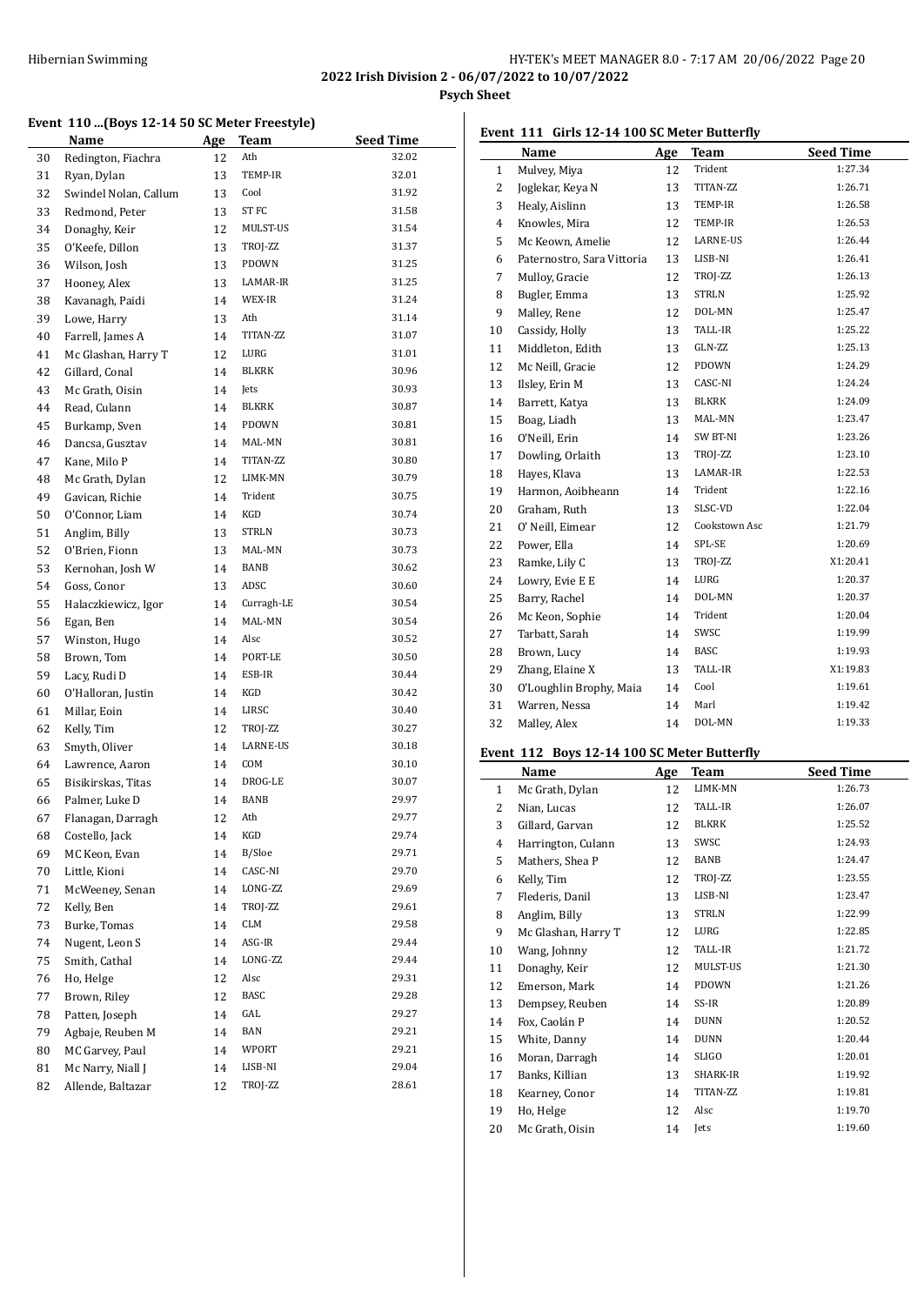**Psych Sheet**

# **Event 112 ...(Boys 12-14 100 SC Meter Butterfly)**

|    | Name               | Age | Team         | <b>Seed Time</b> |
|----|--------------------|-----|--------------|------------------|
| 21 | Gillard, Conal     | 14  | BLKRK        | 1:19.54          |
| 22 | Nugent, Leon S     | 14  | ASG-IR       | 1:19.39          |
| 23 | Read, Culann       | 14  | <b>BLKRK</b> | 1:18.97          |
| 24 | Flanagan, Darragh  | 12  | Ath          | 1:18.31          |
| 25 | Brown, Riley       | 12  | <b>BASC</b>  | 1:18.05          |
| 26 | Costello, Jack     | 14  | KGD          | 1:17.79          |
| 27 | Greenan, Sean      | 14  | <b>SLBGH</b> | 1:17.70          |
| 28 | Little, Kioni      | 14  | CASC-NI      | 1:17.47          |
| 29 | Mc Nally, Kevin    | 14  | D BAR-MN     | 1:17.19          |
| 30 | Byrne, Cormac      | 14  | LEC          | 1:17.04          |
| 31 | Gavican, Richie    | 14  | Trident      | 1:16.75          |
| 32 | Smith, Cathal      | 14  | LONG-ZZ      | 1:16.07          |
| 33 | Bisikirskas, Titas | 14  | DROG-LE      | 1:16.06          |
| 34 | Kelly, Ben         | 14  | TROJ-ZZ      | X1:14.78         |
| 35 | Allende, Baltazar  | 12  | TROJ-ZZ      | 1:08.00          |

#### **Event 113 Girls 12-14 200 SC Meter Breaststroke**

|              | Name                       | Age | <b>Team</b>    | <b>Seed Time</b> |
|--------------|----------------------------|-----|----------------|------------------|
| $\mathbf{1}$ | Maguire, Ruby Mae          | 13  | <b>BLKRK</b>   | 3:30.88          |
| 2            | Mulvey, Miya               | 12  | Trident        | 3:30.66          |
| 3            | Quinn, Emily               | 13  | Trident        | 3:30.66          |
| 4            | Cowhey, Megan              | 13  | DOL-MN         | 3:30.47          |
| 5            | Fitzpatrick, Aoife         | 13  | TROJ-ZZ        | 3:29.97          |
| 6            | Duff, Hannah-Rose          | 13  | <b>TERE-VD</b> | 3:29.64          |
| 7            | Mc Cartney, Kayla          | 13  | BANB           | 3:29.42          |
| 8            | Kiliokaitis, Isabella      | 13  | LISB-NI        | 3:29.11          |
| 9            | Pete, Gala                 | 13  | GLN-ZZ         | 3:28.91          |
| 10           | O'Mahony, Siobhán          | 13  | KGD            | 3:28.50          |
| 11           | Lowry, Evie E E            | 14  | LURG           | 3:28.33          |
| 12           | Doyle, Avril               | 13  | KGD            | 3:27.78          |
| 13           | Malley, Rene               | 12  | DOL-MN         | 3:27.54          |
| 14           | Geraghty, Chloe            | 13  | LURG           | 3:27.53          |
| 15           | Carroll, Fave              | 13  | SWSC           | 3:26.30          |
| 16           | Joyce, Anna                | 12  | Cool           | 3:26.16          |
| 17           | Ryan, Katherine            | 14  | <b>SLBGH</b>   | 3:26.04          |
| 18           | Mc Donald, Eimear          | 14  | PDOWN          | 3:25.86          |
| 19           | Szyszkowska, Victoria      | 12  | CLNM           | 3:25.65          |
| 20           | Wilson, Eabha              | 13  | TALL-IR        | 3:25.44          |
| 21           | Nolan, Emma                | 14  | Ath            | 3:25.21          |
| 22           | Walsh, Aoife               | 13  | <b>CLM</b>     | 3:24.95          |
| 23           | Martin, Maisie             | 14  | NAC-VD         | 3:24.18          |
| 24           | Roche, Caroline            | 13  | MAL-MN         | 3:23.87          |
| 25           | Connaughton, Sarah         | 13  | SHARK-IR       | 3:23.63          |
| 26           | O'Rourke, Lucy             | 13  | Ath            | 3:23.55          |
| 27           | Manson, Elin               | 13  | DOL-MN         | 3:23.00          |
| 28           | McGovern, Iseult R         | 14  | GLN-ZZ         | 3:21.95          |
| 29           | Staicu, Thea P             | 14  | TROJ-ZZ        | 3:21.85          |
| 30           | Roche, Victoria            | 14  | MAL-MN         | 3:21.36          |
| 31           | Joglekar, Keya N           | 13  | TITAN-ZZ       | 3:21.31          |
| 32           | Connolly, Neysa            | 12  | GAL            | 3:20.81          |
| 33           | Harmon, Aoibheann          | 14  | Trident        | 3:20.76          |
| 34           | Mc Keown, Amelie           | 12  | LARNE-US       | 3:20.59          |
| 35           | Ni Riain, Sadhbh           | 13  | LIMK-MN        | 3:20.50          |
| 36           | Mc Gookin, Anna            | 14  | LVADY          | 3:20.20          |
| 37           | Cronin, Bernice            | 14  | MAL-MN         | 3:20.10          |
| 38           | Paternostro, Sara Vittoria | 13  | LISB-NI        | 3:20.06          |

| 39 | Graham, Ruth           | 13 | SLSC-VD       | 3:19.69 |
|----|------------------------|----|---------------|---------|
| 40 | Turley, Rose G         | 13 | <b>BANB</b>   | 3:18.90 |
| 41 | Mc Bride, Jorja        | 14 | SW BT-NI      | 3:18.67 |
| 42 | Middleton, Edith       | 13 | GLN-ZZ        | 3:18.65 |
| 43 | Marshall, Chloe        | 13 | TROJ-ZZ       | 3:18.38 |
| 44 | Agnew, Georgia May     | 12 | TROJ-ZZ       | 3:18.30 |
| 45 | Dziedzic, Julia        | 12 | Alsc          | 3:18.22 |
| 46 | O'Flaherty, Edie       | 14 | WAT-ZZ        | 3:18.07 |
| 47 | McCloskey, Emily       | 14 | TEMP-IR       | 3:17.54 |
| 48 | White, Ellie Rose      | 14 | ASC           | 3:16.98 |
| 49 | Jacquemin, Agnes       | 13 | LISB-NI       | 3:16.65 |
| 50 | Mc Dade, Kate          | 14 | <b>ENSK</b>   | 3:16.43 |
| 51 | O'Keeffe Byrne, Shauna | 13 | WAT-ZZ        | 3:16.09 |
| 52 | Mc Keon, Sophie        | 14 | Trident       | 3:15.88 |
| 53 | Malley, Alex           | 14 | DOL-MN        | 3:14.68 |
| 54 | Mc Neill, Gracie       | 12 | PDOWN         | 3:14.39 |
| 55 | Stone, Amelia A        | 12 | LISB-NI       | 3:13.93 |
| 56 | Stynes, Zoe            | 14 | TEMP-IR       | 3:13.89 |
| 57 | Colfer, Nicole         | 14 | <b>NRS</b>    | 3:13.77 |
| 58 | 0' Neill, Eimear       | 12 | Cookstown Asc | 3:12.64 |
| 59 | Knowles, Mira          | 12 | TEMP-IR       | 3:11.88 |
| 60 | Kwan, Dora             | 12 | SW BT-NI      | 3:09.35 |
| 61 | Ramsay, Eavan S        | 12 | TROJ-ZZ       | 3:04.79 |
|    |                        |    |               |         |

#### **Event 114 Boys 12-14 200 SC Meter Breaststroke**

|              | Name                | <b>Age</b> | Team             | <b>Seed Time</b> |
|--------------|---------------------|------------|------------------|------------------|
| $\mathbf{1}$ | Mc Dowell, Reuben P | 13         | BANB             | 3:28.55          |
| 2            | Mc Macken, Ollie    | 12         | LVADY            | 3:28.50          |
| 3            | O'Sullivan, Cian    | 13         | <b>BLKRK</b>     | 3:27.54          |
| 4            | Fraser, Ronan       | 13         | ST <sub>FC</sub> | 3:25.20          |
| 5            | Fyfe, Shane         | 12         | LVADY            | 3:25.00          |
| 6            | Staats Howard, Sam  | 13         | LVADY            | 3:23.80          |
| 7            | O'Keefe, Dillon     | 13         | TROJ-ZZ          | 3:23.50          |
| 8            | Griffin, Eoghan     | 12         | Cookstown Asc    | 3:22.05          |
| 9            | Pantic, Luka        | 13         | Esc              | 3:21.84          |
| 10           | O'Callaghan, Sam    | 13         | LIMK-MN          | 3:21.12          |
| 11           | Murphy, Seán        | 13         | KGD              | 3:20.86          |
| 12           | Connery, Eoin       | 12         | <b>SHARK-IR</b>  | 3:20.66          |
| 13           | Hooney, Alex        | 13         | LAMAR-IR         | 3:19.81          |
| 14           | Flederis, Danil     | 13         | LISB-NI          | 3:19.78          |
| 15           | Doyle, Cian         | 12         | <b>KKEEL</b>     | 3:19.55          |
| 16           | Tuohy, Gearoid      | 13         | <b>SLIGO</b>     | 3:19.33          |
| 17           | Finnegan, Oisin     | 14         | ADSC             | 3:18.79          |
| 18           | Allen, Marco        | 13         | LARNE-US         | 3:16.92          |
| 19           | Kavanagh, Paidi     | 14         | WEX-IR           | 3:14.59          |
| 20           | McWeeney, Senan     | 14         | LONG-ZZ          | 3:12.83          |
| 21           | Rackard, Bobby      | 14         | SS-IR            | 3:05.61          |
| 22           | Brown, Riley        | 12         | <b>BASC</b>      | 3:01.14          |

#### **Event 115 Girls 13-14 1500 SC Meter Freestyle**

| Little 119 unis 19 17 1900 Schitter Heestric |     |         |                  |  |
|----------------------------------------------|-----|---------|------------------|--|
| <b>Name</b>                                  | Age | Team    | <b>Seed Time</b> |  |
| Dowling, Orlaith                             | 13  | TROI-ZZ | 21:13.13         |  |
| 2 Kelly, Alesha                              | 14  | TALL-IR | 21:09.68         |  |
| O'Loughlin Brophy, Maia                      | 14  | Cool    | 20:38.15         |  |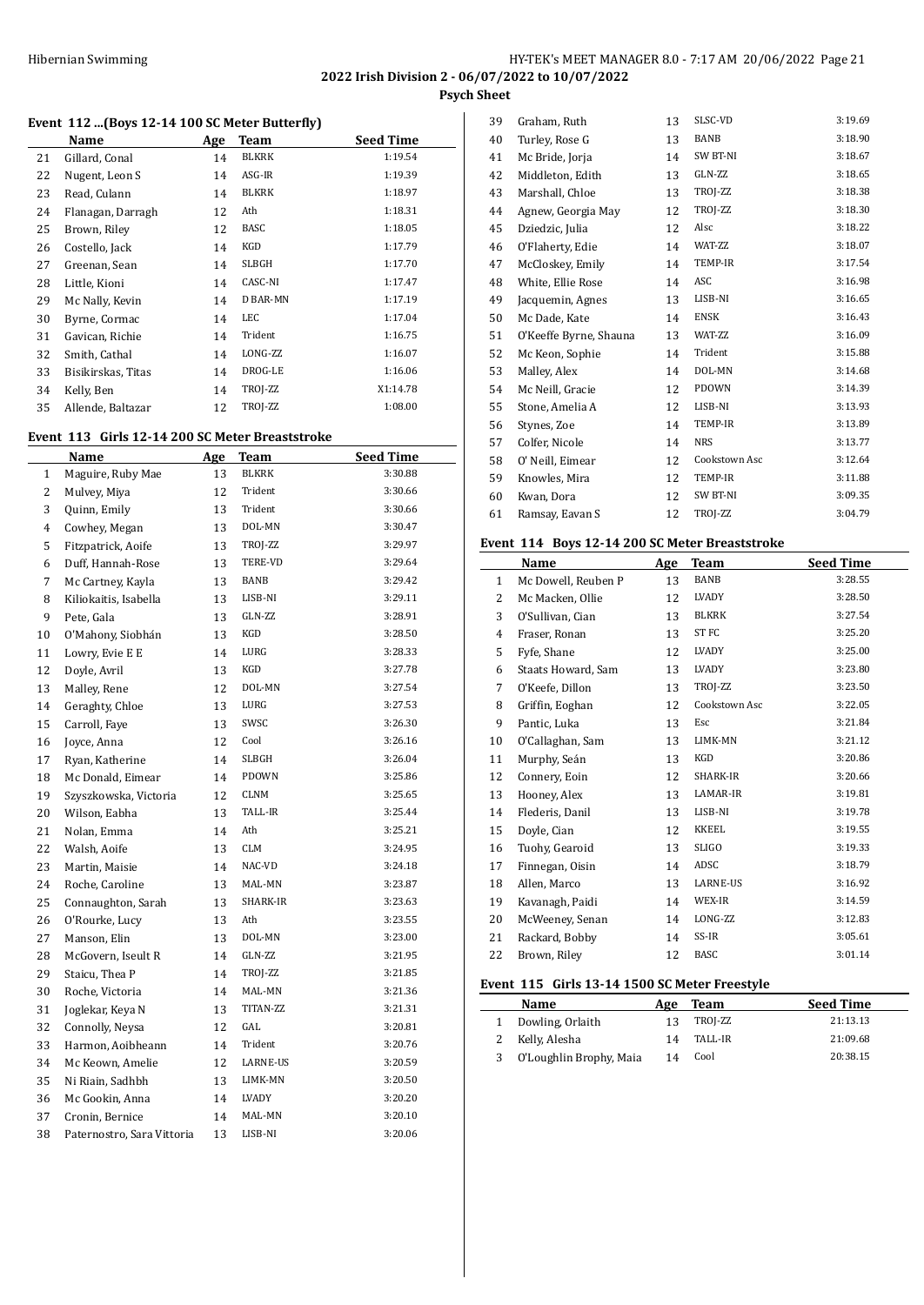**2022 Irish Division 2 - 06/07/2022 to 10/07/2022**

# **Psych Sheet**

# **Event 116 Boys 13-14 200 SC Meter Freestyle Relay**

|   | Team                       | Relav | <b>Seed Time</b>          |
|---|----------------------------|-------|---------------------------|
| 1 | DOL-MN                     | A     | <b>NT</b>                 |
|   | 1) Doyle, Ciaran 13        |       | 2) Terry, Enda 13         |
|   | 3) Mahony, Christian 13    |       | 4) Mahony, Matthew 13     |
| 2 | Curragh-LE                 | A     | 2:16.70                   |
|   | 1) Hoey, Sean 14           |       | 2) Spollen, Matt 13       |
|   | 3) Donnelly, Turlough P 14 |       | 4) Halaczkiewicz, Igor 14 |
| 3 | KGD                        | A     | 2:09.39                   |
|   | 1) O'Halloran, Justin 14   |       | 2) Murphy, Seán 13        |
|   | 3) O'Connor, Liam 14       |       | 4) Costello, Jack 14      |
| 4 | MAL-MN                     | A     | 2:00.00                   |

# **Event 117 Boys 12-14 100 SC Meter Freestyle**

|                | Name                 | Age | Team           | <b>Seed Time</b> |
|----------------|----------------------|-----|----------------|------------------|
| $\mathbf{1}$   | Wang, Johnny         | 12  | TALL-IR        | 1:12.55          |
| 2              | Pamfil, Radu         | 12  | TALL-IR        | 1:12.28          |
| 3              | Griffin, Eoghan      | 12  | Cookstown Asc  | 1:12.24          |
| $\overline{4}$ | Donaghy, Keir        | 12  | MULST-US       | 1:11.92          |
| 5              | Reyes, Patrick C     | 12  | GLN-ZZ         | 1:11.54          |
| 6              | Ramke, Sam           | 12  | TROJ-ZZ        | 1:11.47          |
| 7              | Gillard, Garvan      | 12  | <b>BLKRK</b>   | 1:11.33          |
| 8              | O'Brien, Fionn       | 13  | MAL-MN         | 1:11.01          |
| 9              | Mervyn, Paddy M      | 13  | TITAN-ZZ       | 1:10.87          |
| 10             | O'Sullivan, Matthew  | 13  | LAMAR-IR       | 1:10.76          |
| 11             | Ryan, Dylan          | 13  | TEMP-IR        | 1:10.69          |
| 12             | Kelly, Tim           | 12  | TROJ-ZZ        | 1:10.59          |
| 13             | Timmins, Lewis       | 13  | CLON           | 1:10.36          |
| 14             | Redington, Fiachra   | 12  | Ath            | 1:10.09          |
| 15             | Barry, Aodhan J      | 13  | <b>NEWRY</b>   | 1:09.95          |
| 16             | Nian, Lucas          | 12  | TALL-IR        | 1:09.91          |
| 17             | Goss, Conor          | 13  | ADSC           | 1:09.85          |
| 18             | Mc Naughten, Sam     | 13  | Cool           | 1:09.72          |
| 19             | Flederis, Danil      | 13  | LISB-NI        | 1:09.70          |
| 20             | O'Neill, Padraig     | 13  | Ath            | 1:09.40          |
| 21             | O'Callaghan, Sam     | 13  | LIMK-MN        | 1:09.38          |
| 22             | Mc Grath, Dylan      | 12  | LIMK-MN        | 1:09.31          |
| 23             | Mathers, Shea P      | 12  | BANB           | 1:09.27          |
| 24             | Power, Ruben         | 13  | MAL-MN         | 1:08.60          |
| 25             | Mc Glashan, Harry T  | 12  | LURG           | 1:08.32          |
| 26             | Mooney, Rory P       | 13  | <b>BAN</b>     | 1:07.97          |
| 27             | Milaszewicz, Mateusz | 13  | Nenagh Neptune | 1:07.85          |
| 28             | Mc Dowell, Reuben P  | 13  | BANB           | 1:07.78          |
| 29             | Anglim, Billy        | 13  | <b>STRLN</b>   | 1:07.75          |
| 30             | Fox, Caolán P        | 14  | <b>DUNN</b>    | 1:07.57          |
| 31             | Lowe, Harry          | 13  | Ath            | 1:07.41          |
| 32             | Flanagan, Darragh    | 12  | Ath            | 1:07.37          |
| 33             | Gillard, Conal       | 14  | <b>BLKRK</b>   | 1:07.26          |
| 34             | Gavican, Richie      | 14  | Trident        | 1:07.17          |
| 35             | Lacy, Rudi D         | 14  | ESB-IR         | 1:07.01          |
| 36             | Nugent, Leon S       | 14  | ASG-IR         | 1:07.00          |
| 37             | Smyth, Oliver        | 14  | LARNE-US       | 1:06.84          |
| 38             | MC Keon, Evan        | 14  | B/Sloe         | 1:06.50          |
| 39             | Kearney, Conor       | 14  | TITAN-ZZ       | 1:06.43          |
| 40             | Ho, Helge            | 12  | Alsc           | 1:06.38          |
| 41             | O'Connor, Liam       | 14  | KGD            | 1:05.66          |
| 42             | Greenan, Sean        | 14  | <b>SLBGH</b>   | 1:05.63          |

| 43 | Winston, Hugo      | 14 | Alsc         | 1:05.37 |
|----|--------------------|----|--------------|---------|
| 44 | Costello, Jack     | 14 | KGD          | 1:05.26 |
| 45 | Davison, Christian | 14 | <b>PDOWN</b> | 1:05.23 |
| 46 | Kelly, Ben         | 14 | TROJ-ZZ      | 1:05.08 |
| 47 | Agbaje, Reuben M   | 14 | <b>BAN</b>   | 1:05.06 |
| 48 | Brown, Riley       | 12 | <b>BASC</b>  | 1:04.96 |
| 49 | Patten, Joseph     | 14 | GAL          | 1:04.94 |
| 50 | Burke, Tomas       | 14 | <b>CLM</b>   | 1:04.88 |
| 51 | MC Garvey, Paul    | 14 | WPORT        | 1:04.16 |
| 52 | McWeeney, Senan    | 14 | LONG-ZZ      | 1:03.48 |
| 53 | Allende, Baltazar  | 12 | TROJ-ZZ      | 1:01.06 |
|    |                    |    |              |         |

# **Event 118 Girls 12-14 400 SC Meter Freestyle**

|    | Name                        | Age | Team           | <b>Seed Time</b> |
|----|-----------------------------|-----|----------------|------------------|
| 1  | Lehany Mc Goldrick, Izabell | 12  | <b>SLIGO</b>   | 5:46.24          |
| 2  | Boag, Liadh                 | 13  | MAL-MN         | 5:46.09          |
| 3  | Connaughton, Sarah          | 13  | SHARK-IR       | 5:43.92          |
| 4  | Costello, Lainey            | 13  | KGD            | 5:40.76          |
| 5  | Sheehan, Emily              | 13  | SWSC           | 5:40.62          |
| 6  | Black, Sophie               | 12  | LURG           | 5:34.73          |
| 7  | Hickey, Emma                | 13  | <b>NRS</b>     | 5:34.60          |
| 8  | Heavin, Aoife               | 14  | MAL-MN         | 5:34.40          |
| 9  | Roche, Caroline             | 13  | MAL-MN         | 5:33.44          |
| 10 | Friel, Amelie               | 14  | ADSC           | 5:33.19          |
| 11 | Carley, Yvette              | 14  | WEX-IR         | 5:32.93          |
| 12 | Malley, Alex                | 14  | DOL-MN         | 5:32.84          |
| 13 | Mowlds, Kate                | 13  | TROJ-ZZ        | 5:29.78          |
| 14 | Erlacher, Lorenna S         | 12  | ESB-IR         | 5:29.40          |
| 15 | Barrett, Katya              | 13  | <b>BLKRK</b>   | 5:29.32          |
| 16 | Manson, Elin                | 13  | DOL-MN         | 5:28.38          |
| 17 | Cassidy, Holly              | 13  | TALL-IR        | 5:28.34          |
| 18 | Dowling, Orlaith            | 13  | TROJ-ZZ        | 5:28.34          |
| 19 | Connolly, Neysa             | 12  | GAL            | 5:27.47          |
| 20 | Knowles, Mira               | 12  | TEMP-IR        | 5:27.18          |
| 21 | Gleeson, Sarah              | 14  | Nenagh Neptune | 5:27.07          |
| 22 | Spooner, Alexis             | 13  | DOL-MN         | 5:26.70          |
| 23 | Martin, Maisie              | 14  | NAC-VD         | 5:26.67          |
| 24 | Warren, Nessa               | 14  | Marl           | 5:26.61          |
| 25 | Gosson, Deryn               | 14  | Alsc           | 5:26.39          |
| 26 | Ramke, Lily C               | 13  | TROJ-ZZ        | 5:23.75          |
| 27 | Butler, Ellie               | 14  | <b>B</b> DOL   | 5:23.16          |
| 28 | Diamond, Cate               | 13  | TEMP-IR        | 5:23.02          |
| 29 | Stynes, Zoe                 | 14  | TEMP-IR        | 5:21.88          |
| 30 | O'Neill, Erin               | 14  | SW BT-NI       | 5:21.61          |
| 31 | Mc Neill, Gracie            | 12  | <b>PDOWN</b>   | 5:21.46          |
| 32 | O'Loughlin Brophy, Maia     | 14  | Cool           | 5:20.40          |
| 33 | Roche, Victoria             | 14  | MAL-MN         | 5:18.60          |
| 34 | Harmon, Aoibheann           | 14  | Trident        | 5:18.21          |
| 35 | Ramsay, Eavan S             | 12  | TROJ-ZZ        | 5:16.07          |
| 36 | Kelly, Alesha               | 14  | TALL-IR        | 5:15.94          |
| 37 | Dunne, Molly                | 14  | LIMK-MN        | 5:12.39          |
| 38 | Coughlan, Sarah             | 14  | Alsc           | X5:11.10         |
| 39 | Hendley, Aoife M            | 12  | LAMAR-IR       | 4:57.64          |

#### **Event 119 Boys 12-14 200 SC Meter IM**

| Name         | Age Team | <b>Seed Time</b> |
|--------------|----------|------------------|
| 1 Ramke, Sam | TROI-ZZ  | 3:03.21          |
| 2 Kelly, Tim | TROI-ZZ  | 3:02.77          |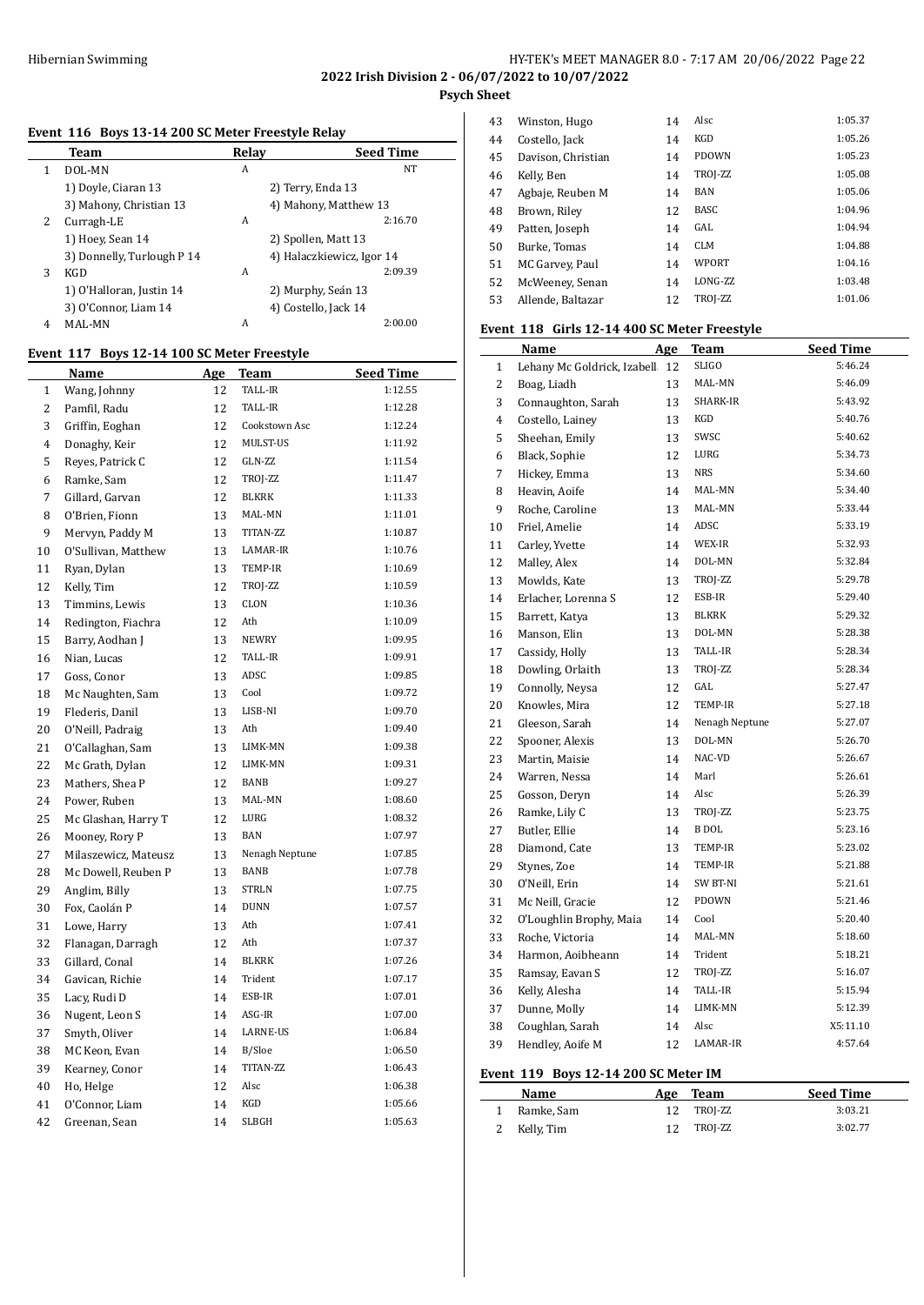## Hibernian Swimming **HY-TEK's MEET MANAGER 8.0 - 7:17 AM 20/06/2022** Page 23 **2022 Irish Division 2 - 06/07/2022 to 10/07/2022**

**Psych Sheet**

#### **Event 119 ...(Boys 12-14 200 SC Meter IM)**

|                | Name                 | Age | <b>Team</b>    | <b>Seed Time</b> |
|----------------|----------------------|-----|----------------|------------------|
| 3              | Gillard, Garvan      | 12  | <b>BLKRK</b>   | 3:00.80          |
| $\overline{4}$ | Mc Grath, Dylan      | 12  | LIMK-MN        | 3:00.61          |
| 5              | Mathers, Shea P      | 12  | BANB           | 2:59.56          |
| 6              | Griffin, Eoghan      | 12  | Cookstown Asc  | 2:59.41          |
| 7              | O'Neill, Padraig     | 13  | Ath            | 2:59.29          |
| 8              | Anglim, Billy        | 13  | <b>STRLN</b>   | 2:58.80          |
| 9              | Staats Howard, Sam   | 13  | LVADY          | 2:58.80          |
| 10             | Geng, Preston        | 12  | GAL            | 2:58.59          |
| 11             | Mc Naughten, Sam     | 13  | Cool           | 2:57.89          |
| 12             | Goss, Conor          | 13  | ADSC           | 2:57.26          |
| 13             | Wang, Johnny         | 12  | TALL-IR        | 2:56.75          |
| 14             | O'Sullivan, Matthew  | 13  | LAMAR-IR       | 2:54.91          |
| 15             | Milaszewicz, Mateusz | 13  | Nenagh Neptune | 2:53.34          |
| 16             | Mc Dowell, Reuben P  | 13  | <b>BANB</b>    | 2:52.81          |
| 17             | Mc Nally, Kevin      | 14  | D BAR-MN       | 2:51.91          |
| 18             | Flanagan, Darragh    | 12  | Ath            | 2:51.37          |
| 19             | Power, Ruben         | 13  | MAL-MN         | 2:51.08          |
| 20             | Kelly, Ben           | 14  | TROJ-ZZ        | 2:50.13          |
| 21             | Banks, Killian       | 13  | SHARK-IR       | 2:50.09          |
| 22             | Davison, Christian   | 14  | PDOWN          | 2:50.00          |
| 23             | Ho, Helge            | 12  | Alsc           | 2:49.97          |
| 24             | Read, Culann         | 14  | <b>BLKRK</b>   | 2:49.77          |
| 25             | Redington, Fiachra   | 12  | Ath            | 2:49.28          |
| 26             | Mc Glashan, Harry T  | 12  | LURG           | 2:49.18          |
| 27             | Agbaje, Reuben M     | 14  | BAN            | 2:48.89          |
| 28             | O'Connor, Liam       | 14  | KGD            | 2:48.50          |
| 29             | MC Garvey, Paul      | 14  | WPORT          | 2:47.13          |
| 30             | McWeeney, Senan      | 14  | LONG-ZZ        | 2:46.95          |
| 31             | Costello, Jack       | 14  | KGD            | 2:46.74          |
| 32             | Burke, Tomas         | 14  | <b>CLM</b>     | 2:46.32          |
| 33             | Patten, Joseph       | 14  | GAL            | 2:45.11          |
| 34             | Greenan, Sean        | 14  | <b>SLBGH</b>   | 2:42.35          |
| 35             | Brown, Riley         | 12  | <b>BASC</b>    | 2:38.80          |
| 36             | Allende, Baltazar    | 12  | TROJ-ZZ        | 2:34.47          |

# **Event 120 Girls 12-14 200 SC Meter IM**

|              | Name                        | Age | <b>Team</b>  | <b>Seed Time</b> |
|--------------|-----------------------------|-----|--------------|------------------|
| $\mathbf{1}$ | Watt, Scarlett              | 12  | PDOWN        | 3:07.03          |
| 2            | Marley, Sylvie              | 12  | TERE-VD      | 3:05.56          |
| 3            | Lehany Mc Goldrick, Izabell | 12  | SLIGO        | 3:05.53          |
| 4            | Jacquemin, Agnes            | 13  | LISB-NI      | 3:05.38          |
| 5            | Jukic, Jolie                | 13  | TROJ-ZZ      | 3:05.02          |
| 6            | Bugler, Emma                | 13  | <b>STRLN</b> | 3:05.00          |
| 7            | Malley, Rene                | 12  | DOL-MN       | 3:04.95          |
| 8            | Connaughton, Sarah          | 13  | SHARK-IR     | 3:04.40          |
| 9            | Holland, Ellen              | 12  | GAL          | 3:04.27          |
| 10           | Horodetska, Solomiya        | 12  | TULL         | 3:04.25          |
| 11           | Patten, Elizabeth           | 12  | GAL          | 3:03.93          |
| 12           | Marshall, Chloe             | 13  | TROJ-ZZ      | 3:03.75          |
| 13           | Diamond, Cate               | 13  | TEMP-IR      | 3:03.47          |
| 14           | O'Connor, Leah              | 13  | Esc          | 3:02.98          |
| 15           | Stone, Amelia A             | 12  | LISB-NI      | 3:02.95          |
| 16           | Eyre, Grace E               | 12  | <b>BAN</b>   | 3:02.62          |
| 17           | Dziedzic, Julia             | 12  | Alsc         | 3:02.28          |
| 18           | Mowlds, Kate                | 13  | TROJ-ZZ      | 3:02.26          |
| 19           | Mulvey, Miya                | 12  | Trident      | 3:01.62          |

| 20 | 0' Neill, Eimear           | 12 | Cookstown Asc       | 3:01.50  |
|----|----------------------------|----|---------------------|----------|
| 21 | Connolly, Neysa            | 12 | GAL                 | 3:01.13  |
| 22 | Ilsley, Erin M             | 13 | CASC-NI             | 3:00.77  |
| 23 | Zhang, Elaine X            | 13 | TALL-IR             | 3:00.63  |
| 24 | Paternostro, Sara Vittoria | 13 | LISB-NI             | 3:00.59  |
| 25 | Barrett, Katya             | 13 | <b>BLKRK</b>        | 3:00.38  |
| 26 | Black, Sophie              | 12 | LURG                | 3:00.33  |
| 27 | Hance, Helen               | 14 | TROJ-ZZ             | 3:00.25  |
| 28 | Barry, Rachel              | 14 | DOL-MN              | 2:59.65  |
| 29 | Gosson, Deryn              | 14 | Alsc                | 2:59.63  |
| 30 | Cremin, Ella               | 13 | <b>KLRNY</b>        | 2:59.49  |
| 31 | O'Keeffe Byrne, Shauna     | 13 | WAT-ZZ              | 2:58.91  |
| 32 | Devitt, Keira              | 14 | <b>Tiger Sharks</b> | 2:58.88  |
| 33 | Heavin, Aoife              | 14 | MAL-MN              | 2:58.85  |
| 34 | Joglekar, Keya N           | 13 | TITAN-ZZ            | 2:58.70  |
| 35 | Carley, Yvette             | 14 | WEX-IR              | 2:58.53  |
| 36 | Burke, Sarah               | 14 | Alsc                | 2:58.47  |
| 37 | Goggin, Ana C              | 14 | GLN-ZZ              | 2:58.40  |
| 38 | Entcheva, Camellia         | 14 | DOL-MN              | 2:57.89  |
| 39 | Spooner, Alexis            | 13 | DOL-MN              | 2:57.84  |
| 40 | Cassidy, Holly             | 13 | TALL-IR             | 2:57.77  |
| 41 | Dowling, Orlaith           | 13 | TROJ-ZZ             | 2:57.49  |
| 42 | Middleton, Edith           | 13 | GLN-ZZ              | 2:57.18  |
| 43 | Hussey, Louisa             | 14 | GAL.                | 2:56.92  |
| 44 | Mooney, Ciara              | 13 | Tuam ST             | 2:56.75  |
| 45 | Knowles, Mira              | 12 | TEMP-IR             | 2:56.63  |
| 46 | Cronin, Bernice            | 14 | MAL-MN              | 2:56.53  |
| 47 | Mc Bride, Jorja            | 14 | SW BT-NI            | 2:56.10  |
| 48 | Roche, Victoria            | 14 | MAL-MN              | 2:55.62  |
| 49 | White, Ellie Rose          | 14 | ASC                 | 2:55.25  |
| 50 | Healy, Aislinn             | 13 | TEMP-IR             | 2:54.84  |
| 51 | Tarbatt, Sarah             | 14 | SWSC                | 2:54.78  |
| 52 | Dunne, Molly               | 14 | LIMK-MN             | 2:54.50  |
| 53 | Harmon, Aoibheann          | 14 | Trident             | 2:54.45  |
| 54 | Mc Neill, Gracie           | 12 | PDOWN               | 2:53.32  |
| 55 | Coffey, Aileen             | 14 | <b>SHARK-IR</b>     | 2:53.11  |
| 56 | O'Neill, Erin              | 14 | SW BT-NI            | 2:52.90  |
| 57 | Hayes, Klava               | 13 | LAMAR-IR            | 2:52.36  |
| 58 | Solan, Alexandra           | 14 | Curragh-LE          | 2:52.12  |
| 59 | O'Loughlin Brophy, Maia    | 14 | Cool                | 2:51.99  |
| 60 | Malley, Alex               | 14 | DOL-MN              | 2:51.95  |
| 61 | Mc Keon, Sophie            | 14 | Trident             | 2:51.82  |
| 62 | Redmond, Caroline          | 14 | Curragh-LE          | 2:50.75  |
| 63 | Mulloy, Gracie             | 12 | TROJ-ZZ             | 2:50.08  |
| 64 | Colfer, Nicole             | 14 | NRS                 | X2:50.08 |
| 65 | Ramsay, Eavan S            | 12 | TROJ-ZZ             | 2:49.90  |
| 66 | Agnew, Georgia May         | 12 | TROJ-ZZ             | 2:49.45  |

# **Event 122 Mixed 12 Year Olds 200 SC Meter Medley Relay**

| EVENT 122 MIXED 12 TEAL UNIS 200 SC METEL MEDIEV REIAV |       |                        |  |  |  |
|--------------------------------------------------------|-------|------------------------|--|--|--|
| Team                                                   | Relay | <b>Seed Time</b>       |  |  |  |
| LISB-NI                                                | A     | 2:46.54                |  |  |  |
| 1) Mc Caw, Annabelle R W12                             |       | 2) Gray, Ross D M12    |  |  |  |
| 3) McCrum, Ben S M12                                   |       | 4) Stone, Amelia A W12 |  |  |  |
| Cookstown Asc                                          | A     | 2:45.99                |  |  |  |
| 1) Silutins, Zac M12                                   |       | 2) Griffin, Eoghan M12 |  |  |  |
| 3) O' Neill, Eimear W12                                |       | 4) Murphy, Aya W12     |  |  |  |
|                                                        |       |                        |  |  |  |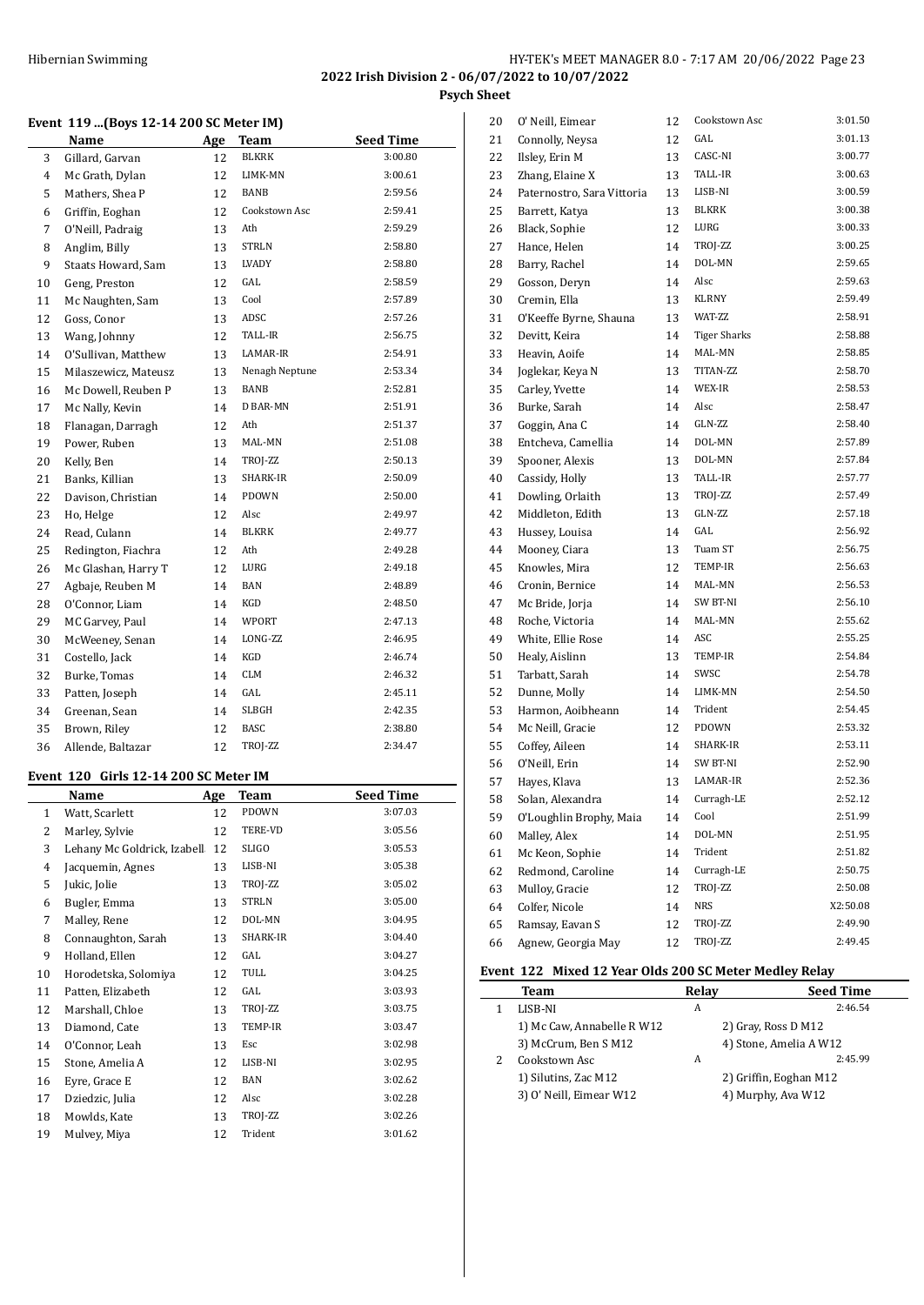#### **Event 122 ...(Mixed 12 Year Olds 200 SC Meter Medley Relay)**

| Team                     | Relay | <b>Seed Time</b>       |
|--------------------------|-------|------------------------|
| TROI-ZZ                  | А     | 2:22.67                |
| 1) Mulloy, Gracie W12    |       | 2) Ramsay, Eavan S W12 |
| 3) Allende, Baltazar M12 |       | 4) Kelly, Tim M12      |

#### **Event 123 Girls 13-14 200 SC Meter Medley Relay**

|   | Team                    | Relav | <b>Seed Time</b>        |
|---|-------------------------|-------|-------------------------|
| 1 | SWSC                    | A     | NT                      |
|   | 1) Sheehan, Emily 13    |       | 2) Harty, Izzi 14       |
|   | 3) Gardiner, Aoife 13   |       | 4) Tarbatt, Sarah 14    |
| 2 | DOL-MN                  | A     | NT                      |
| 3 | GLN-ZZ                  | A     | <b>NT</b>               |
| 4 | <b>SW BT-NI</b>         | A     | 2:31.28                 |
|   | 1) Mc Bride, Jorja 14   |       | 2) Auld, Emma G 14      |
|   | 3) O'Neill, Erin 14     |       | 4) Minford, Vanessa 14  |
| 5 | MAL-MN                  | B     | 2:30.00                 |
| 6 | MAL-MN                  | A     | 2:30.00                 |
| 7 | Curragh-LE              | A     | 2:29.25                 |
|   | 1) Coulson, Tori 13     |       | 2) Solan, Alexandra 14  |
|   | 3) Redmond, Caroline 14 |       | 4) Mc Donald, Aoibhe 14 |
| 8 | Alsc                    | A     | 2:27.90                 |
| 9 | TALL-IR                 | A     | 2:25.50                 |
|   | 1) Cassidy, Holly 13    |       | 2) Kelly, Alesha 14     |
|   | 3) Zhang, Elaine X 13   |       | 4) Howlett, Sophia E 14 |

#### **Event 124 Boys 12-14 400 SC Meter Freestyle**

|                | Name                | Age | Team           | <b>Seed Time</b> |
|----------------|---------------------|-----|----------------|------------------|
| $\mathbf{1}$   | Nian, Lucas         | 12  | <b>TALL-IR</b> | 5:40.14          |
| 2              | Goss, Conor         | 13  | ADSC           | 5:27.84          |
| 3              | Ho, Helge           | 12  | Alsc           | 5:25.97          |
| $\overline{4}$ | Lowe, Harry         | 13  | Ath            | 5:22.42          |
| 5              | Gavican, Richie     | 14  | Trident        | 5:21.97          |
| 6              | MC Keon, Evan       | 14  | B/Sloe         | 5:20.91          |
| 7              | Anglim, Billy       | 13  | <b>STRLN</b>   | 5:20.05          |
| 8              | Davison, Christian  | 14  | <b>PDOWN</b>   | 5:16.55          |
| 9              | Greenan, Sean       | 14  | SLBGH          | 5:16.08          |
| 10             | Ryan, Dylan         | 13  | TEMP-IR        | 5:15.92          |
| 11             | White, Charlie      | 14  | <b>SLIGO</b>   | 5:14.65          |
| 12             | Newell, Noah        | 14  | <b>SLIGO</b>   | 5:12.92          |
| 13             | Gillard, Conal      | 14  | <b>BLKRK</b>   | 5:12.74          |
| 14             | MC Garvey, Paul     | 14  | WPORT          | 5:11.25          |
| 15             | Costello, Jack      | 14  | KGD            | 5:10.37          |
| 16             | Winston, Hugo       | 14  | Alsc           | 5:08.89          |
| 17             | O'Connor, Liam      | 14  | KGD            | 5:07.99          |
| 18             | Mc Glashan, Harry T | 12  | LURG           | 5:07.64          |
| 19             | Brown, Riley        | 12  | <b>BASC</b>    | 4:55.75          |
| 20             | Allende, Baltazar   | 12  | TROJ-ZZ        | 4:41.14          |

# **Event 125 Girls 12-14 100 SC Meter Freestyle**

 $\overline{a}$ 

|   | Name                           | Age | Team         | <b>Seed Time</b> |
|---|--------------------------------|-----|--------------|------------------|
| 1 | Foye, Rowan R                  | 12  | <b>BAN</b>   | 1:14.92          |
| 2 | Murtagh-McFarlane, Amy E       | -12 | SW BT-NI     | 1:14.76          |
| 3 | Feerick, Roisin                | 12  | LIMK-MN      | 1:14.75          |
| 4 | Malley, Rene                   | 12  | DOL-MN       | 1:13.56          |
| 5 | Patten, Elizabeth              | 12  | GAL          | 1:13.49          |
| 6 | Graham, Ruth                   | 13  | SLSC-VD      | 1:13.38          |
| 7 | Geraghty, Chloe                | 13  | LURG         | 1:13.35          |
| 8 | Lehany Mc Goldrick, Izabell 12 |     | <b>SLIGO</b> | 1:13.18          |

| 9  | Murphy, Ava             | 12 | Cookstown Asc       | 1:13.15 |
|----|-------------------------|----|---------------------|---------|
| 10 | Spooner, Alexis         | 13 | DOL-MN              | 1:13.09 |
| 11 | O'Connor, Leah          | 13 | Esc                 | 1:13.09 |
| 12 | Keane, Blaithnaid       | 13 | CAR                 | 1:12.89 |
| 13 | Boal, Niamh B           | 13 | BAN                 | 1:12.86 |
| 14 | Joglekar, Keya N        | 13 | TITAN-ZZ            | 1:12.84 |
| 15 | Travers, Grace          | 13 | NAC-VD              | 1:12.70 |
| 16 | Eyre, Grace E           | 12 | BAN                 | 1:12.69 |
| 17 | Erlacher, Lorenna S     | 12 | ESB-IR              | 1:12.69 |
| 18 | Maher, Freya            | 12 | TEMP-IR             | 1:12.65 |
| 19 | Roche, Caroline         | 13 | MAL-MN              | 1:12.63 |
| 20 | Walsh, Aoife            | 13 | <b>CLM</b>          | 1:12.56 |
| 21 | Bugler, Emma            | 13 | <b>STRLN</b>        | 1:12.55 |
| 22 | Barrett, Katya          | 13 | BLKRK               | 1:12.50 |
| 23 | Stone, Amelia A         | 12 | LISB-NI             | 1:12.46 |
| 24 | O'Rourke, Lucy          | 13 | Ath                 | 1:12.44 |
| 25 | Marley, Sylvie          | 12 | TERE-VD             | 1:12.41 |
| 26 | Mc Cormack, Sophie      | 13 | NAC-VD              | 1:12.40 |
| 27 | Mooney, Ciara           | 13 | Tuam ST             | 1:12.30 |
| 28 | Mowlds, Kate            | 13 | TROJ-ZZ             | 1:12.27 |
| 29 | Sheehan, Emily          | 13 | SWSC                | 1:12.24 |
| 30 | Furlong, Romy A         | 13 | WEX-IR              | 1:12.13 |
| 31 | Healy, Aislinn          | 13 | TEMP-IR             | 1:11.99 |
| 32 | Lynch, Victoria         | 12 | ESB-IR              | 1:11.94 |
| 33 | Jukic, Jolie            | 13 | TROJ-ZZ             | 1:11.93 |
| 34 | Middleton, Edith        | 13 | GLN-ZZ              | 1:11.85 |
| 35 | Figala, Elena           | 13 | Cool                | 1:11.79 |
| 36 | Mc Neill, Gracie        | 12 | PDOWN               | 1:11.45 |
| 37 | Mason, Aoife            | 13 | LEC                 | 1:11.44 |
| 38 | Boag, Liadh             | 13 | MAL-MN              | 1:11.44 |
| 39 | Murphy, Ingrid          | 13 | Esc                 | 1:11.18 |
| 40 | Black, Sophie           | 12 | LURG                | 1:10.85 |
| 41 | Zhang, Elaine X         | 13 | TALL-IR             | 1:10.69 |
| 42 | Friel, Amelie           | 14 | ADSC                | 1:10.56 |
| 43 | Manson, Elin            | 13 | DOL-MN              | 1:10.55 |
| 44 | Coughlan, Sarah         | 14 | Alsc                | 1:10.52 |
| 45 | Dunne, Molly            | 14 | LIMK-MN             | 1:10.49 |
| 46 | Goggin, Ana C           | 14 | GLN-ZZ              | 1:10.40 |
| 47 | Behme, Anna             | 13 | <b>ECAV-US</b>      | 1:10.39 |
| 48 |                         | 14 | DOL-MN              | 1:10.27 |
| 49 | Entcheva, Camellia      |    | KFSHR               | 1:10.23 |
|    | Duggan, Eimear          | 14 | <b>Tiger Sharks</b> | 1:10.22 |
| 50 | Devitt, Keira           | 14 | TALL-IR             | 1:10.22 |
| 51 | Cassidy, Holly          | 13 | Trident             | 1:10.20 |
| 52 | Mc Keon, Sophie         | 14 | Trident             | 1:10.19 |
| 53 | Harmon, Aoibheann       | 14 | <b>ENSK</b>         | 1:10.17 |
| 54 | Mc Dade, Kate           | 14 |                     |         |
| 55 | O'Loughlin Brophy, Maia | 14 | Cool                | 1:10.13 |
| 56 | Heavin, Aoife           | 14 | MAL-MN              | 1:10.08 |
| 57 | Beattie, Iona M         | 14 | ASC                 | 1:10.04 |
| 58 | Malley, Alex            | 14 | DOL-MN              | 1:10.02 |
| 59 | Dowling, Orlaith        | 13 | TROJ-ZZ             | 1:09.98 |
| 60 | Minford, Vanessa        | 14 | SW BT-NI            | 1:09.91 |
| 61 | Mc Loughlin, Clodagh    | 14 | Pir                 | 1:09.86 |
| 62 | Dziedzic, Julia         | 12 | Alsc                | 1:09.79 |
| 63 | Coffey, Aileen          | 14 | SHARK-IR            | 1:09.70 |
| 64 | Harmon, Bronagh R       | 14 | BANB                | 1:09.67 |
| 65 | Hance, Helen            | 14 | TROJ-ZZ             | 1:09.55 |
| 66 | Sanchez, Fatima         | 14 | Esc                 | 1:09.55 |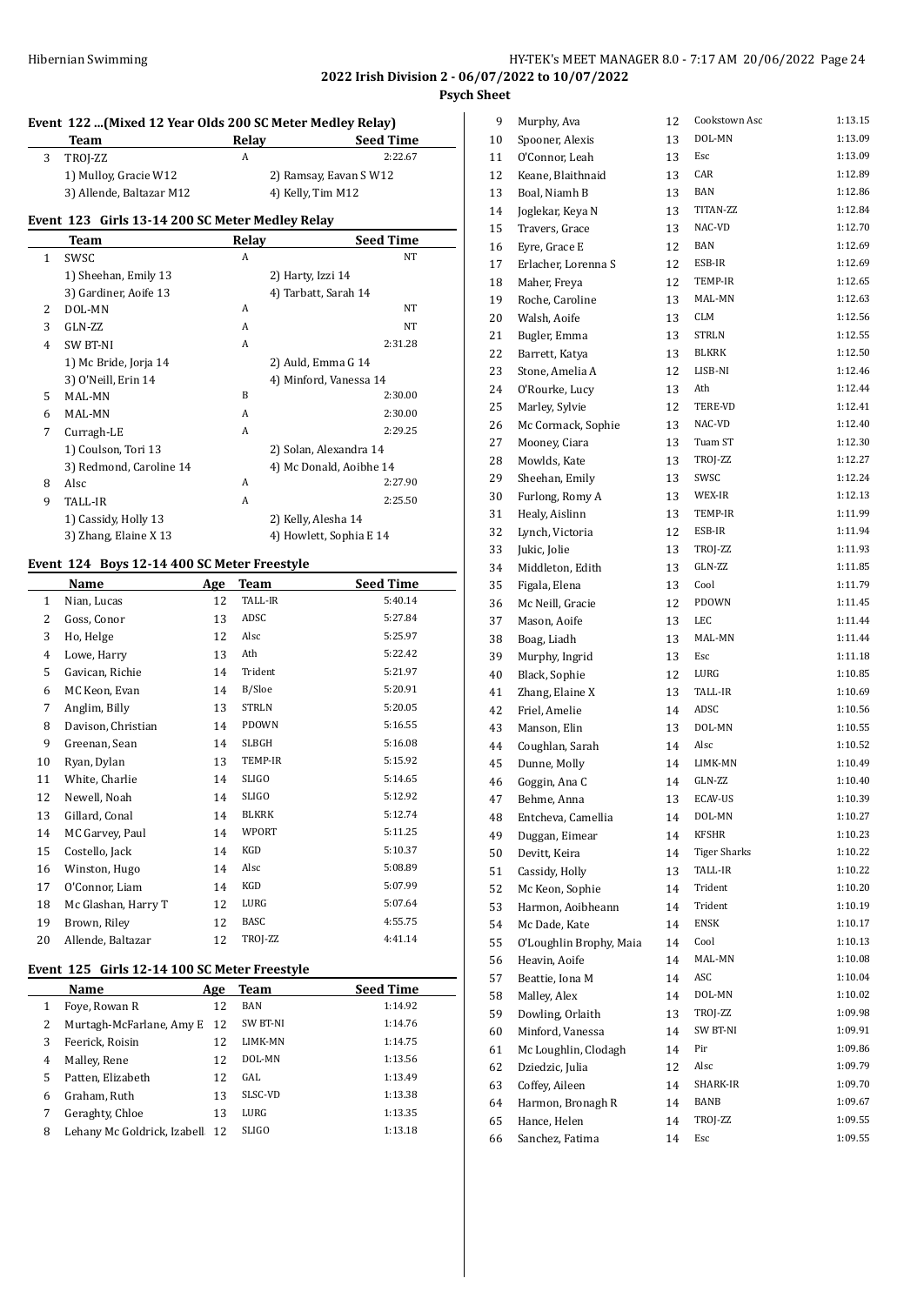# HY-TEK's MEET MANAGER 8.0 - 7:17 AM 20/06/2022 Page 25 **2022 Irish Division 2 - 06/07/2022 to 10/07/2022**

**Psych Sheet**

#### **Event 125 ...(Girls 12-14 100 SC Meter Freestyle)**

|    | Name               | Age | Team             | <b>Seed Time</b> |
|----|--------------------|-----|------------------|------------------|
| 67 | O'Neill, Erin      | 14  | SW BT-NI         | 1:09.51          |
| 68 | Mc Donald, Eimear  | 14  | PDOWN            | 1:09.49          |
| 69 | Redmond, Caroline  | 14  | Curragh-LE       | 1:09.34          |
| 70 | Carley, Yvette     | 14  | WEX-IR           | 1:09.25          |
| 71 | Howlett, Sophia E  | 14  | <b>TALL-IR</b>   | 1:09.24          |
| 72 | Gosson, Deryn      | 14  | Alsc             | 1:09.15          |
| 73 | Mc Neill, Grace    | 13  | Cookstown Asc    | 1:09.01          |
| 74 | Mulloy, Gracie     | 12  | TROJ-ZZ          | 1:08.92          |
| 75 | Hegarty, Romy      | 14  | Pir              | 1:08.88          |
| 76 | Gardiner, Aoife    | 13  | SWSC             | 1:08.87          |
| 77 | Hayes, Klava       | 13  | LAMAR-IR         | 1:08.84          |
| 78 | Simpson, Phoebe    | 14  | LARNE-US         | 1:08.60          |
| 79 | Knowles, Mira      | 12  | TEMP-IR          | 1:08.51          |
| 80 | Solaja, Ella       | 14  | TROJ-ZZ          | 1:08.43          |
| 81 | Ramke, Lily C      | 13  | TROJ-ZZ          | 1:08.39          |
| 82 | Solan, Alexandra   | 14  | Curragh-LE       | 1:08.27          |
| 83 | Diamond, Cate      | 13  | TEMP-IR          | 1:08.17          |
| 84 | Colfer, Nicole     | 14  | <b>NRS</b>       | 1:08.15          |
| 85 | Roche, Victoria    | 14  | MAL-MN           | 1:08.00          |
| 86 | Ramsay, Eavan S    | 12  | TROJ-ZZ          | 1:07.72          |
| 87 | Stynes, Zoe        | 14  | TEMP-IR          | 1:07.46          |
| 88 | Williamson, Ciara  | 14  | ST <sub>FC</sub> | 1:07.38          |
| 89 | Agnew, Georgia May | 12  | TROJ-ZZ          | 1:07.30          |
| 90 | Hendley, Aoife M   | 12  | LAMAR-IR         | 1:04.66          |

#### **Event 126 Boys 12-14 200 SC Meter Butterfly**

 $\frac{1}{2}$ 

|   | Name                 | Age | Team             | <b>Seed Time</b> |
|---|----------------------|-----|------------------|------------------|
|   | Gillard, Garvan      | 12  | <b>BLKRK</b>     | 3:08.92          |
|   | Banks, Killian       | 13  | SHARK-IR         | 3:06.54          |
| 3 | Mathers, Shea P      | 12  | <b>BANB</b>      | 3:06.40          |
| 4 | Milaszewicz, Mateusz | 13  | Nenagh Neptune   | 2:55.80          |
| 5 | McWeeney, Senan      | 14  | <b>LONG-7.7.</b> | 2:54.75          |
| 6 | Patten, Joseph       | 14  | GAL              | 2:49.67          |
|   |                      |     |                  |                  |

## **Event 127 Girls 12-14 200 SC Meter Butterfly**

| Name                    | Age | Team    | <b>Seed Time</b> |
|-------------------------|-----|---------|------------------|
| Healy, Aislinn          |     | TEMP-IR | 3:08.40          |
| Barrett, Katya          |     | BLKRK   | 3:06.80          |
| O'Loughlin Brophy, Maia | 14  | Cool    | 2:59.38          |

#### **Event 128 Boys 12-14 100 SC Meter Backstroke**

|    | Name               | Age | Team          | <b>Seed Time</b> |
|----|--------------------|-----|---------------|------------------|
| 1  | Griffin, Eoghan    | 12  | Cookstown Asc | 1:25.91          |
| 2  | McCrum, Ben S      | 12  | LISB-NI       | 1:25.09          |
| 3  | Hannan, Daire      | 12  | TROJ-ZZ       | 1:24.84          |
| 4  | Conroy, Ruaidhri S | 12  | TROJ-ZZ       | 1:24.83          |
| 5  | Ramke, Sam         | 12  | TROJ-ZZ       | 1:24.49          |
| 6  | Kenny, Luke        | 12  | GAL           | 1:24.32          |
| 7  | Jarusas, Justas    | 13  | SLBGH         | 1:23.91          |
| 8  | Kelly, Darragh     | 13  | SHARK-IR      | 1:23.73          |
| 9  | Gillard, Garvan    | 12  | BLKRK         | 1:23.66          |
| 10 | Harrington, Culann | 13  | SWSC          | 1:23.60          |
| 11 | Redmond, Peter     | 13  | ST FC         | 1:23.20          |
| 12 | Goss, Conor        | 13  | ADSC          | 1:23.19          |
| 13 | Smyth, Campbell    | 12  | CASC-NI       | 1:23.17          |
| 14 | Kelly, Tim         | 12  | TROJ-ZZ       | 1:23.10          |

| 15 | Geng, Preston        | 12 | GAL             | 1:23.01 |
|----|----------------------|----|-----------------|---------|
| 16 | O'Brien, Fionn       | 13 | MAL-MN          | 1:22.97 |
| 17 | Keane, Niels         | 12 | LIMK-MN         | 1:22.72 |
| 18 | Pamfil, Radu         | 12 | TALL-IR         | 1:22.42 |
| 19 | Foley, Adam          | 13 | LIMK-MN         | 1:22.21 |
| 20 | Staats Howard, Sam   | 13 | LVADY           | 1:22.18 |
| 21 | Mc Dowell, Reuben P  | 13 | BANB            | 1:21.68 |
| 22 | Ryan, Dylan          | 13 | TEMP-IR         | 1:21.53 |
| 23 | Mc Glashan, Harry T  | 12 | LURG            | 1:21.47 |
| 24 | Mathers, Shea P      | 12 | <b>BANB</b>     | 1:21.25 |
| 25 | Timmins, Lewis       | 13 | CLON            | 1:21.20 |
| 26 | Casey, Finn          | 13 | PORT-LE         | 1:20.93 |
| 27 | Lowe, Harry          | 13 | Ath             | 1:20.22 |
| 28 | Mc Nally, Kevin      | 14 | <b>D BAR-MN</b> | 1:19.47 |
| 29 | Lambert, Rory        | 14 | WEX-IR          | 1:19.39 |
| 30 | Burkamp, Sven        | 14 | PDOWN           | 1:19.29 |
| 31 | Mc Narry, Niall J    | 14 | LISB-NI         | 1:19.28 |
| 32 | Agbaje, Reuben M     | 14 | BAN             | 1:19.16 |
| 33 | O'Sullivan, Matthew  | 13 | LAMAR-IR        | 1:18.97 |
| 34 | O'Neill, Padraig     | 13 | Ath             | 1:18.87 |
| 35 | Newell, Noah         | 14 | <b>SLIGO</b>    | 1:18.85 |
| 36 | Fitzpatrick, Cian K  | 14 | BALL            | 1:18.82 |
| 37 | O'Connor, Liam       | 14 | KGD             | 1:18.76 |
| 38 | Smith, Cathal        | 14 | LONG-ZZ         | 1:18.68 |
| 39 | Burke, Tomas         | 14 | <b>CLM</b>      | 1:18.54 |
| 40 | White, Charlie       | 14 | <b>SLIGO</b>    | 1:17.74 |
| 41 | Palmer, Luke D       | 14 | BANB            | 1:17.62 |
| 42 | Gillard, Conal       | 14 | <b>BLKRK</b>    | 1:17.61 |
| 43 | Costello, Jack       | 14 | KGD             | 1:17.49 |
| 44 | Halaczkiewicz, Igor  | 14 | Curragh-LE      | 1:17.30 |
| 45 | Donnelly, Turlough P | 14 | Curragh-LE      | 1:16.83 |
| 46 | Greenan, Sean        | 14 | <b>SLBGH</b>    | 1:16.81 |
| 47 | Brown, Riley         | 12 | <b>BASC</b>     | 1:16.80 |
| 48 | Davison, Christian   | 14 | PDOWN           | 1:16.61 |
| 49 | McWeeney, Senan      | 14 | LONG-ZZ         | 1:16.52 |
| 50 | Nugent, Leon S       | 14 | ASG-IR          | 1:16.39 |
| 51 | Winston, Hugo        | 14 | Alsc            | 1:16.33 |
| 52 | Lacy, Rudi D         | 14 | ESB-IR          | 1:16.23 |
| 53 | Ho, Helge            | 12 | Alsc            | 1:16.18 |
| 54 | Patten, Joseph       | 14 | GAL             | 1:15.86 |
| 55 | Mc Connon, Sean      | 14 | <b>SLBGH</b>    | 1:15.77 |
| 56 | Redington, Fiachra   | 12 | Ath             | 1:14.96 |
| 57 | Allende, Baltazar    | 12 | TROJ-ZZ         | 1:10.99 |

## **Event 129 Girls 12-14 100 SC Meter Backstroke**

|    | Name                | Age | <b>Team</b>  | <b>Seed Time</b> |
|----|---------------------|-----|--------------|------------------|
| 1  | Carroll, Emma J     | 12  | <b>BASC</b>  | 1:26.86          |
| 2  | Stone, Amelia A     | 12  | LISB-NI      | 1:26.31          |
| 3  | Eyre, Grace E       | 12  | BAN          | 1:26.02          |
| 4  | Coyle, Erin         | 12  | Marl         | X1:25.81         |
| 5  | Nuzum, Eve          | 12  | $ASG-IR$     | 1:25.70          |
| 6  | Barrett, Katya      | 13  | <b>BLKRK</b> | 1:24.84          |
| 7  | Erlacher, Lorenna S | 12  | ESB-IR       | 1:24.78          |
| 8  | Mason, Aoife        | 13  | LEC          | 1:24.66          |
| 9  | Furlong, Romy A     | 13  | WEX-IR       | 1:24.66          |
| 10 | Geraghty, Chloe     | 13  | LURG         | 1:24.58          |
| 11 | Patten, Elizabeth   | 12  | GAL          | 1:24.51          |
| 12 | James. Hannah L     | 13  | <b>BAN</b>   | 1:24.28          |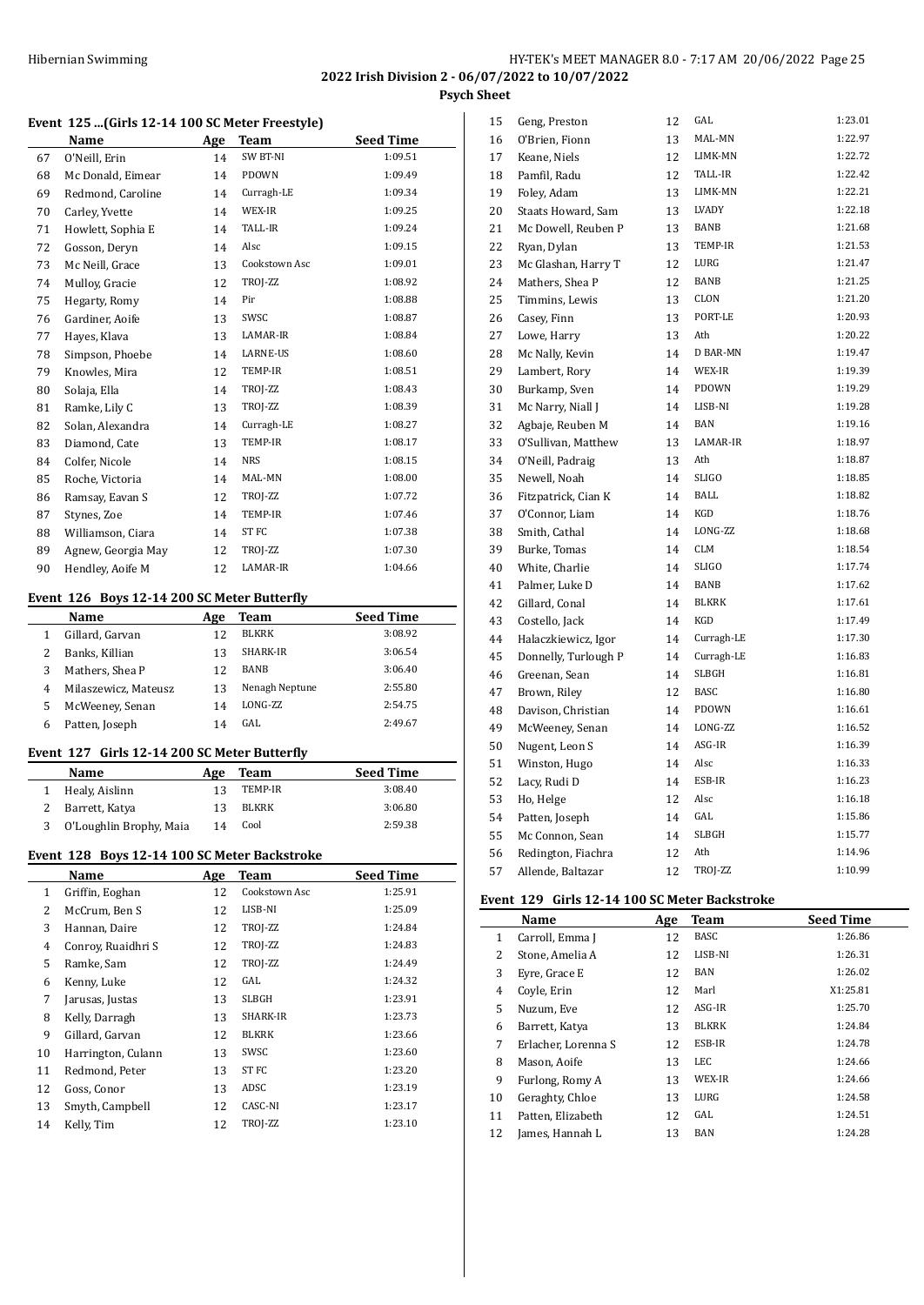**Psych Sheet**

#### **Event 129 ...(Girls 12-14 100 SC Meter Backstroke)**

|    | Name                        | Age | Team                | Seed Time |
|----|-----------------------------|-----|---------------------|-----------|
| 13 | Holland, Ellen              | 12  | GAL                 | 1:24.05   |
| 14 | Joglekar, Keya N            | 13  | TITAN-ZZ            | 1:23.91   |
| 15 | McGuire, Lianda             | 13  | Esc                 | 1:23.87   |
| 16 | Boal, Niamh B               | 13  | <b>BAN</b>          | 1:23.83   |
| 17 | Murphy, Ingrid              | 13  | Esc                 | 1:23.83   |
| 18 | Watt, Scarlett              | 12  | PDOWN               | 1:23.79   |
| 19 | Byrne, Alexandra            | 12  | SLSC-VD             | 1:23.78   |
| 20 | Lavin, Aoife                | 13  | COM                 | 1:23.78   |
| 21 | Connolly, Neysa             | 12  | GAL                 | 1:23.74   |
| 22 | Lehany Mc Goldrick, Izabell | 12  | <b>SLIGO</b>        | 1:23.64   |
| 23 | Hayes, Klava                | 13  | LAMAR-IR            | 1:23.45   |
| 24 | Radomska, Lena              | 13  | LONG-ZZ             | 1:23.42   |
| 25 | O' Neill, Eimear            | 12  | Cookstown Asc       | 1:23.29   |
| 26 | Dziedzic, Julia             | 12  | Alsc                | 1:23.26   |
| 27 | Mowlds, Kate                | 13  | TROJ-ZZ             | 1:23.23   |
| 28 | O'Keeffe Byrne, Shauna      | 13  | WAT-ZZ              | 1:23.23   |
| 29 | Roche, Caroline             | 13  | MAL-MN              | 1:22.76   |
| 30 | Kiliokaitis, Isabella       | 13  | LISB-NI             | 1:22.69   |
| 31 | Harty, Izzi                 | 14  | SWSC                | 1:22.68   |
| 32 | Devitt, Keira               | 14  | <b>Tiger Sharks</b> | 1:22.58   |
| 33 | Cassidy, Holly              | 13  | TALL-IR             | 1:22.58   |
| 34 | Diamond, Cate               | 13  | TEMP-IR             | 1:22.58   |
| 35 | Melnicova, Maria            | 14  | NAC-VD              | 1:22.51   |
| 36 | Dowling, Orlaith            | 13  | TROJ-ZZ             | 1:22.49   |
| 37 | Jukic, Jolie                | 13  | TROJ-ZZ             | 1:22.46   |
| 38 | Coffey, Aileen              | 14  | SHARK-IR            | 1:22.27   |
| 39 | Mc Elevey, Kate             | 14  | CBAR                | 1:22.27   |
| 40 | Duff, Hannah-Rose           | 13  | TERE-VD             | 1:22.26   |
| 41 | Boag, Liadh                 | 13  | MAL-MN              | 1:22.21   |
| 42 | Heffernan, Eldana           | 13  | SLSC-VD             | 1:22.18   |
| 43 | Peskova, Anna               | 13  | PDOWN               | 1:22.16   |
| 44 | Duffy, Eavann               | 14  | <b>CLNM</b>         | 1:22.14   |
| 45 | Mc Bride, Jorja             | 14  | SW BT-NI            | 1:22.10   |
| 46 | Savsge, Jasmine             | 14  | BAN                 | 1:22.06   |
| 47 | Carley, Yvette              | 14  | WEX-IR              | 1:22.02   |
| 48 | Gosson, Deryn               | 14  | Alsc                | 1:21.90   |
| 49 | Barry, Rachel               | 14  | DOL-MN              | 1:21.84   |
| 50 | Mc Neill, Grace             | 13  | Cookstown Asc       | 1:21.83   |
| 51 | Malley, Alex                | 14  | DOL-MN              | 1:21.65   |
| 52 | Spooner, Alexis             | 13  | DOL-MN              | 1:21.64   |
| 53 | Howlett, Sophia E           | 14  | TALL-IR             | 1:21.61   |
| 54 | Dunne, Molly                | 14  | LIMK-MN             | 1:21.48   |
| 55 | Ramsey, Naoise              | 14  | CLM                 | 1:21.48   |
| 56 | Grogan, Jessica             | 13  | TROJ-ZZ             | 1:21.24   |
| 57 | Black, Sophie               | 12  | LURG                | 1:21.16   |
| 58 | Fitzgerald, Mollie          | 14  | CAR                 | 1:21.11   |
| 59 | Ilsley, Erin M              | 13  | CASC-NI             | 1:21.07   |
| 60 | Heavin, Aoife               | 14  | MAL-MN              | 1:21.06   |
| 61 | Connaughton, Sarah          | 13  | SHARK-IR            | 1:20.92   |
| 62 | Simpson, Phoebe             | 14  | LARNE-US            | 1:20.84   |
| 63 | Fitzgerald, Ali             | 14  | CBAR                | 1:20.80   |
| 64 | O'Donohue, Orla             | 14  | Ath                 | 1:20.79   |
| 65 | Marley, Sylvie              | 12  | TERE-VD             | 1:20.71   |
| 66 | Mc Neill, Gracie            | 12  | PDOWN               | 1:20.55   |
| 67 | Manson, Elin                | 13  | DOL-MN              | 1:20.55   |
| 68 | Roche, Victoria             | 14  | MAL-MN              | 1:20.51   |

| 69 | Knowles, Mira      | 12 | TEMP-IR          | 1:20.45 |
|----|--------------------|----|------------------|---------|
| 70 | Figala, Elena      | 13 | Cool             | 1:20.38 |
| 71 | Gardiner, Aoife    | 13 | SWSC             | 1:20.32 |
| 72 | Verling, Margaret  | 13 | FER              | 1:20.29 |
| 73 | Goggin, Ana C      | 14 | GLN-ZZ           | 1:20.24 |
| 74 | Mc Keon, Sophie    | 14 | Trident          | 1:20.21 |
| 75 | Williamson, Ciara  | 14 | ST <sub>FC</sub> | 1:20.09 |
| 76 | Butler, Ellie      | 14 | <b>B</b> DOL     | 1:20.02 |
| 77 | Beattie, Iona M    | 14 | ASC              | 1:19.96 |
| 78 | Cremin, Ella       | 13 | <b>KLRNY</b>     | 1:19.95 |
| 79 | Mc Donald, Eimear  | 14 | PDOWN            | 1:19.74 |
| 80 | Mulloy, Gracie     | 12 | TROJ-ZZ          | 1:19.66 |
| 81 | Collins, Aoibh     | 14 | LIMK-MN          | 1:19.64 |
| 82 | Burke, Sarah       | 14 | Alsc             | 1:19.36 |
| 83 | Sheehan, Emily     | 13 | SWSC             | 1:19.35 |
| 84 | Behme, Anna        | 13 | <b>ECAV-US</b>   | 1:19.22 |
| 85 | O'Neill, Erin      | 14 | SW BT-NI         | 1:19.19 |
| 86 | Hendley, Aoife M   | 12 | LAMAR-IR         | 1:18.85 |
| 87 | Fitzgerald, Anna   | 14 | GAL              | 1:18.61 |
| 88 | Solaja, Ella       | 14 | TROJ-ZZ          | 1:18.50 |
| 89 | Stynes, Zoe        | 14 | TEMP-IR          | 1:18.38 |
| 90 | Agnew, Georgia May | 12 | TROJ-ZZ          | 1:18.36 |
| 91 | Solan, Alexandra   | 14 | Curragh-LE       | 1:18.05 |
| 92 | Gleeson, Sarah     | 14 | Nenagh Neptune   | 1:18.01 |
| 93 | Hussey, Louisa     | 14 | GAL              | 1:17.57 |
| 94 | Redmond, Caroline  | 14 | Curragh-LE       | 1:17.53 |
| 95 | Ramsay, Eavan S    | 12 | TROJ-ZZ          | 1:12.66 |
|    |                    |    |                  |         |

# **Event 130 Mixed 12 Year Olds 200 SC Meter Freestyle Relay**

|   | prent 190 - Filacu 12 Ical Oras 200 Sc Fictel Hetstyle Relay |       |                          |  |  |
|---|--------------------------------------------------------------|-------|--------------------------|--|--|
|   | Team                                                         | Relay | <b>Seed Time</b>         |  |  |
|   | Cookstown Asc                                                | A     | 2:30.49                  |  |  |
|   | 1) Silutins, Zac M12                                         |       | 2) Murphy, Ava W12       |  |  |
|   | 3) Griffin, Eoghan M12                                       |       | 4) O' Neill, Eimear W12  |  |  |
| 2 | TROJ-ZZ                                                      | A     | 2:01.52                  |  |  |
|   | 1) Kelly, Tim M12                                            |       | 2) Ramsay, Eavan S W12   |  |  |
|   | 3) Agnew, Georgia May W12                                    |       | 4) Allende, Baltazar M12 |  |  |
|   |                                                              |       |                          |  |  |

# **Event 131 Boys 13-14 200 SC Meter Medley Relay**

|   | Team                       | Relav | <b>Seed Time</b>      |
|---|----------------------------|-------|-----------------------|
|   | DOL-MN                     | A     | NT                    |
|   | 1) Looney, Conor 13        |       | 2) Doyle, Ciaran 13   |
|   | 3) Mahony, Christian 13    |       | 4) Mahony, Matthew 13 |
| 2 | Curragh-LE                 | A     | 2:35.49               |
|   | 1) Donnelly, Turlough P 14 |       | 2) Spollen, Matt 13   |
|   | 3) Halaczkiewicz, Igor 14  |       | 4) Hoey, Sean 14      |
| 3 | KGD                        | Α     | 2:30.60               |
|   | 1) O'Halloran, Justin 14   |       | 2) Murphy, Seán 13    |
|   | 3) Costello, Jack 14       |       | 4) O'Connor, Liam 14  |
| 4 | MAL-MN                     | A     | 2:30.00               |

#### **Event 132 Girls 13-14 400 SC Meter IM**

|   | Name            | Age | Team       | <b>Seed Time</b> |
|---|-----------------|-----|------------|------------------|
|   | Marshall, Chloe | 13  | TROJ-ZZ    | 6:34.72          |
|   | Cassidy, Holly  | 13  | TALL-IR    | 6:30.36          |
| 3 | Healy, Aislinn  | 13  | TEMP-IR    | 6:25.81          |
| 4 | O'Donohue, Orla | 14  | Ath        | 6:24.14          |
| 5 | Colfer. Nicole  | 14  | <b>NRS</b> | 6:19.86          |
| 6 | Manson, Elin    | 13  | DOL-MN     | 6:11.93          |
|   | Mc Keon, Sophie | 14  | Trident    | 6:05.57          |